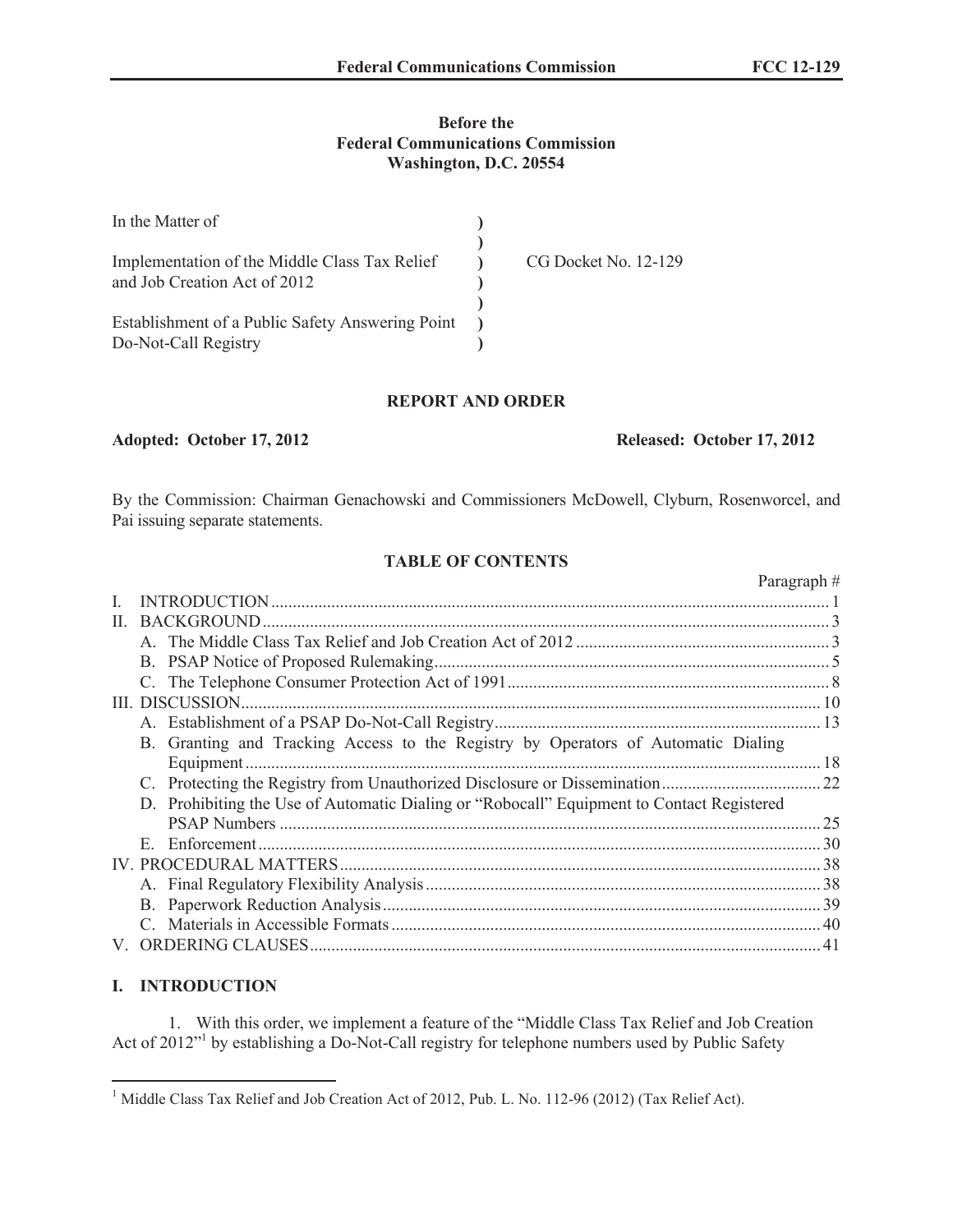Answering Points  $(PSAPs)<sup>2</sup>$  and prohibiting the use of automatic dialing equipment to contact those registered numbers for non-emergency purposes. Specifically, we adopt rules necessary for the creation and ongoing management of the registry, including requirements for adding PSAP telephone numbers, granting and tracking access by operators of automatic dialing equipment (OADEs), and protecting the registry from unauthorized disclosure or dissemination of registered PSAP numbers. We also adopt enforcement provisions as required by the Tax Relief Act.

2. Section 6507 of the Tax Relief Act is designed to address concerns about the use of "automatic dialing equipment,"<sup>3</sup> which can generate large numbers of phone calls in a short period of time to PSAPs. Automatic dialing equipment can tie up public safety lines, divert critical responder resources from emergency services, and impede the public's access to emergency lines. In developing rules to establish the PSAP registry, we rely on the experience gained from the operation of the National Do-Not-Call registry for residential telephone numbers and adopt rules largely consistent with those that have proven effective and efficient for compliance with that successful registry. This approach will minimize the compliance burden for those who are subject to the requirements of both registries and fulfill Congress's intent to promote public safety in a sensible, cost-effective manner.

#### **II. BACKGROUND**

## **A. The Middle Class Tax Relief and Job Creation Act of 2012**

3. On February 22, 2012, the President signed into law the "Middle Class Tax Relief and Job Creation Act of 2012."<sup>4</sup> In relevant part, the Tax Relief Act required the Commission to initiate, within 90 days after enactment, a proceeding to create a specialized Do-Not-Call registry for PSAPs.<sup>5</sup> Below is the text of section 6507 of the Tax Relief Act.

SEC. 6507. COMMISSION PROCEEDING ON AUTODIALING.

(a) IN GENERAL.—Not later than 90 days after the date of the enactment of this Act, the Commission shall initiate a proceeding to create a specialized Do-Not-Call registry for public safety answering points.

 $<sup>5</sup>$  *Id.* at § 6507(a).</sup>

<sup>&</sup>lt;sup>2</sup> Section 222(h)(4) of the Communications Act of 1934, as amended (Communications Act), defines a PSAP as "a facility that has been designated to receive emergency calls and route them to emergency service personnel." 47 U.S.C. § 222(h)(4); *see also* 47 C.F.R. § 64.3000(c).

<sup>&</sup>lt;sup>3</sup> Tax Relief Act at § 6507(b). The Tax Relief Act also refers to such equipment as "robocall" equipment. *See id.* § 6507(b)(5) (the Commission shall issue rules that "prohibit the use of automatic dialing or 'robocall' equipment to establish contact with registered numbers."). The Commission has used "robocalls" to refer both to calls placed using an automatic telephone dialing system and to prerecorded voice calls. *See Rules and Regulations Implementing the Telephone Consumer Protection Act*, CG Docket No. 02-278, Report and Order, 27 FCC Rcd 1830, para. 1 (2012). As discussed in greater detail below, because section 6507 of the Tax Relief Act makes no reference to prerecorded voice calls, we interpret the term "robocall" in section 6507(b)(5) to have the same meaning as calls made using "automatic dialing equipment." Therefore, this term includes prerecorded voice calls that are dialed with an autodialer but not those that are manually dialed. *See infra* para. 29.

<sup>4</sup> *See generally* Tax Relief Act.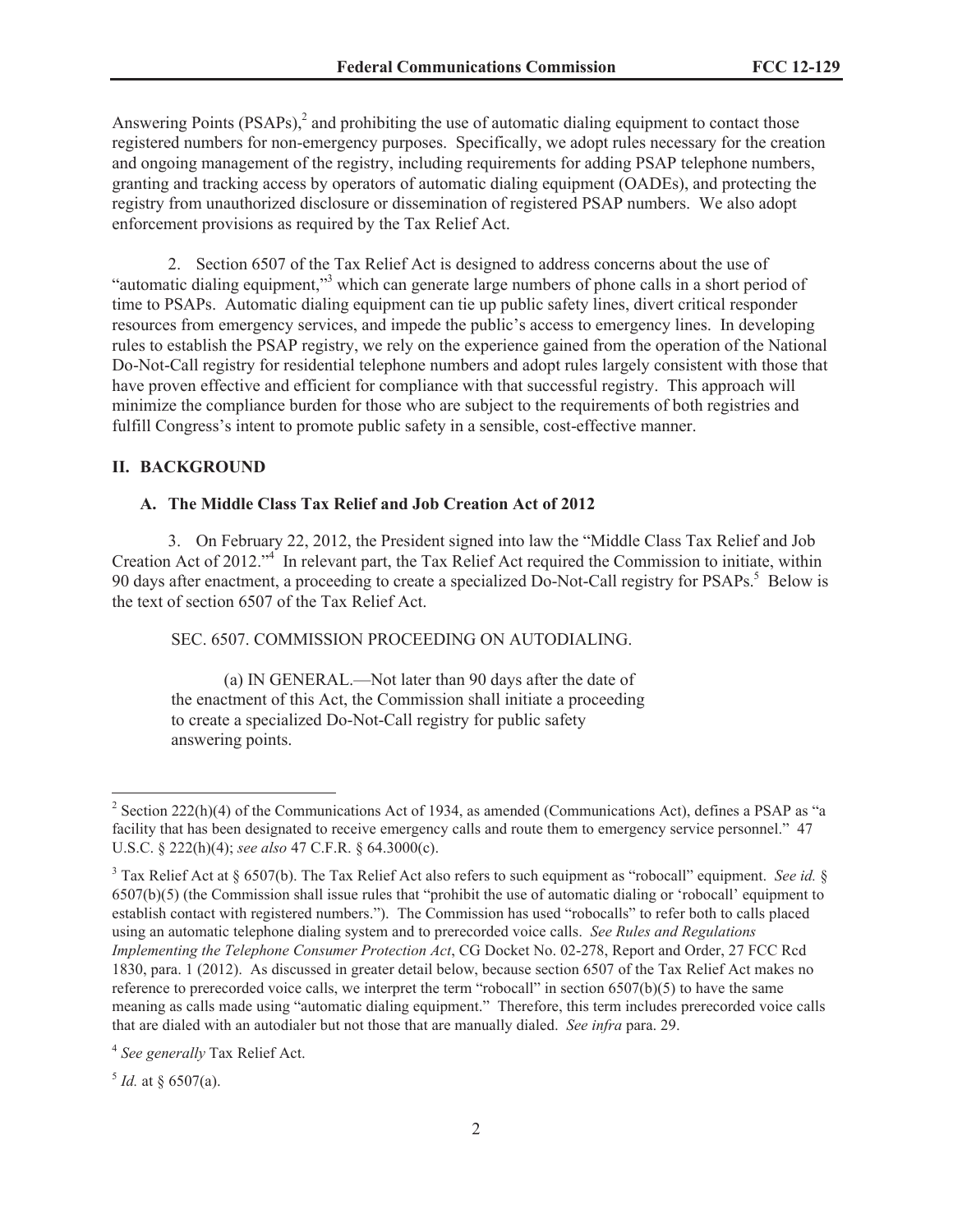(b) FEATURES OF THE REGISTRY.—The Commission shall issue regulations, after providing the public with notice and an opportunity to comment, that—

(1) permit verified public safety answering point administrators or managers to register the telephone numbers of all 9–1–1 trunks and other lines used for the provision of emergency services to the public or for communications between public safety agencies;

(2) provide a process for verifying, no less frequently than once every 7 years, that registered numbers should continue to appear upon the registry;

(3) provide a process for granting and tracking access to the registry by the operators of automatic dialing equipment;

(4) protect the list of registered numbers from disclosure or dissemination by parties granted access to the registry; and

(5) prohibit the use of automatic dialing or ''robocall'' equipment to establish contact with registered numbers.

(c) ENFORCEMENT.—The Commission shall—

(1) establish monetary penalties for violations of the protective regulations established pursuant to subsection (b)(4) of not less than \$100,000 per incident nor more than \$1,000,000 per incident;

(2) establish monetary penalties for violations of the prohibition on automatically dialing registered numbers established pursuant to subsection (b)(5) of not less than \$10,000 per call nor more than \$100,000 per call; and

(3) provide for the imposition of fines under paragraphs (1) or (2) that vary depending upon whether the conduct leading to the violation was negligent, grossly negligent, reckless, or willful, and depending on whether the violation was a first or subsequent offence.

4. Also relevant, section 6003(a) of the Tax Relief Act provides that "[t]he Commission shall implement and enforce this title as if this title is part of the Communications Act of 1934 (47 U.S.C. § 151 *et seq*.). A violation of this title, or a regulation promulgated under this title, shall be considered to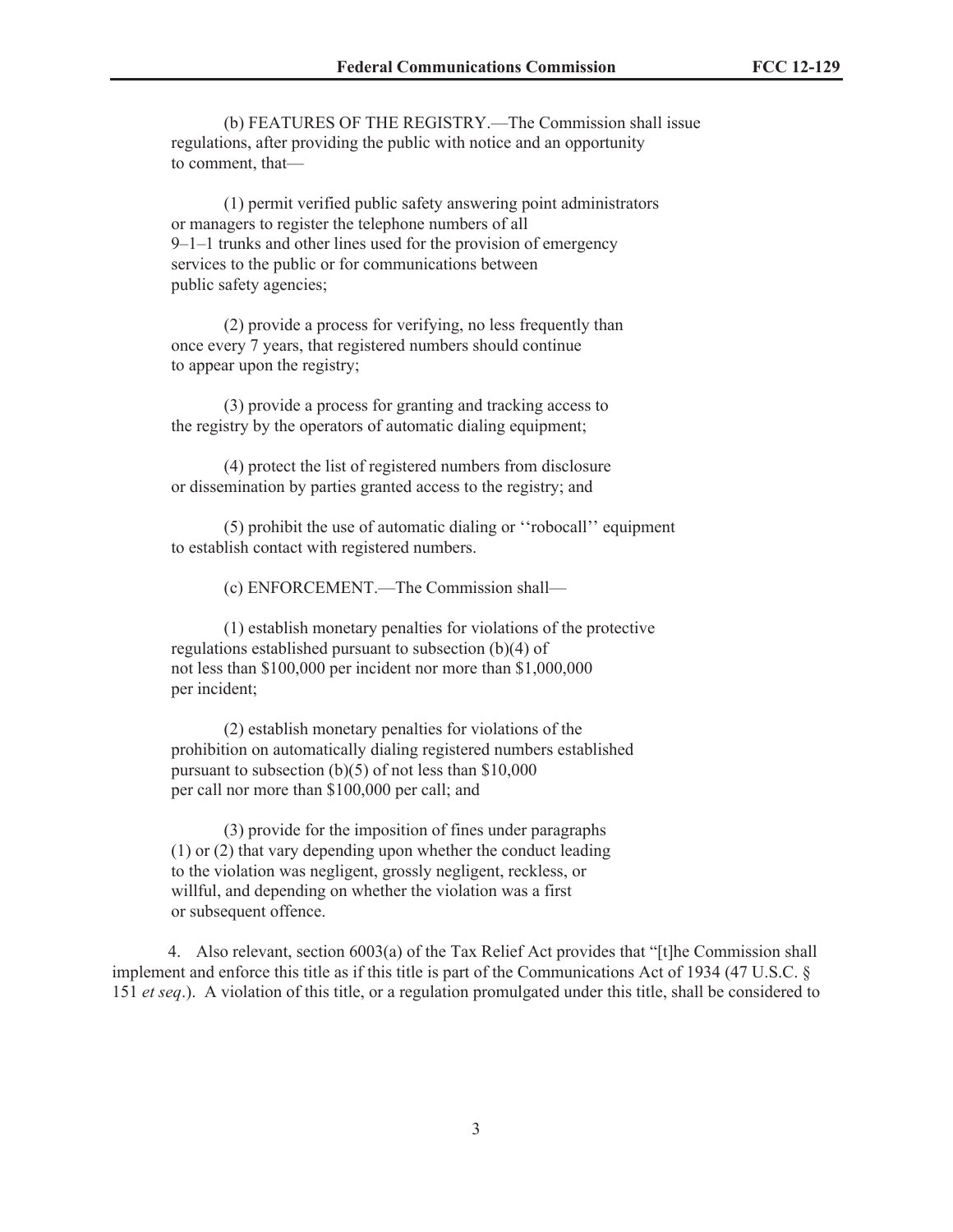be a violation of the Communications Act of 1934, or a regulation promulgated under such Act, respectively."<sup>6</sup>

## **B. PSAP Notice of Proposed Rulemaking**

5. On May 22, 2012, the Commission released a Notice of Proposed Rulemaking initiating a proceeding to create a PSAP Do-Not-Call registry.<sup>7</sup> Consistent with the statutory mandate of section 6507 of the Tax Relief Act, the Commission proposed creating such a registry and sought comment on the most efficient means to implement section 6507's requirements. Specifically, the Commission proposed that: 1) PSAPs, including secondary PSAPs,<sup>8</sup> be given substantial discretion to designate which numbers to include on the registry;  $9$ ) registry access be limited to OADEs;  $10$  3) any user of an "automatic telephone dialing system," as defined in section  $227(a)(1)$  of the Communications Act, to make calls should qualify as an operator of "automatic dialing" or "robocall" equipment for purposes of the Tax Relief Act;<sup>11</sup> 4) OADEs must access the numbers on the PSAP registry and update calling lists no more than 31 days prior to the date any call is made;<sup>12</sup> 5) parties that access the registry be prohibited from selling, renting, leasing, purchasing, or using the PSAP registry, or any part thereof, for any purpose except compliance with our rules prohibiting contact with the registered numbers;<sup>13</sup> 6) OADEs be prohibited from contacting any PSAP number that has been registered on the PSAP registry;<sup>14</sup> and, 7) the Commission amend the rules governing forfeiture proceedings and amounts to incorporate the enforcement provisions contained in section  $6507(c)$  of the Tax Relief Act.<sup>15</sup>

6. The Commission also sought comment on a number of issues relevant to the operation of the PSAP registry including how often PSAPs should verify that the registered numbers should remain on the registry.<sup>16</sup> who is a designated PSAP "administrator or manager" for purposes of adding numbers to the

<sup>8</sup> A primary PSAP is a PSAP to which 911 calls are routed directly from the 911 Control Office. A secondary PSAP is a PSAP to which 911 calls are transferred from a primary PSAP. *See, e.g.*, *Wireless Telecommunications Bureau Announces Updates and Enhancements to FCC's Master Public Safety Answering Point (PSAP) Registry*, CC Docket No. 94-102, Public Notice, 19 FCC Rcd 13820 at n.4 (2004).

9 *See PSAP Do-Not-Call NPRM*, 27 FCC Rcd at 5656, para. 9.

<sup>10</sup> *Id.* at 5658, para. 14.

<sup>11</sup> *Id.*

<sup>12</sup> *Id.* at 5659, para. 16.

<sup>13</sup> *Id.* at 5659-60, para. 17.

<sup>14</sup> *Id.* at 5660, para. 19.

<sup>15</sup> *Id.* at 5661-64, paras. 22-26.

<sup>16</sup> *Id*. at 5658, para. 13.

<sup>&</sup>lt;sup>6</sup> See id. at § 6003(a). The Tax Relief Act does not indicate whether section 6507 will be codified in the Communications Act. In addition, and relevant throughout this order, there is no published legislative history specific to section 6507.

<sup>7</sup> *See Implementation of the Middle Class Tax Relief and Job Creation Act of 2012, Establishment of a Public Safety Answering Point Do-Not-Call Registry*, CG Docket No. 12-129, Notice of Proposed Rulemaking, 27 FCC Rcd 5652 (2012) (*PSAP Do-Not-Call NPRM*).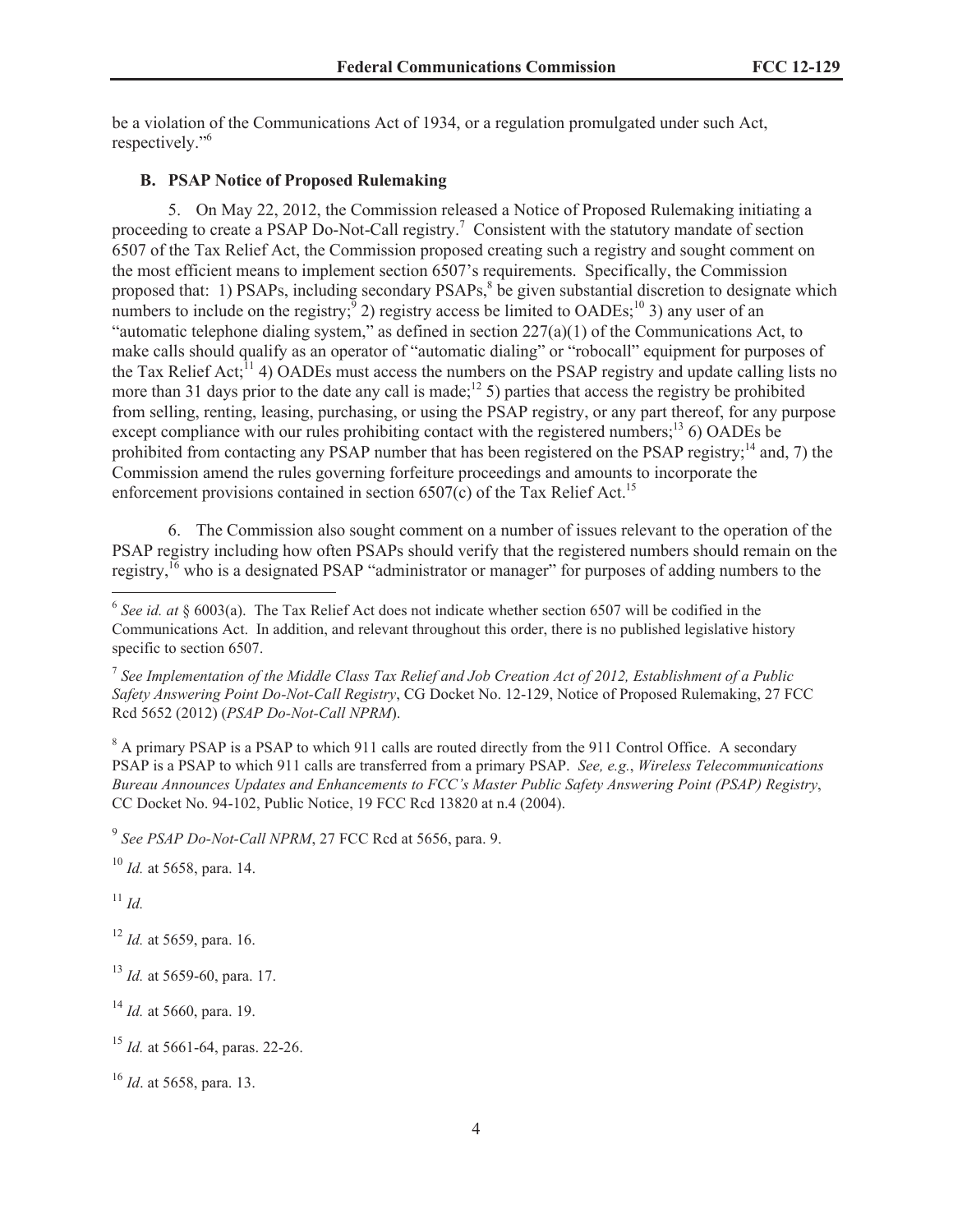registry,<sup>17</sup> whether there are situations when the PSAP may wish to receive autodialed calls<sup>18</sup> and issues relating to the enforcement provisions contained in section  $6507(c)$ .<sup>19</sup>

7. We received twelve comments and two replies in response to the *PSAP Do-Not-Call NPRM*.<sup>20</sup> Commenters generally supported the Commission's proposals.<sup>21</sup> Many commenters note that the National Do-Not-Call registry has proven effective and efficient, and ask for consistency between the two registries.<sup>22</sup> A few commenters, however, contend that the protections afforded by a PSAP registry are unnecessary in light of existing calling prohibitions under the Telephone Consumer Protection Act (TCPA), or raise potential security considerations associated with compiling a single list of PSAP numbers.<sup>23</sup>

## **C. The Telephone Consumer Protection Act of 1991**

8. In 1991, Congress enacted the Telephone Consumer Protection Act (TCPA) to address a growing number of telephone marketing calls and certain telemarketing practices thought to be an invasion of consumer privacy and even a risk to public safety.<sup>24</sup> In relevant part, the TCPA prohibits certain categories of automated calls absent an emergency purpose or the prior express consent of the called party.<sup>25</sup> Specifically, this provision prohibits the use of "automatic telephone dialing systems" (autodialers)<sup>26</sup> or artificial or prerecorded voice messages to make non-emergency calls without prior express consent to: emergency telephone lines, patient rooms in health care facilities, telephone numbers assigned to wireless services, and services for which the called party is charged for the call, among other recipients.<sup>27</sup> In the *2003 TCPA Order*, the Commission noted that Congress prohibited the use of such

<sup>17</sup> *Id.* at 5657, para. 11.

<sup>18</sup> *Id.* at 5661, para. 21.

<sup>19</sup> *Id.* at 5661-64, paras. 22-26.

<sup>20</sup> *See* Appendix C.

<sup>21</sup> *See, e.g.*, APCO Comments at 2; Michigan PSC Comments at 4; NENA Comments at 4-5; Vermont 911 Board Comments at 1-2.

<sup>22</sup> *See, e.g.*, ACA Comments at 4-5; Michigan PSC Comments at 4; Texas 911 Alliance Comments at 3; Vermont 911 Board Comments at 2.

<sup>23</sup> *See* InfoCision Comments at 2; Obermeyer Comments at 1.

<sup>24</sup> *See* 47 U.S.C. § 227.

 $^{25}$  47 U.S.C. § 227(b)(1)(A).

<sup>26</sup> The TCPA defines "automatic telephone dialing system" as "equipment which has the capacity – (A) to store or produce telephone numbers to be called, using a random or sequential number generator; and (B) to dial such numbers." *Id.* § 227(a)(1). The Commission has emphasized that this definition covers any equipment that has the specified capacity to generate numbers and dial them without human intervention whether or not the numbers called are randomly or sequentially generated or come from calling lists. *See Rules and Regulations Implementing the Telephone Consumer Protection Act of 1991*, CG Docket No. 02-278, Report and Order, 18 FCC Rcd 14014 at 14092, para. 133 (2003) (*2003 TCPA Order*).

<sup>27</sup> 47 U.S.C. § 227(b)(1)(A); *see also* 47 C.F.R. § 64.1200(a)(1).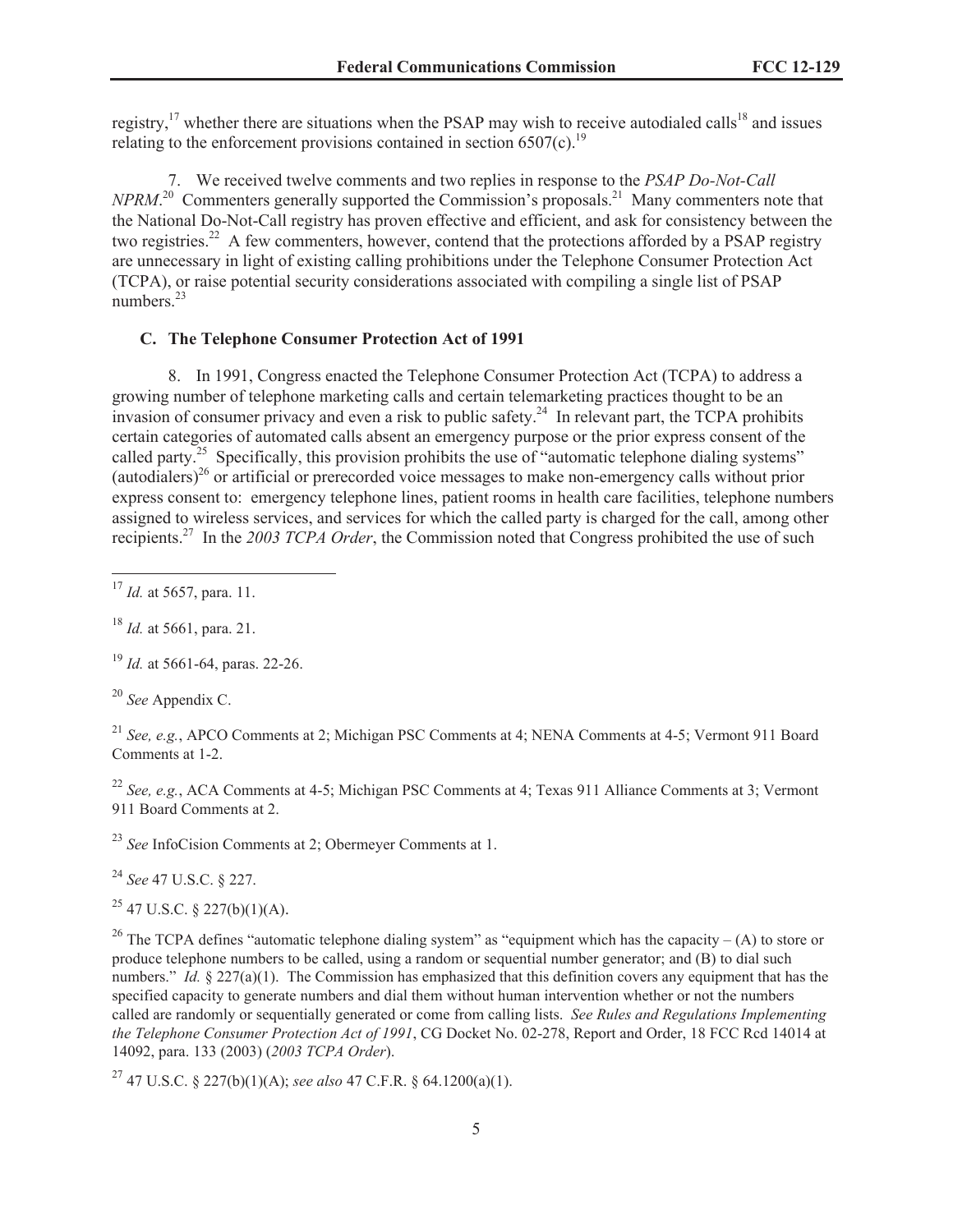automated equipment for these types of calls because such practices were determined "to threaten public safety and inappropriately shift marketing costs from sellers to consumers."<sup>28</sup>

9. Citing "widespread consumer dissatisfaction" with ever-increasing numbers of telemarketing calls, in that same order the Commission revised its TCPA rules to establish a National Do-Not-Call registry, which prohibits telemarketers from contacting a residential subscriber whose telephone number appears on the registry, unless the call is subject to a recognized exception.<sup>29</sup> The National Do-Not-Call registry is administered by the Federal Trade Commission (FTC).<sup>30</sup> At the end of fiscal year 2011, more than 209 million telephone numbers were on the National Do-Not-Call registry.<sup>31</sup>

## **III. DISCUSSION**

10. Section 6507(a) of the Tax Relief Act requires the Commission to initiate a proceeding to create a specialized Do-Not-Call registry for PSAPs, to issue regulations related to operation of the registry, and to establish monetary penalties for violations of those regulations.<sup>32</sup> Consistent with that mandate, we now establish such a registry and adopt rules relating to its structure and ongoing operation. We largely adopt the *PSAP Do-Not-Call NPRM*'s proposals and, to the extent possible, implement section 6507 in a way that is consistent with the requirements that have proven effective for the National Do-Not-Call registry. As a result, many entities subject to the PSAP registry will be able to leverage existing knowledge and solutions already developed for compliance with the National Do-Not-Call registry.

11. We recognize that some operational details remain to be resolved after adoption of this order,<sup>33</sup> including the precise method for PSAPs to add numbers to the registry, when and how the registry can be accessed by OADEs, and the effective date of the rules once the registry becomes operational. As we discussed in the *PSAP Do-Not-Call NPRM,* the Commission is exploring the most efficient way to administer the PSAP registry, including the possibility of working with the FTC to benefit from its experience with the National Do-Not-Call Registry. We direct the Commission's Consumer and Governmental Affairs Bureau to issue a Public Notice, once this work is complete, providing the specific operational details relating to the PSAP registry. We delegate authority to the Consumer and Governmental Affairs Bureau and Office of Managing Director to take the relevant actions necessary to resolve these details and perform any ongoing role in this respect, including an announcement of the effective date of the rules adopted herein. Interested parties will be provided with reasonable notice once these details are resolved. We direct the Consumer and Governmental Affairs

<sup>30</sup> *See, e.g.,* Do-Not-Call Implementation Act, Pub. L. No. 108-10, 117 Stat. 557 (2003), *codified at* 15 U.S.C. § 6101.

<sup>31</sup> *See National Do-Not-Call Registry Data Book FY 2011* at 3 http://ftc.gov/os/2011/11/111130dncdatabook.pdf (visited Sept. 10, 2012).

<sup>32</sup> Tax Relief Act at § 6507(a).

<sup>33</sup> Throughout this Order we note that the day-to-day administration of the registry may be performed by either Commission staff or an administrator designated by the Consumer and Governmental Affairs Bureau and Office of Managing Director pursuant to the authority delegated herein.

<sup>28</sup> *2003 TCPA Order*, 18 FCC Rcd at 14092, para. 133.

<sup>&</sup>lt;sup>29</sup> *Id.* at 14033, para. 25. Such exemptions include, for example, calls from organizations which the consumer has an established business relationship or has given prior express permission and calls on behalf of tax exempt nonprofit organizations. *See* 47 C.F.R. §§ 64.1200(c)(2), (f)(14).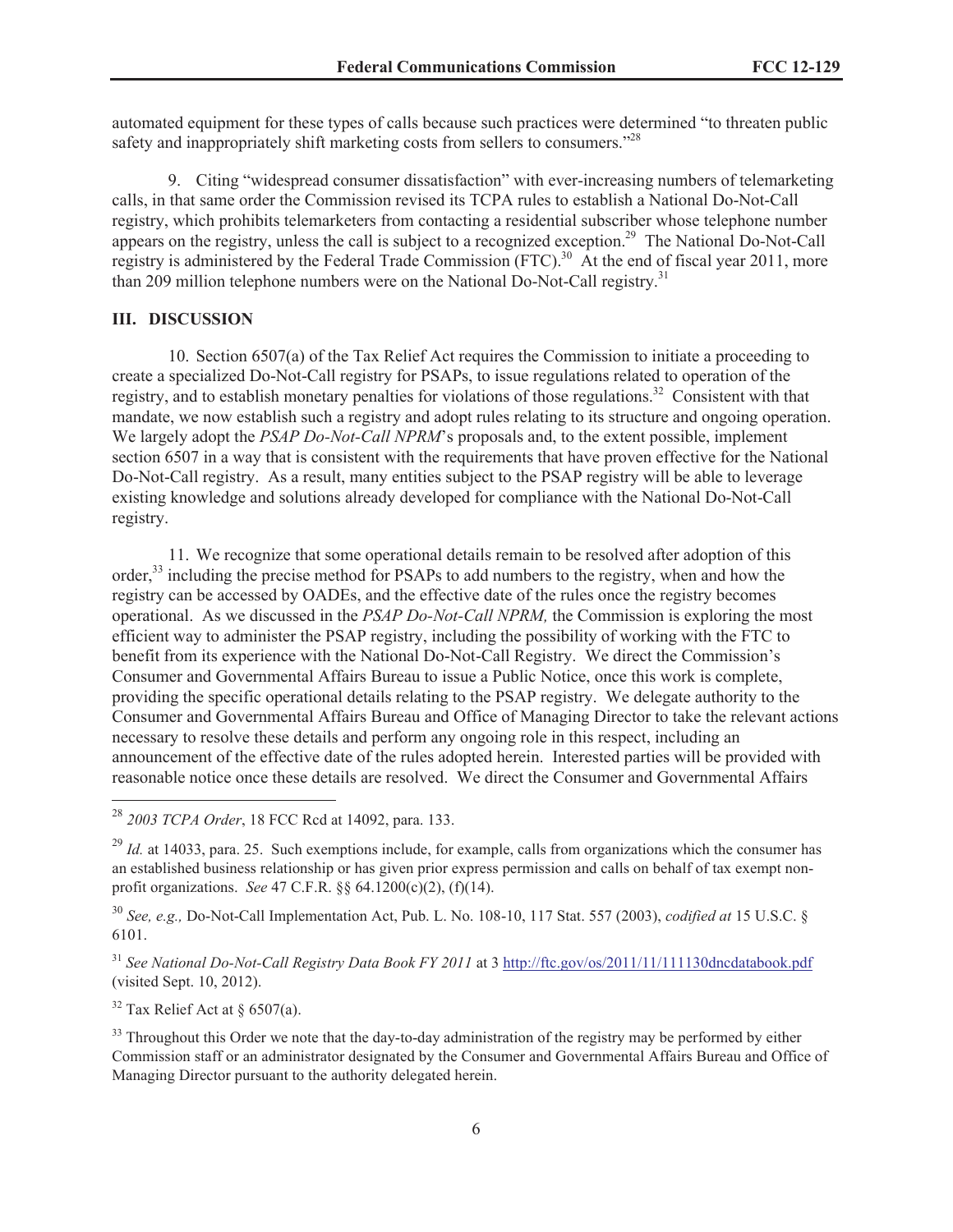Bureau to set an effective date (*i.e.,* the date by which PSAPs and OADEs must begin complying with the requirements we adopt today) no less than six months after publication of the Public Notice.

12. In recognition that PSAPs may be unfamiliar with these new requirements and that some OADEs do not have experience with the National Do-Not-Call registry, we direct the Consumer and Governmental Affairs and Public Safety and Homeland Security bureaus to work with public safety organizations to ensure that PSAPs are made aware of the opportunity to place numbers on the registry and with OADEs, including schools, charities, and others that might not already be familiar with the National Do-Not-Call registry, to inform them about the new requirements and the consequences of violating them.

#### **A. Establishment of a PSAP Do-Not-Call Registry**

13. *Numbers and Registration.* Section 6507(b)(1) of the Tax Relief Act requires the Commission to "permit verified public safety answering point administrators or managers to register the telephone numbers of all 9-1-1 trunks and other lines used for the provision of emergency services to the public or for communications between public safety agencies."<sup>34</sup> At the outset, we must determine which telephone numbers may be placed on the new registry and how registration will occur. The statute does not define "9-1-1 trunks" and "other lines used for the provision of emergency services to the public or for communications between public safety agencies," nor has the Commission itself defined those terms. In addition, the TCPA already prohibits the use of autodialers to make a non-emergency call to any emergency telephone line without prior express consent, including any autodialed call to 911 lines and emergency lines of a hospital, medical physician or service office, health care facility, poison control center, or fire protection or law enforcement agency.<sup>35</sup>

14. Consistent with our proposal in the *PSAP Do-Not-Call NPRM* and based on record support, we conclude that the Tax Relief Act should be interpreted as giving PSAP telephone numbers protection against the use of autodialed equipment beyond that already provided by the TCPA.<sup>36</sup> In this regard, we believe PSAPs are best positioned to determine which of their telephone numbers require such additional protection, and we believe the text of the statute supports this conclusion.<sup>37</sup> As a result we agree with commenters <sup>38</sup> and conclude that PSAPs should be given substantial discretion to designate the numbers to include on the PSAP Do-Not-Call registry so long as such numbers are associated with the provision of emergency services or communications with other public safety agencies. These numbers may include,

<sup>37</sup> As we noted in the *PSAP Do-Not-Call NPRM*, the Tax Relief Act itself appears to provide a basis for allowing PSAPs to determine which of their numbers to place in the registry. *Id.* at 5656, para. 9. Section 6507(b)(1) of the Tax Relief Act permits verified PSAPs to "register telephone numbers of all 9-1-1 trunks and other lines used for the provision of emergency services to the public or for communications between public safety agencies."

<sup>38</sup> *See, e.g.*, APCO Comments at 2 (strongly supports the proposal to give PSAPs substantial discretion to designate which numbers to include); CALNENA Comments at 1 (PSAPs are best positioned to identify phone numbers to be registered); DMA Comments at 2 (PSAPs are in the best position to know what numbers are used); Michigan PSC Comments 4 (supporting the proposal to give PSAP substantial discretion); NENA Comments at 3 (broad discretion to determine the types of numbers to be placed on the registry is important).

 $34$  Tax Relief Act at § 6507(b)(1).

 $35$  47 U.S.C. § 227(b)(1)(A).

<sup>36</sup> *See PSAP Do-Not-Call NPRM*, 27 FCC Rcd at 5656, para. 9.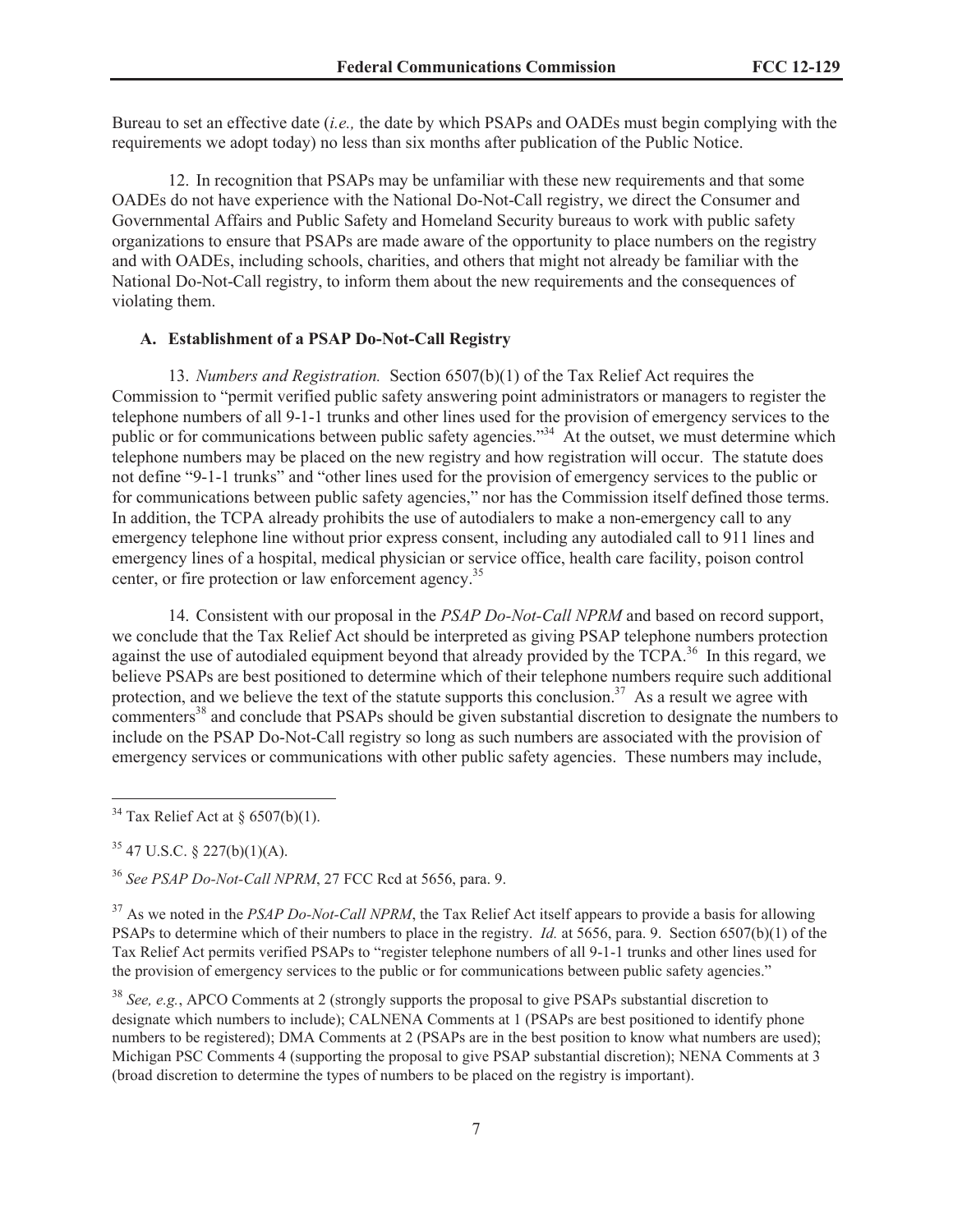for example, numbers associated with administrative lines that may be used in some cases for overflow emergency calls. One commenter objects to the inclusion of "non-emergency" lines on the registry.<sup>39</sup> We note, however, that section 6507(b)(1) allows for registration of numbers used "for communications between public agencies" and the record confirms that PSAP administrative lines can be used for emergency purposes. $40$  In addition, we conclude that secondary PSAPs<sup>41</sup> should also be permitted to place numbers on the registry, because, as the record shows, secondary PSAPs are vulnerable to autodialed calls in the same way as primary PSAPs.<sup>42</sup>

15. Section 6507(b)(1) of the Tax Relief Act states that "verified [PSAP] administrators or managers" will be permitted to add numbers to the registry.<sup>43</sup> In the *PSAP Do-Not-Call NPRM*, we sought comment on the scope of this provision, including what type of verification information the Commission or the administrator should require to ensure that only a properly verified PSAP may add telephone numbers to the registry.<sup>44</sup> Commenters indicate that the variety of PSAP governance models make it difficult to define by rule who qualifies as a PSAP administrator or manager in every jurisdiction.<sup>45</sup> Several commenters ask for flexibility on this point to ensure that every PSAP has the ability to register numbers with minimal burdens.<sup>46</sup> We agree and give PSAPs discretion to determine who should be designated to register numbers subject to the verification procedures discussed below. Based on this record, we believe PSAPs would have little incentive to designate inappropriate personnel as eligible to register numbers, subject to the additional safeguards described below. We believe that allowing PSAPs this discretion is consistent with the text of section 6507 and Congress' objective in ensuring that only PSAP numbers are allowed on the registry.

16. We therefore conclude that PSAPs may designate a representative who shall be required to file with the Commission or the designated administrator of the registry a certification, under penalty of law, that he/she is authorized and eligible to add numbers to the registry on behalf of that PSAP.<sup>47</sup> As part of that certification, the representative shall provide contact information, including the PSAP name,

<sup>41</sup> As noted above, a secondary PSAP is a PSAP to which 911 calls are transferred from a primary PSAP.

<sup>42</sup> *See, e.g.*, CALNENA Comments at 1 (secondary PSAPs require equal protections); Michigan PSC Comments at 4 (supporting proposal to allow secondary PSAPs to register numbers); NENA Comments at 3-5 (agreeing that the benefits of the registry should extend to secondary PSAPs).

<sup>43</sup> Tax Relief Act at  $\S$  6507(b)(1).

<sup>44</sup> *See PSAP Do-Not-Call NPRM*, 27 FCC Rcd at 5657, para. 11.

<sup>45</sup> *See, e.g.*, NENA Comments at 5-7; Vermont 911 Board Comments at 2; NATOA Reply Comments at 3.

<sup>46</sup> *See, e.g.*, NENA Comments at 6-7; Texas 911 Alliance Comments at 3; Vermont 911 Board Comments at 2; NATOA Reply Comments at 3.

 $47$  The Public Notice will set out where and how this certification will be made. However, we anticipate this will be an automated process as part of the uploading of numbers onto the registry.

<sup>39</sup> *See* InfoCision Comments at 2.

<sup>40</sup> *See, e.g.,* APCO Comments at 2 (administrative lines may be used for emergency purposes); CALNENA Comments at 2 (while not all phone lines in a PSAP have the same priority, all must be answered and may be used for an emergency call); NENA Comments at 3 (each call must be answered and the benefits of reducing unwanted calls are significant).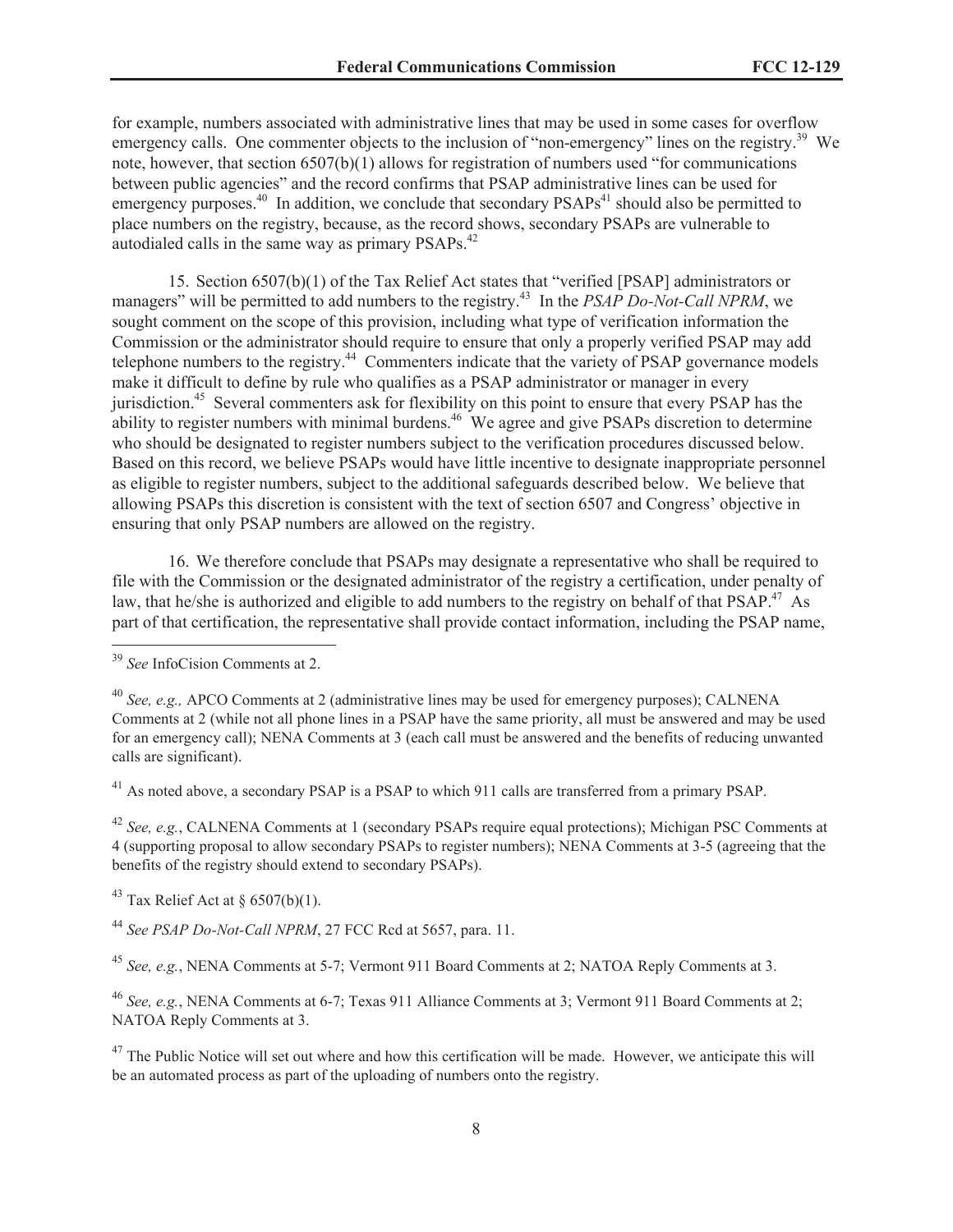contact person, title, address, telephone number, and email address. The Commission or administrator of the PSAP registry may require a follow-up response from a valid PSAP email address or some other means of confirmation to be specified by the Commission or administrator of the registry. Each verified PSAP shall then be assigned a unique identification number or password which shall be required to be entered every time the PSAP requests that numbers be placed onto the registry.<sup>48</sup> We emphasize that only PSAP numbers submitted by a verified PSAP shall be allowed on the registry and shall remain on the registry until such numbers are removed by the PSAP or it is determined during the statutorily-required verification process that such numbers are no longer eligible for inclusion.

17. *Verification that numbers should remain on the registry.* Section 6507(b)(2) of the Tax Relief Act requires that the Commission "provide a process for verifying, no less frequently than once every 7 years, that registered numbers should continue to appear upon the registry.<sup>49</sup> In the *PSAP Do-Not-Call NPRM*, we sought comment on how often PSAP numbers change and what verification procedures should be adopted to ensure that only PSAPs request removal of registered numbers.<sup>50</sup> We conclude that, to give PSAPs flexibility and promote accuracy of the registry, PSAPs should be permitted to remove numbers from the registry at any time.<sup>51</sup> This conclusion is consistent with the practice adopted for the National DNC registry<sup>52</sup> and will allow PSAPs to remove numbers that should no longer be included on the list in a timely manner. In order to minimize PSAPs' compliance burdens while ensuring an accurate registry, we require that PSAPs access and review their registered numbers on an annual basis.<sup>53</sup> No further action need be taken by PSAP representatives if they do not seek removal of any numbers from the registry. Although a few commenters contend that there is no need to require verification more often than every seven years because PSAP numbers rarely change,<sup>54</sup> we believe an annual review better ensures that only authorized numbers remain on the PSAP registry with minimal burden on the PSAPs.<sup>55</sup> To aid PSAPs in this process, we direct the designated administrator of the registry to send an annual notification to each PSAP that has placed numbers on the registry reminding PSAPs of their continuing obligation to verify their registered numbers. PSAP representatives may request removal of numbers by providing the unique identification number or password assigned to the PSAP for purposes of placing numbers onto the registry.

<sup>52</sup> We note that numbers can be removed from the National Do-Not-Call Registry by calling a toll-free number. *See*  FTC Q&A The National Do-Not-Call Registry (question 6): http://www.ftc.gov/bcp/edu/pubs/consumer/alerts/alt107.shtm (visited Oct. 11, 2012).

<sup>53</sup> The administrator will track access to the registry to ensure that PSAPs access and review their numbers at least once every year.

<sup>54</sup> *See, e.g.*, APCO Comments at 3; NENA Comments at 10.

<sup>&</sup>lt;sup>48</sup> As noted above, the Consumer and Governmental Affairs Bureau will issue a Public Notice detailing these and other ministerial requirements.

<sup>&</sup>lt;sup>49</sup> Tax Relief Act at  $\S$  6507(b)(2).

<sup>50</sup> *See PSAP Do-Not-Call NPRM*, 27 FCC Rcd at 5658, para. 13.

<sup>51</sup> *See, e.g.*, DMA Comments at 2 (urging on-going list hygiene); InfoCision Comments at 2 (noting that telephone numbers are disconnected or reassigned for other purposes requiring a method to regularly remove registered numbers); NENA Comments at 10 (supporting an "add-change-delete" tool).

<sup>55</sup> *See, e.g.*, DMA Comments at 2 (urging an annual certification that the numbers on the registry are correct and in use); InfoCision Comments at 2.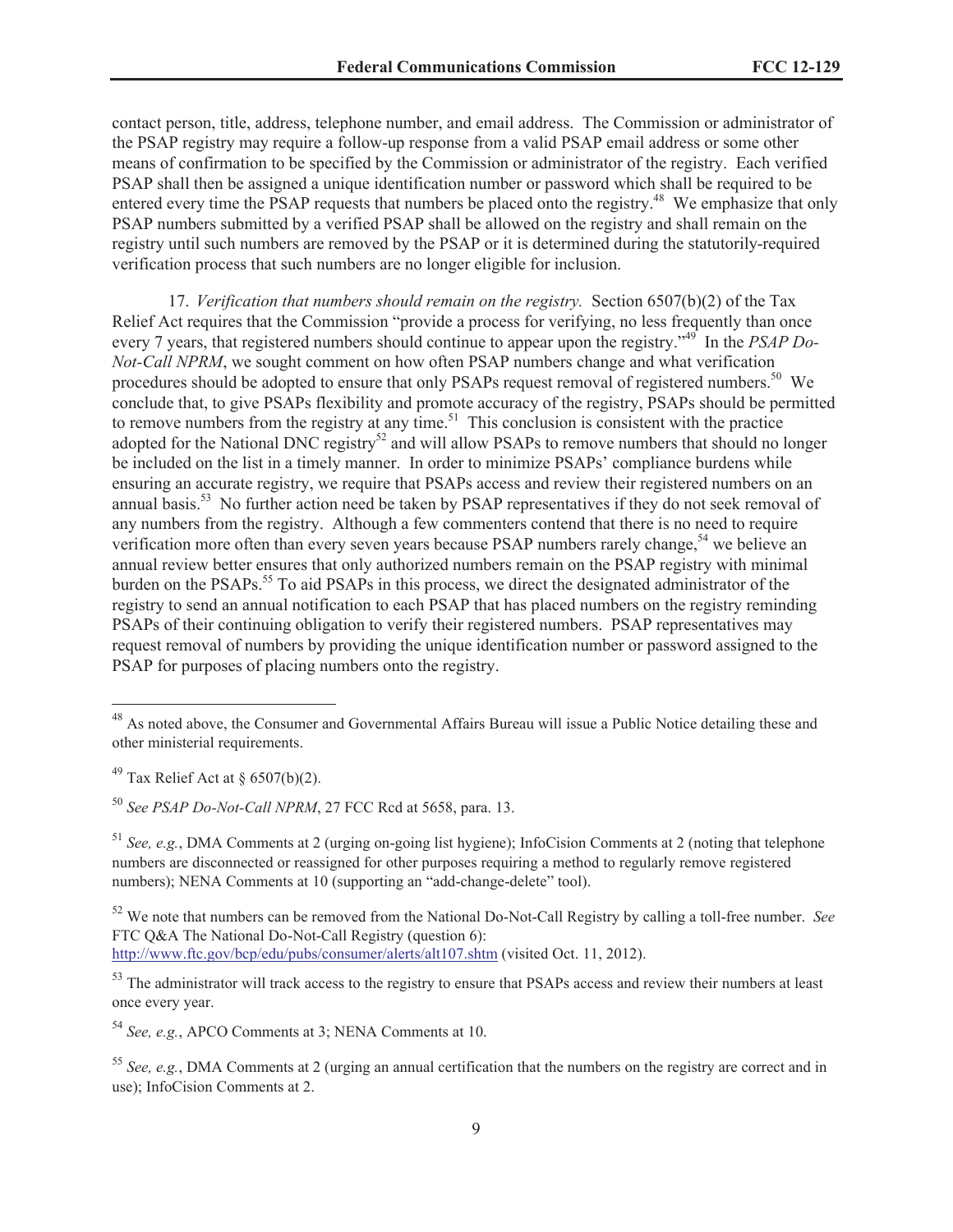# **B. Granting and Tracking Access to the Registry by Operators of Automatic Dialing Equipment**

18. Section 6507(b)(3) of the Tax Relief Act requires the Commission to "provide a process for granting and tracking access to the registry by the operators of automatic dialing equipment.<sup>556</sup> Consistent with this statutory mandate, we find that registry access should be restricted to OADEs for the limited purpose of ensuring compliance with the prohibition on contacting PSAP numbers in the registry.<sup>57</sup> We agree with commenters that the only information that OADEs need to comply with section 6507 is the list of registered telephone numbers.<sup>58</sup> Therefore, no additional PSAP contact information will be provided to the OADE. As discussed in greater detail below, we conclude that any person or entity who uses an "automatic telephone dialing system," as defined in section  $227(a)(1)$  of the Communications Act, to make calls qualifies as an operator of "automatic dialing" or "robocall" equipment for purposes of the Tax Relief Act.<sup>59</sup>

19. Consistent with the operation of the National Do-Not-Call registry, we require that any OADE that accesses the PSAP registry provide to the Commission or the designated administrator of the registry a certification, under penalty of law, that it is accessing the registry solely to determine whether any telephone numbers to which it intends to place autodialed calls are listed on such registry for the purpose of complying with section 6507 of the Tax Relief Act.<sup>60</sup> Commenters support this conclusion.<sup>61</sup> The first time an OADE accesses the registry, the OADE will be required to establish a profile and provide identifying information about its organization that will include the operator's name and all alternative names under which the registrant operates, a business address, a contact person, the contact person's telephone number, the OADE's email address, and all telephone numbers used to place autodialed calls, including both originating numbers and numbers that are displayed on caller ID (which can be different).<sup>62</sup>

20. We disagree with commenters who contend that the provision of such outbound numbers would be burdensome because they use many such numbers for different purposes including

<sup>58</sup> *See*, *e.g.*, APCO Comments at 8; NATOA Reply Comments at 8. Consistent with the practice for accessing the National DNC registry, we anticipate that OADEs may download the entire PSAP registry or only subsets of that registry such as specific area codes or change lists from prior downloads. These operational details will be included in a subsequent Public Notice. *See supra* para. 11.

<sup>59</sup> *See* 47 U.S.C. § 227(a)(1).

<sup>60</sup> *See* FTC TSR Compliance Guide at printed page 57 http://business.ftc.gov/documents/bus27-complyingtelemarketing-sales-rule#DNCprovisions (visited Oct. 16, 2012).

<sup>61</sup> *See, e.g.*, APCO Comments at 3; InfoCision Comments at 2; Michigan PSC Comments at 5. No commenter opposed this certification.

 $62$  This process is slightly different than the National Do-Not-Call registry, which requires a company name and address, contact person, and contact person's telephone number and email address. *See* FTC TSR Compliance Guide at printed page 58 http://business.ftc.gov/documents/bus27-complying-telemarketing-salesrule#DNCprovisions (visited Oct. 16, 2012).

 $56$  Tax Relief Act at § 6507(b)(3).

<sup>57</sup> *See, e.g.*, DMA Comments at 2 (access should be limited to OADEs); NENA Comments at 12 (only OADEs should be permitted to access the registry).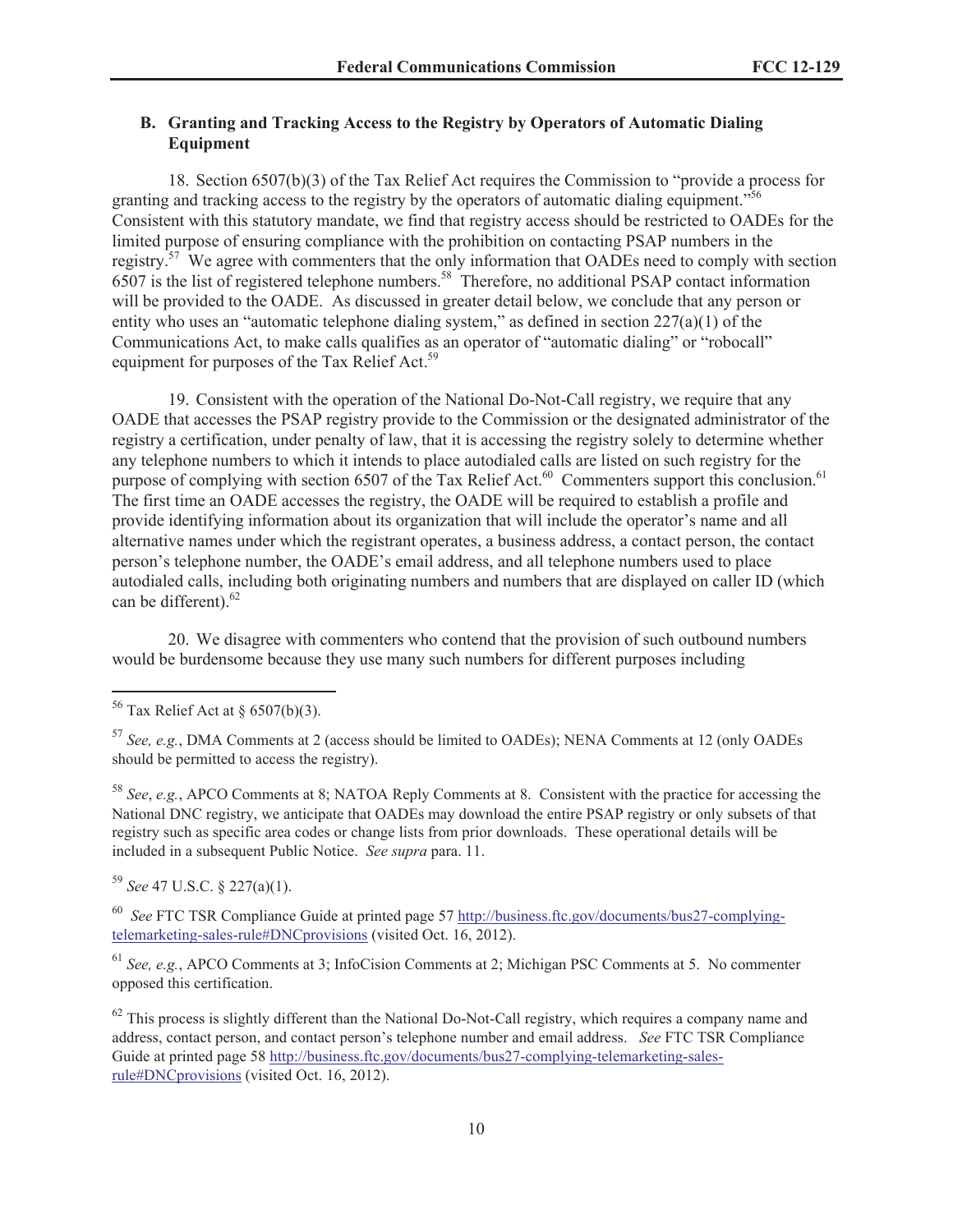telemarketing on behalf of third parties.<sup>63</sup> We require that OADEs provide such numbers so that if apparently unlawful autodialed calls are placed to PSAP numbers on the registry, the calling party can be readily traced and the potential violation investigated. We expect that OADEs will know which numbers they are using at any given time and should be able to provide a list of such numbers to the Commission in a prescribed searchable format without significant burden. We require that all such contact information be updated within 30 days of the date on which any change occurs. The Commission or administrator will assign every OADE granted access to the PSAP registry a unique identification number or password, which must be submitted each time that database is accessed.<sup>64</sup> The Commission or the administrator will use this unique identifier to grant and track access to the secure database of registered PSAP numbers.<sup>65</sup>

21. In the *PSAP Do-Not-Call NPRM*, the Commission sought comment on how often OADEs should be required to access the registry of PSAP numbers and update their calling lists to avoid calling registered PSAP numbers.<sup>66</sup> The Commission noted that the TCPA rules require telemarketers to "employ a version of the national do-not-call registry obtained from the administrator of the registry no more than 31 days prior to the date any call is made, and maintain records documenting this process."<sup>67</sup> The Commission proposed that a similar timeframe and process be required for OADEs to access the numbers on the PSAP registry.<sup>68</sup> We adopt this proposed timeframe for accessing the PSAP registry. In general, commenters addressing this issue support this conclusion during the initial registration phase.<sup>69</sup> The requirement to access and employ a version of the PSAP registry at least once every 31 days will ensure that PSAP numbers added to the registry are protected from autodialed calls in a timely manner while affording OADEs a reasonable opportunity to remove from their calling lists new numbers as they are added to the registry. We anticipate that individual PSAPs initially will compile and submit the numbers to be included on the registry over a period of time. Moreover, PSAPs may, for any number of reasons, need to change their telephone numbers at any given time.<sup>70</sup> Should experience demonstrate that less frequent downloads of the registry would be just as effective because of infrequent changes to the registry, we retain the flexibility to revisit this finding and delegate authority to the Consumer and Governmental Affairs Bureau to modify this requirement as necessary.

<sup>66</sup> *See PSAP Do-Not-Call NPRM*, 27 FCC Rcd at 5659, para. 16.

<sup>67</sup> *Id.* (*quoting* 47 C.F.R. § 64.1200(c)(2)(i)(D)).

<sup>68</sup> *See PSAP Do-Not-Call NPRM*, 27 FCC Rcd at 5659, para. 16.

<sup>63</sup> *See, e.g.*, DMA Comments at 2; InfoCision Comments at 3.

<sup>&</sup>lt;sup>64</sup> This process is similar to the National Do-Not-Call registry's where a unique account number is assigned to every party who accesses the registry. *See* TSR Compliance Guide at printed page 62 http://business.ftc.gov/documents/bus27-complying-telemarketing-sales-rule#DNCprovisions (visited Oct. 16, 2012).

<sup>65</sup> *See, e.g.*, Michigan PSC Comments at 5 (supporting a unique identification number used each time the registry is accessed).

<sup>69</sup> *See* MRA Comments at 6 (access to the PSAP registry at least once a month makes sense in the first year); Michigan PSC Comments at 6 (consistent with the National list, OADEs should be required to update their calling list every month).

<sup>70</sup> *See, e.g.*, InfoCision Comments at 2 (noting that telephone numbers can be reassigned for other purposes or to non-PSAP entities over time requiring periodic updates).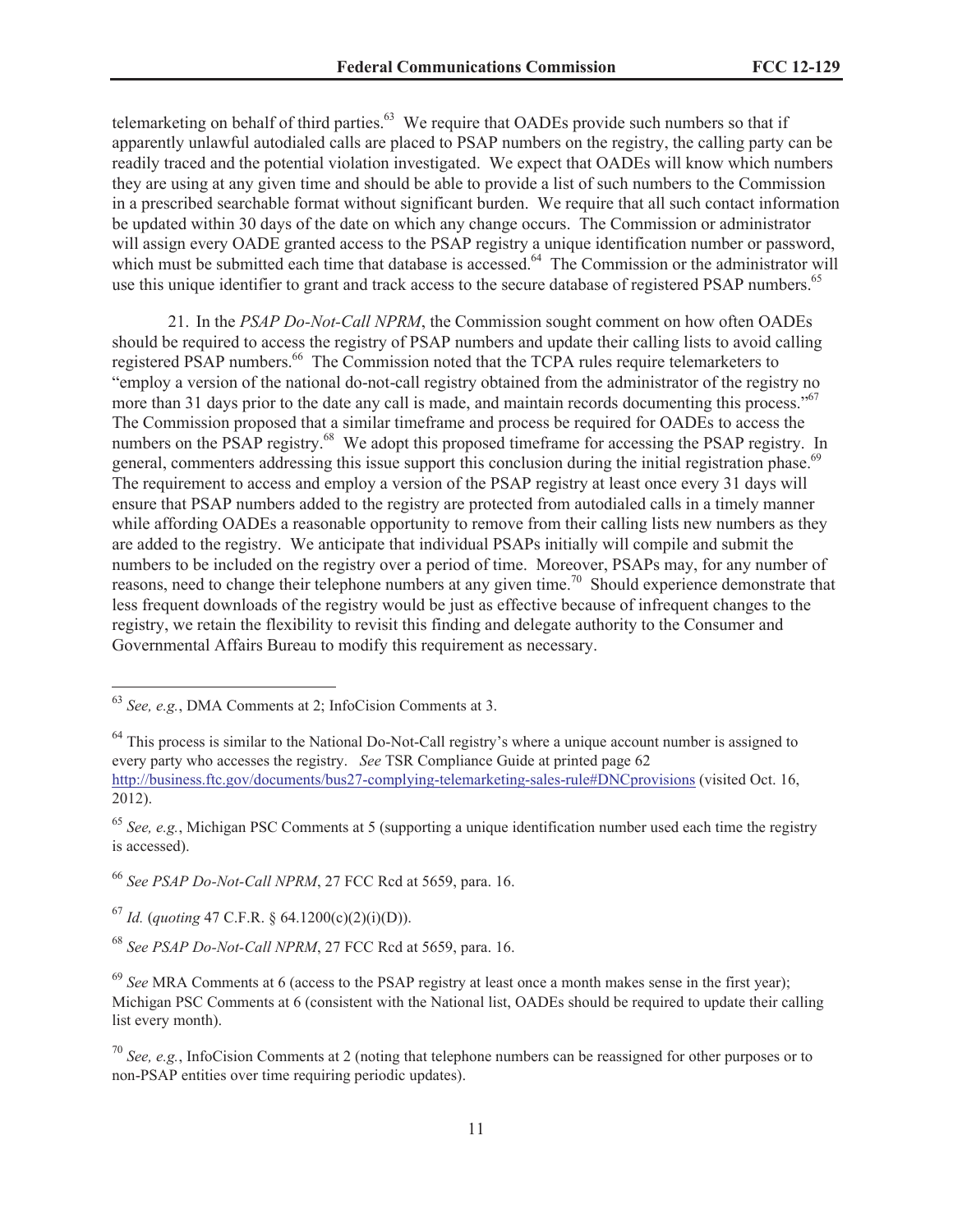## **C. Protecting the Registry from Unauthorized Disclosure or Dissemination**

22. Section 6507(b)(4) of the Tax Relief Act requires the Commission to "protect the list of registered numbers from disclosure or dissemination by parties granted access to the registry."<sup>71</sup> Consistent with the proposals contained in the *PSAP Do-Not-Call NPRM*<sup>72</sup>and our rules relating to the National Do-Not-Call registry, we adopt a rule that prohibits parties from selling, renting, leasing, purchasing, sharing, or using the PSAP registry, or any part thereof, for any purpose except compliance with this section and any state or Federal law enacted to prevent autodialed calls to telephone numbers in the registry.<sup>73</sup> Commenters support this conclusion.<sup>74</sup> As suggested by commenters, we modify slightly the requirement as proposed in the *PSAP Do-Not-Call NPRM* to also prohibit any "sharing" of the registry to make explicit that such dissemination or disclosure is prohibited for both monetary and nonmonetary purposes.<sup>75</sup> As discussed above, we limit access to the registry to OADEs and require that each OADE certify, under penalty of law, that it will access the registry solely to prevent autodialed calls to numbers on the registry.<sup>76</sup> Congress has prescribed substantial monetary penalties for disclosure or dissemination of the registered numbers in violation of section 6507(b)(4) of the Tax Relief Act.<sup>77</sup> In addition, the Commission or the administrator may develop additional safeguards to protect registered numbers. We believe that, taken together, these measures satisfy Congress' goal of protecting against the unauthorized disclosure or dissemination of the registered PSAP numbers.

23. We note that one commenter opposes distribution of the PSAP numbers due to the potential for abuse and recommends instead that the list of PSAP numbers be consolidated within the existing National Do-Not-Call registry.<sup>78</sup> We note, however, that section 6507(a) requires the Commission to create a "specialized" Do-Not-Call registry for PSAPs.<sup>79</sup> In addition, as some commenters point out, simply adding the PSAP numbers to the National Do-Not-Call list would require entities that are exempt from the National Do-Not-Call rules, such as tax exempt non-profit organizations, to download and remove from their calling lists over 200 million residential telephone numbers on that registry to ensure that they did not contact the relatively few PSAP numbers that would be included on the registry.<sup>80</sup> This would be a significant burden to those entities. We also believe that the safeguards and penalties adopted herein minimize the risk of abuse to the greatest extent possible while still implementing the statutory

<sup>78</sup> *See* Obermeyer Comments at 1.

<sup>&</sup>lt;sup>71</sup> Tax Relief Act at  $\frac{6507(b)(4)}{4}$ .

<sup>72</sup> *See PSAP Do-Not-Call NPRM*, 27 FCC Rcd at 5659-60, para. 17. In the *PSAP Do-Not-Call NPRM*, we also sought comment on whether there were any additional safeguards that we should consider to ensure that parties accessing the registry do not disclose the list of registered numbers.

 $^{73}$  47 C.F.R. § 64.1200(c)(2)(i)(E).

<sup>74</sup> *See, e.g.*, APCO Comments at 3; InfoCision Comments at 2; NENA Comments at 11.

<sup>75</sup> *See* APCO Comments at 3; CALNENA Comments at 2.

<sup>76</sup> *See supra* paras. 18-19.

<sup>77</sup> *See infra.* para. 30; *see also* Tax Relief Act at §§ 6507(c)(1),(2).

<sup>&</sup>lt;sup>79</sup> Tax Relief Act at  $\delta$  6507(a).

<sup>80</sup> *See, e.g.*, DMA Comments at 2; InfoCision at 3.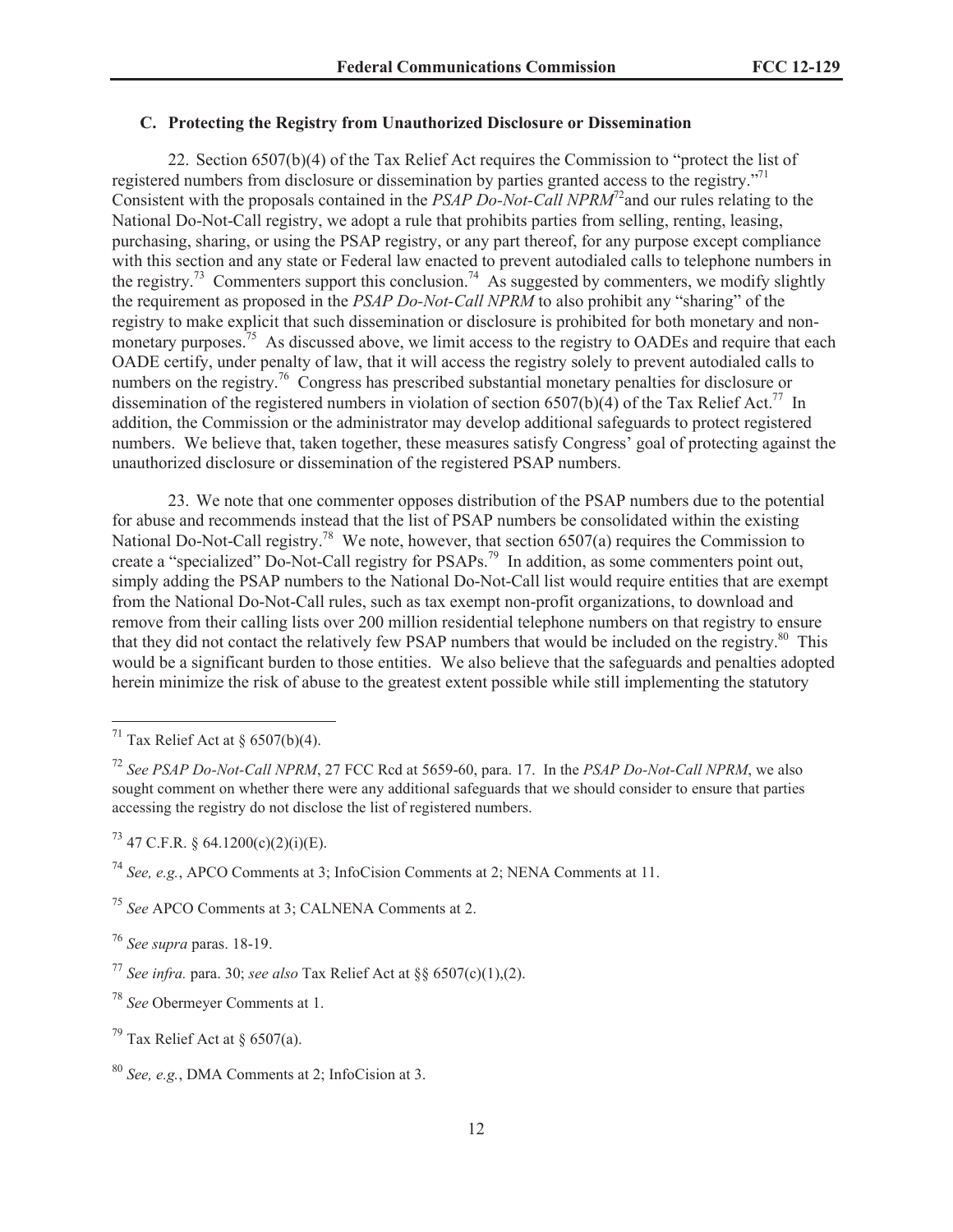requirements contained in section 6507 of the Tax Relief Act. In addition, and as discussed above, we further limit the potential for such abuse by limiting disclosure of PSAP contact information to only the registered telephone numbers. No additional contact information will be made available.<sup>81</sup>

24. *Limiting registry access to OADEs.* Some OADEs are marketers that make autodialed calls on behalf of other entities, *e.g.*, the sellers of products, goods, or services. Section 6507(b)(3) of the Tax Relief Act requires the Commission to "provide a process for granting and tracking access to the registry by the operators of automatic dialing equipment," but does not contemplate access by such third parties who are not OADEs. In light of the statute's goal of protecting registered PSAP numbers, we find that access to the registered numbers should be limited to OADEs that have complied with the authorized process to obtain access to that information. The record reveals no need for parties other than OADEs to have access to registered numbers. We recognize that some third parties may supply the numbers to be called or have an interest in confirming who the OADE is calling on their behalf. The OADE, however, as the party making the autodialed calls, can ensure that any list of numbers provided by third parties is checked against the PSAP registry to avoid contacting any number listed therein without sharing the registered numbers with the third party. Accordingly, only OADEs need to be entrusted with this sensitive information.

## **D. Prohibiting the Use of Automatic Dialing or "Robocall" Equipment to Contact Registered PSAP Numbers**

25. Section 6507(b)(5) of the Tax Relief Act directs the Commission to issue regulations prohibiting "the use of automatic dialing or 'robocall' equipment to establish contact with registered numbers.<sup>382</sup> In the *PSAP Do-Not-Call NPRM*, we proposed to prohibit OADEs from contacting any registered PSAP number including any such contact by voice or text calls.<sup>83</sup> Consistent with this mandate and based on the record, we prohibit OADEs from contacting any PSAP number on the PSAP Do-Not-Call registry other than for an emergency purpose.<sup>84</sup> Further, we agree with commenters who support our proposal that the prohibition should include the use of an autodialer to make text message calls in addition to voice calls to numbers on the PSAP registry.<sup>85</sup>

26. *Use of autodialers for emergency calls.* In the *PSAP Do-Not-Call NPRM*, we asked whether there are any situations in which PSAPs may wish to receive an autodialed call even for registered numbers.<sup>86</sup> For example, we asked whether Federal and state authorities use autodialers to inform PSAPs of emergency information.<sup>87</sup> We also sought comment on our authority to permit such calls.<sup>88</sup> In

<sup>83</sup> *See PSAP Do-Not-Call NPRM*, 27 FCC Rcd at 5660-61, paras. 19-21.

<sup>84</sup> As discussed above, OADEs must employ a version of the PSAP registry obtained from the administrator of the registry no more than 31 days prior to the date any autodialed call is made. *See supra* para. 21.

<sup>85</sup> *See, e.g.*, APCO Comments at 3; Michigan PSC Comments at 6; NENA Comments at 15; Vermont 911 Board Comments at 3. *PSAP Do-Not-Call NPRM*, 27 FCC Rcd at 5660, para. 19.

<sup>86</sup> *PSAP Do-Not-Call NPRM*, 27 FCC Rcd at 5661, para. 21.

<sup>87</sup> *Id*.

<sup>81</sup> *See supra* para. 18.

 $82$  Tax Relief Act at § 6507(b)(5).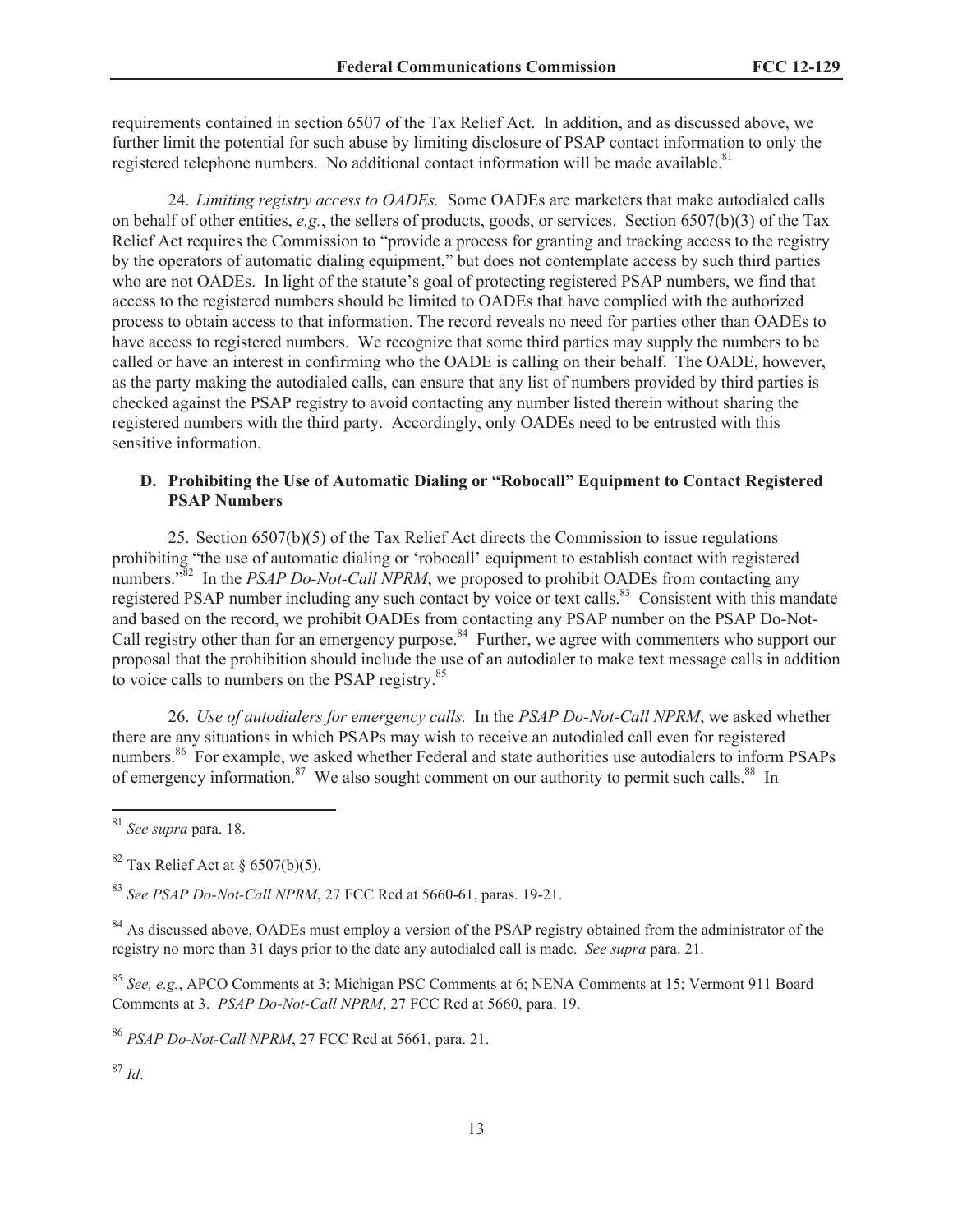response, commenters confirm that autodialers can be and are used for emergency purposes. <sup>89</sup> Commenters note that government-operated emergency notification systems and specialized personal emergency response services use automated dialing systems to route calls to the appropriate PSAP when a need for public safety services has been verified. These systems are used by government and personal emergency response entities to convey emergency information, for example, the location of an automobile accident.<sup>90</sup> The record confirms that these emergency calls have contributed to significant improvements in public safety as well as in emergency response efforts, and we therefore believe they should be exempted from the prohibition on autodialer-initiated calls to PSAP numbers.<sup>91</sup>

27. We agree with commenters that these emergency calls should not be prohibited under our new rules and note that no commenter opposes this conclusion.<sup>92</sup> Section 6507(b)(5) requires the Commission to establish rules prohibiting autodialed calls to registered PSAP numbers.<sup>93</sup> In contrast to analogous sections of the TCPA, however, the Tax Relief Act does not prohibit such autodialed calls directly.<sup>94</sup> Instead, the Tax Relief Act gives the Commission discretion to define the precise scope of the prohibition. In defining the scope, we are informed by public safety objectives underlying section 6507. In addition, section 6003 of the Tax Relief Act directs the Commission to implement and enforce section 6507 as though it were part of the Communications Act. Therefore, our interpretation is also informed by the principles of the Communications Act, which includes promoting "the safety of life and property through the use of wire and radio communication services.<sup>"95</sup> Moreover, we believe it is consistent with the intent of section 6507 of the Tax Relief Act and in the public interest to recognize an exception for autodialed emergency purpose calls which promote public safety. Stated differently, we believe that banning autodialed emergency calls to PSAPs would be inconsistent with section 6507's goal of improving PSAPs' ability to respond to emergencies.

28. For purposes of the PSAP registry, we adopt the existing definition in our rules, as set forth in the TCPA context, and define an "emergency purpose" as a "call made necessary in any situation affecting the health or safety of consumers."<sup>96</sup> We emphasize the limited nature of this exception and will

<sup>90</sup> *Id.*

<sup>91</sup> *Id.*

<sup>92</sup> *Id.* While APCO did not specifically address an emergency purpose call exception, APCO stated that it was not aware of any situation in which PSAPs may wish to receive autodialed calls. APCO Comments at 4.

<sup>94</sup> *See* 47 U.S.C. § 227(b)(1)(A).

<sup>95</sup> *See* 47 U.S.C. § 151.

<sup>(</sup>Continued from previous page) <sup>88</sup> *Id*.

<sup>&</sup>lt;sup>89</sup> Agero Comments at 1-7 (the Commission should make clear that technologies designed and deployed to bring vital incident information to the attention of first responders must be embraced not deterred); NENA Comments at 15-17 (government-operated emergency notification systems and specialized personal emergency response services which provide valuable public safety benefits that rely on automated dialing equipment should be exempted).

 $93$  Tax Relief Act at § 6507(b)(5).

<sup>96</sup> *See* 47 C.F.R. § 64.1200(f)(4).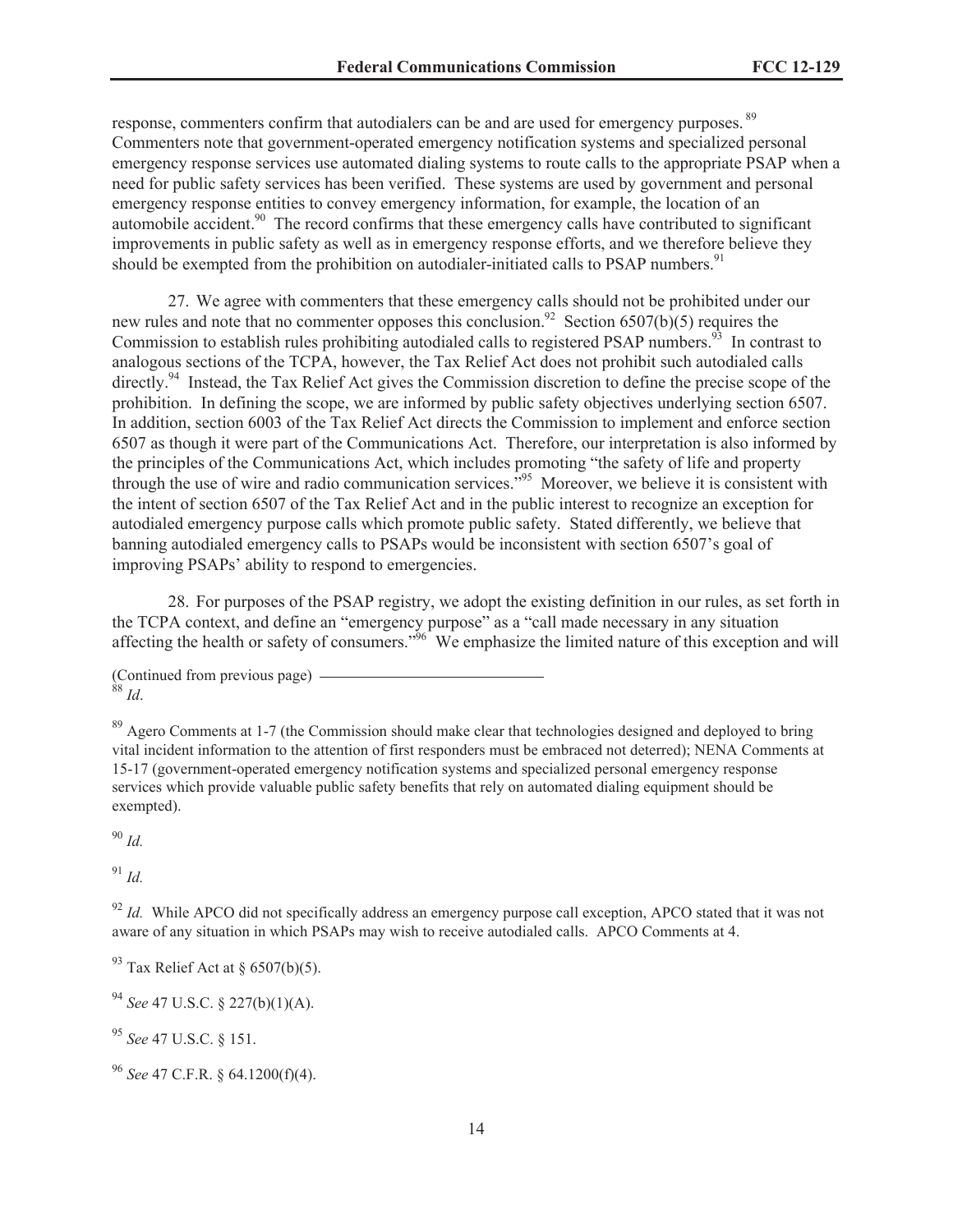be vigilant in monitoring and taking enforcement action against OADEs who attempt to use it for calls that are not for emergency purposes. We note, for example, that there have been reports of technical malfunctions involving devices that are designed to automatically call 911 when a vehicle crash occurs, which have resulted in automated calls being made when no actual emergency existed.<sup>97</sup> As discussed previously, the TCPA specifically prohibits the use of autodialers to contact any emergency telephone line including "911" lines unless the recipient has provided prior express consent or the call is for an emergency purpose.<sup>98</sup> In addition, if such calls are made to a number on the PSAP registry, this would potentially be in violation of our regulations, and subject to citation or penalty as appropriate. The Commission will review any such complaints on a case-by-case basis.

29. *Definitions*. As noted above, the Tax Relief Act does not define "automatic dialing" or "robocall" equipment. We believe, however, that these terms are equivalent to "automatic telephone dialing system" as defined in the TCPA and commonly referred to as "robocalling" equipment.<sup>99</sup> Specifically, the TCPA defines "automatic telephone dialing system" as equipment "which has the capacity to store or produce telephone numbers to be called, using a random or sequential number generator; and to dial such numbers."<sup>100</sup> The Commission has emphasized that this definition covers any equipment that has the specified capacity to generate numbers and dial them without human intervention whether or not the numbers called actually are randomly or sequentially generated or come from a calling list.<sup>101</sup> As noted, the Commission has used "robocall" to refer both to calls placed using an automatic telephone dialing system and to prerecorded calls without reference to whether such prerecorded calls are made with an autodialer. Because section 6507 of the Tax Relief Act makes no reference to prerecorded calls, however, we interpret the term "robocall" in section  $6507(b)(5)$  to have the same meaning as calls made using "automatic dialing equipment."<sup>102</sup> Therefore, we adopt the TCPA's definition of automatic telephone dialing system and the Commission's relevant interpretations of that term, for purposes of defining "automatic dialing" and "robocall" equipment as used in the Tax Relief Act.<sup>103</sup> Commenters support this finding as a means to provide regulatory consistency in complying with the analogous prohibitions relating to autodialing contained in the both the TCPA and Tax Relief Act.<sup>104</sup>

#### **E. Enforcement**

30. *Monetary penalties.* Section 6507(c) of the Tax Relief Act directs the Commission to establish specific monetary penalties for disclosure or dissemination of registered numbers by parties

 $99$  47 U.S.C. § 227(a)(1).

<sup>100</sup> *Id.*

<sup>103</sup> *See, e.g.*, *id.* at 14091-94, paras. 131-134 (finding that a predictive dialer falls within the TCPA's definition of automatic telephone dialing equipment).

<sup>104</sup> *See, e.g.*, ACA Comments at 8; Michigan PSC Comments at 6.

<sup>97</sup> *See, e.g.*, http://www.paloaltoonline.com/news/show\_story.php?id=19870.

<sup>98</sup> *See* 47 U.S.C. § 227(b)(1)(A); *see supra* para. 8.

<sup>101</sup> *See 2003 TCPA Order*, 18 FCC Rcd at 14092, para. 133.

<sup>102</sup> *See, e.g., Rules and Regulations Implementing the Telephone Consumer Protection Act*, CG Docket No. 02- 278, Report and Order, 27 FCC Rcd 1830, para. 1 (2012).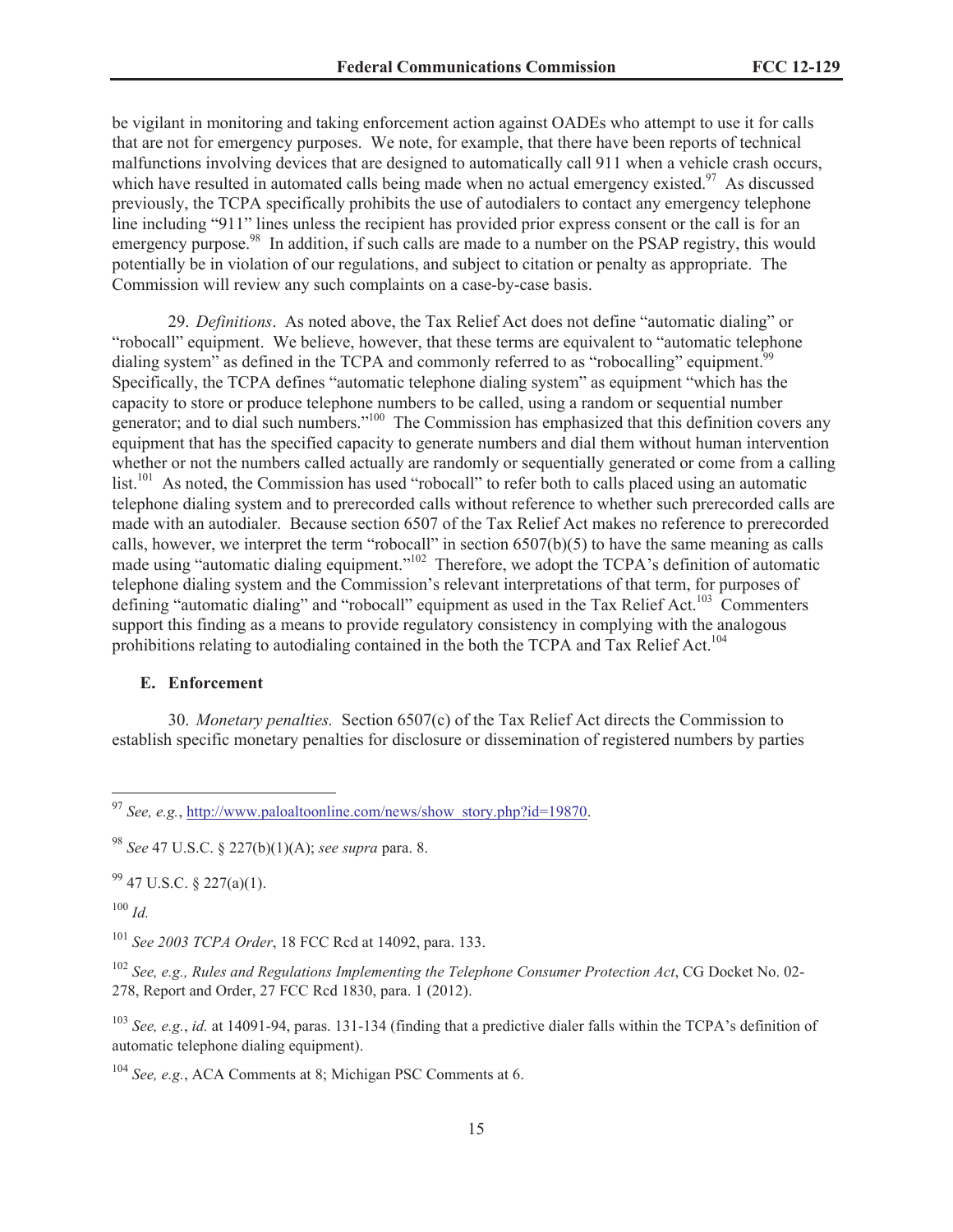granted access to the registry<sup>105</sup> and for the use of automatic dialing or "robocall" equipment to establish contact with registered numbers.<sup>106</sup> For disclosure or dissemination of registered numbers, section 6507(c)(1) requires the Commission to establish monetary penalties that are "not less than \$100,000 per incident nor more than \$1,000,000 per incident."<sup>107</sup> For use of automatic dialing equipment to contact numbers on the registry, section 6507(c)(2) requires the Commission to establish monetary penalties that are "not less than \$10,000 per call nor more than \$100,000 per call."<sup>108</sup> Because Congress has specifically prescribed the monetary penalties associated with violations of section 6507 and related regulations, we codify these penalties in our rules. We note that these monetary penalties differ from those under section 503 of the Communications Act and the current section 1.80 of our rules.<sup>109</sup> Therefore, we amend section 1.80 of the Commission's rules governing forfeiture proceedings and forfeiture amounts to incorporate these prescribed amounts.<sup>110</sup>

31. Section 6507(c)(3) requires the Commission to set amounts within these ranges depending "upon whether the conduct leading to the violation was negligent, grossly negligent, reckless, or willful, and depending on whether the violation was a first or subsequent offence."<sup>111</sup> In the *PSAP Do-Not-Call NPRM*, we sought comment in determining how these terms should be interpreted and whether any further clarification was required on this point.<sup>112</sup> The few commenters addressing this issue indicate that the Commission's existing definitions are sufficient and proper without additional clarification.<sup>113</sup> Because the Tax Relief Act does not define these terms, we find it reasonable, to the extent that the Commission has defined such terms in an enforcement context, to use those definitions for purposes of the Tax Relief Act.<sup>114</sup> For example, section 503(b)(1) of the Communications Act authorizes the Commission to impose forfeitures for "willful" violations.<sup>115</sup> Section 312(f)(1) of the Communications Act defines "willful" as the "conscious and deliberate commission or omission of [any] act, irrespective of any intent to violate" the law.<sup>116</sup> The legislative history to section  $312(f)(1)$  of the Communications Act clarifies that this definition of willful applies to both sections  $312$  and  $503(b)$  of the Act,<sup>117</sup> and the Commission has so interpreted the term in the section 503(b) context.<sup>118</sup> In addition, section 503(b)(2)(E)

 $107$  *Id.* at § 6507(c)(1).

<sup>108</sup> *Id.* at § 6507(c)(2).

<sup>109</sup> *See* 47 U.S.C. 503(b)(2)(C); 47 C.F.R. § 1.80(b).

 $110$  47 C.F.R. § 1.80.

<sup>111</sup> Tax Relief Act at  $\delta$  6507(c)(3).

<sup>112</sup> *See PSAP Do-Not-Call NPRM*, 27 FCC Rcd at 5663, para. 24.

<sup>113</sup> *See* CALNENA Comments at 3 (existing definitions are proper and sufficient).

<sup>114</sup> *See id*. No commenter opposes this conclusion.

 $115$  47 U.S.C. § 503(b)(2)(E); 47 C.F.R. § 1.80(b)(6).

 $116$  47 U.S.C. § 312(f)(1).

 $117$  H.R. Rep. No. 97-765, 97<sup>th</sup> Cong. 2d Sess. 51 (1982).

<sup>118</sup> *See, e.g.*, *Application for Review of Southern California Broadcasting Co.*, Memorandum Opinion and Order, 6 FCC Rcd 4387, 4388 (1992).

<sup>&</sup>lt;sup>105</sup> Tax Relief Act at § 6507(c)(1).

 $106$  *Id.* at § 6507(c) (2).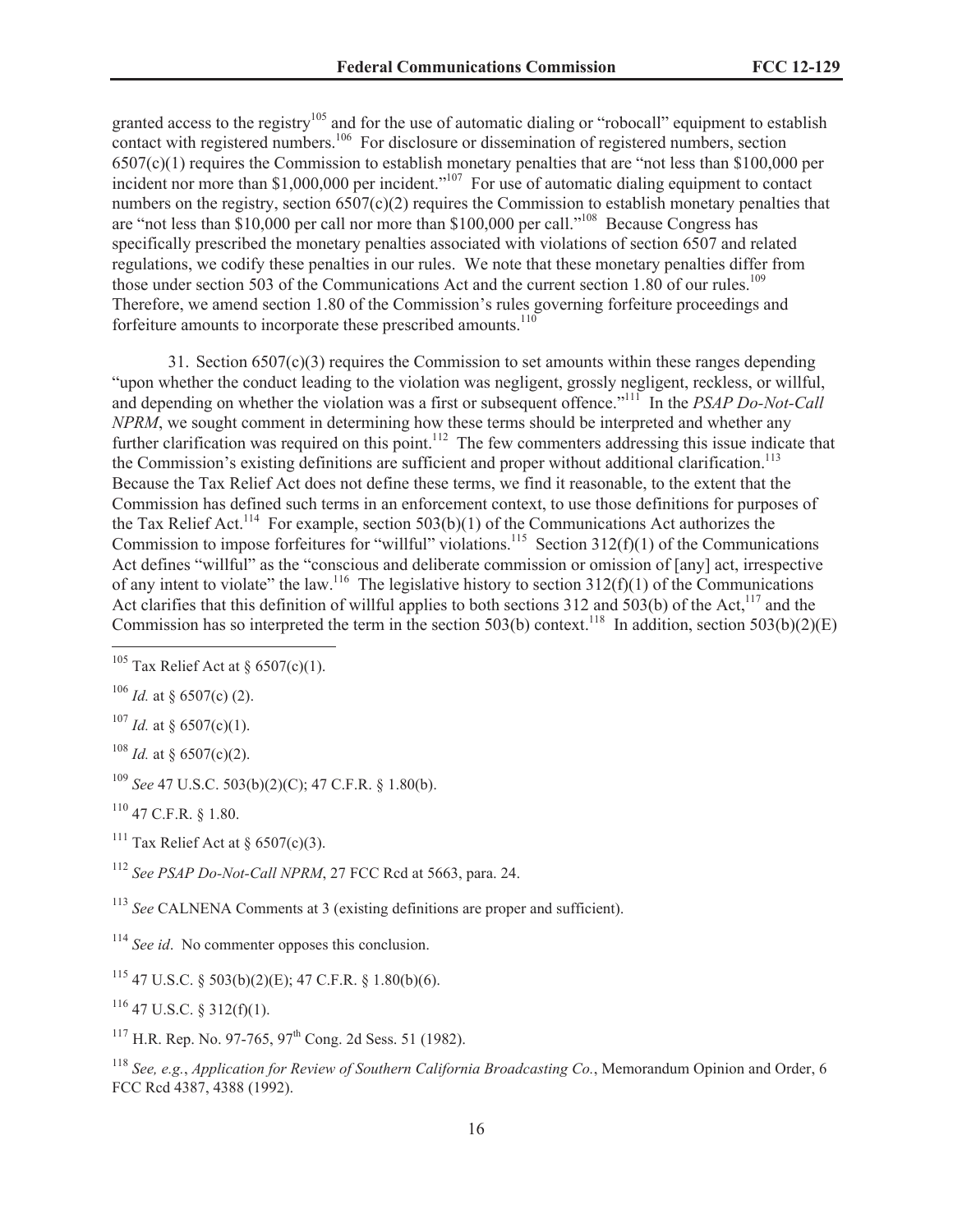of the Communications Act and section 1.80(b)(6) of our rules set forth the factors to be considered when determining the amount of forfeiture penalties.<sup>119</sup> Specifically, these provisions require that the Commission "take into account the nature, circumstances, extent and gravity of the violation and, with respect to the violator, the degree of culpability, any history of prior offenses, ability to pay, and such other matters as justice may require." $120^\circ$  We believe these provisions are broad enough to encompass the factors necessary to distinguish between negligent, grossly negligent, reckless or willful conduct, as used in the Tax Relief Act, without the need for further clarification on this point in our rules. No commenter opposes this interpretation. We will determine the nature of the violation on a case-by-case basis, consistent with Commission precedent.

32. *Process for imposing monetary penalties.* Two sections of the Tax Relief Act address enforcement of the prohibitions against autodialing and disseminating registered numbers. First, section 6003(a) provides generally that "[t]he Commission shall implement and enforce this title as if this title is part of the Communications Act of 1934 (47 U.S.C. 151 *et seq*.). A violation of this title, or a regulation promulgated under this title, shall be considered to be a violation of the Communications Act of 1934, or a regulation promulgated under such Act, respectively."<sup>121</sup> The second provision, section 6507(c), sets forth minimum and maximum penalties for violations, and instructs the Commission to provide for the imposition of fines that vary based on the degree of culpability, and "depending on whether the violation was a first or subsequent offence."<sup>122</sup>

33. In the *PSAP Do-Not-Call NPRM*, we sought comment on how the enforcement provisions, including the monetary penalties, of the Tax Relief Act should be implemented consistent with the Communications Act.<sup>123</sup> In particular, we sought comment on the appropriate treatment of first offences given that the Tax Relief Act appears to contemplate penalties for first offences, but section 503(b)(5) of the Communications Act requires the Commission in most instances to issue a citation for a first offence if the violator does not hold or is not an applicant for a Commission license, permit, certification or other authorization, *i.e.*, if the target is not a regulated entity (or "regulatee").<sup>124</sup> Commenters were divided on whether section 503(b)(5) of the Communications Act requires the Commission to issue a citation to nonregulatee violators under section 6507(c) before it may impose a monetary forfeiture, based generally on policy concerns rather than legal analysis of the statutory language.<sup>125</sup>

 $122$  *Id.* at § 6507(c).

<sup>123</sup> *PSAP Do-Not-Call NPRM*, 27 FCC Rcd at 5662, para. 23.

<sup>124</sup> *Id*.

 $125$  DMA Comments at 3 (section 503 provides the Commission with authority to issue citations to first time nonlicensee offenders); NENA Comments at 18 (the Commission should issue a citation for failure to subscribe to the registry if the failure likely resulted in little or no harm to public safety); ACA Comments at 9 (because nonlicensees may not have a reason to suspect the Commission's rules apply to them, these entities may not have the necessary notice for imposition of a fine); CALNENA Comments at 3 (a first violation should result in the appropriate fine); Vermont 911 Board Comments at 3 (urge strongest possible penalties upon the first violation).

 $119$  47 U.S.C. § 503(b)(2)(E); 47 C.F.R. § 1.80(b)(6).

<sup>120</sup> *Id.*

<sup>&</sup>lt;sup>121</sup> Tax Relief Act at  $\S$  6003.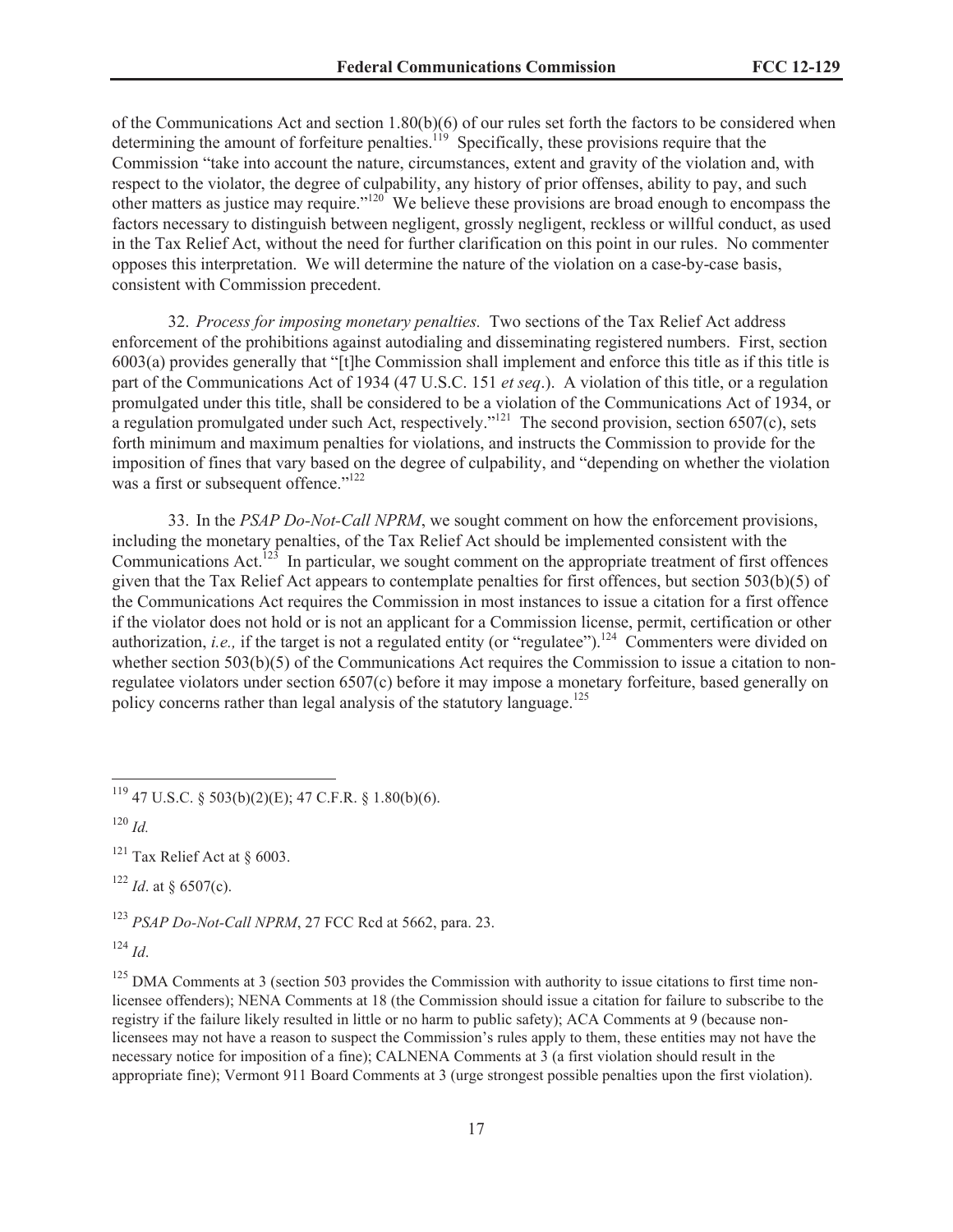34. As noted above, section 6003 of the Tax Relief Act directs that section 6507 be enforced as if it were part of the Communications Act; *i.e.*, that the enforcement provisions in Title V of the Communications Act should generally be applied in addressing violations of section 6507. Thus, for instance, a notice of apparent liability should be issued before a forfeiture is imposed.<sup>126</sup> In some instances, however, the enforcement requirements of section 6507(c) directly and specifically address enforcement in a way that differs from the provisions of Title V of the Communications Act. For example, as discussed above, section 6507 establishes maximum penalties that differ from those in section 503 of the Act. In those instances, we conclude that Congress' specific mandate in section 6507 controls Title V's more general enforcement provisions.<sup>127</sup> Using this guiding principle of statutory construction, we adopt the specific monetary penalties contained in section  $6507(c)(1)$  and (2), and find that we are not bound by the forfeiture amounts set forth in section 503(b)(2) of the Act in addressing violations governed by sections  $6507(c)(1)$  and  $(c)(2)$ .

35. We conclude, however, that section 6507(c) is ambiguous on the question of whether the Commission must issue a citation to a non-regulatee violator before it may impose a monetary forfeiture for violation of section 6507.<sup>128</sup> On one hand, section 6003 of the Tax Relief Act indicates that the enforcement provisions in Title V of the Communications Act, which include a citation requirement in some instances, should generally be applied in addressing violations of section 6507. At the same time, though, section 6507 addresses the appropriate monetary penalty for a first offence, which does not appear to contemplate the issuance of a citation. In light of this ambiguity, we look to the legislative history and policies underlying the citation requirement and conclude that the most reasonable construction of these statutory provisions is to interpret section 6507(c)(3)'s "first offence" language to apply only where section 503 of the Communications Act permits a monetary penalty for a first offence (*i.e*., where the violator is a Commission regulatee). As the Commission previously has concluded, "the legislative history indicates that the initial warning approach of Section 503(b)(5) was included in the amendments to protect those persons who might not reasonably know they were engaging in an activity regulated by the Commission."<sup>129</sup> We note that entities subject to enforcement for violations of the PSAP Do-Not-Call requirements include not only those entities governed by comparable Do-Not-Call requirements under the TCPA (which is also enforced subject to section 503(b)(5)'s citation requirement), but also other entities not subject to those regulations.<sup>130</sup> In the case of violations of the PSAP Do-Not-Call requirements by a non-regulatee, we therefore conclude that the section 503 citation requirement applies. We note, however, that the prior issuance of such a citation can be used as a basis both for imposing a higher penalty for subsequent offences and for imposing a forfeiture for the earlier violation at the same time. We base the latter conclusion on the legislative history of section 503, which indicates

<sup>126</sup> *See, e.g.,* 47 U.S.C. § 503(b)(4) (notice of apparent liability must be issued before forfeiture can be imposed, with party given an opportunity to show why no forfeiture should be imposed); *id.*  $\S$  503(b)(6)(B) (for forfeiture to be imposed, notice of apparent liability must be issued within one year of the violation charged).

<sup>127</sup> *See, e.g., Morales v. Trans World Airlines, Inc.*, 504 U.S. 374, 385 (1992), citing *Crawford Fitting Co., v. J.T. Gibbons, Inc.*, 482 U.S. 437, 445 (1987).

<sup>128</sup> As noted, commenters were divided on the appropriate approach. *See supra* note 124.

<sup>129</sup> *Cable Television Service – Registration Statements*, Report and Order, 69 FCC 2d 697, 706-07, para. 19 n.13 (1978) (citing S. Rep. No. 95-580, 95<sup>th</sup> Cong., 1<sup>st</sup> Sess. at 9 (1977)).

<sup>130</sup> For example, calls on behalf of tax exempt non-profit organizations are not subject to those requirements. *See supra* note 29.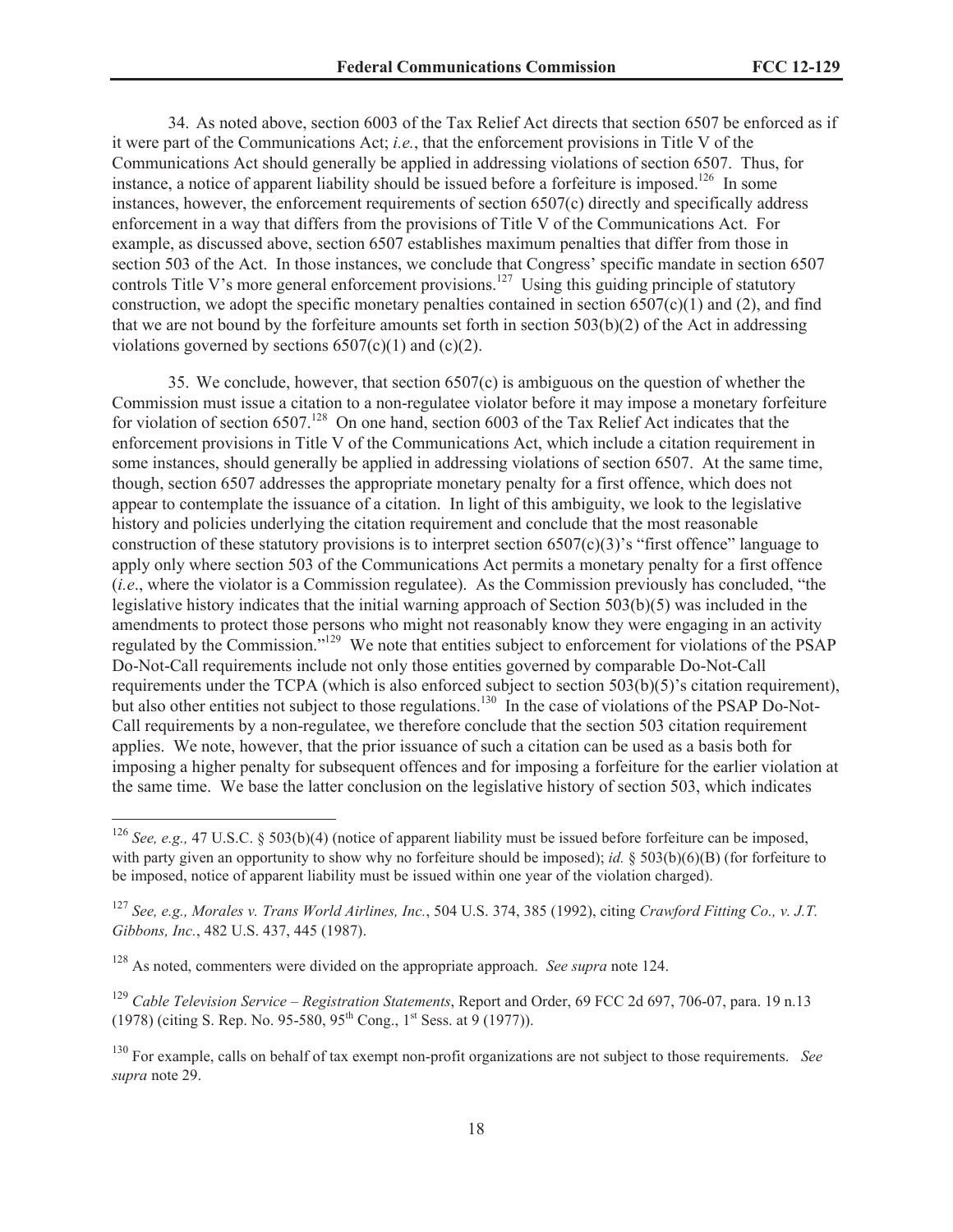that once an entity has received a citation, "if he or she thereafter engaged in the conduct for which the citation of violation was sent [] a notice of liability [could] be issued. In such an event, forfeiture liability would attach not only for the conduct occurring subsequently *but also for the conduct for which the citation of violation was originally sent.*" <sup>131</sup> Thus, although there may be some instances, such as when the statute of limitations on the first violation has run, where the forfeiture may only be issued as to the subsequent violations, that will not always be the case. In those cases where the statute of limitations has expired, we may nevertheless consider the first offence to support imposition of a higher monetary penalty for subsequent offences by a non-regulatee.<sup>132</sup> As commenters suggest, we believe that this interpretation will provide non-regulatees that may be less familiar with the Commission's rules with an opportunity to take corrective action before imposition of substantial monetary penalties required under section 6507(c), while still taking first offences into consideration in imposing monetary penalties for subsequent violations. $133$ 

36. *Safe Harbor.* In the *PSAP Do-Not-Call NPRM*, the Commission sought comment on whether to establish a safe harbor provision for OADEs who can demonstrate that any prohibited call to or disclosure of the registered numbers is the result of an error despite routine business practices designed to ensure compliance.<sup>134</sup> In so doing, we noted that a similar provision is recognized for calls made to numbers registered on the National DNC registry.<sup>135</sup> Most commenters support adoption of a safe harbor although some believe it should be more restrictive than that applied to the National Do-Not-Call registry due to the public safety implications of contacting PSAP numbers.<sup>136</sup> We note, however, that although the Commission's rules recognize a safe harbor from the prohibition on contacting residential telephone subscribers listed on the National DNC registry, neither the TCPA nor our rules recognize such a safe harbor for the TCPA's more analogous restrictions on using autodialers to contact emergency numbers.

37. As a result, we conclude that numbers on the PSAP registry require a higher level of protection from unlawful automated calls than the residential telephone numbers on the National DNC registry. In addition, section  $6507(c)(3)$  of the Tax Relief Act contemplates monetary penalties even for negligent conduct.<sup>137</sup> Therefore, we decline to adopt a safe harbor from our prohibition on using autodialers to contact registered PSAP numbers. As discussed above, OADEs are required to access the registry of PSAP numbers and update their calling lists to delete registered PSAP numbers no later than every 31 days. Therefore, any numbers added to the registry in the 31 day period following such a required update will not be subject to a violation of these rules because they will not be reflected in the OADE's download of the PSAP registry until the next required update. As a result, OADEs will already

<sup>133</sup> *See, e.g.*, ACA Comments at 9; DMA Comments at 3; InfoCision Comments at 3; MRA Comments at 8.

<sup>134</sup> *PSAP Do-Not-Call NPRM*, 27 FCC Rcd at 5664, para. 26 (*citing* 47 C.F.R. § 64.1200(c)(2)(i)).

 $135$  *Id.* 

<sup>136</sup> *See, e.g.*, ACA Comments at 5-7; DMA Comments at 3; InfoCision Comments at 3; MRA Comments at 8; Texas 911 Alliance Comments at 4.

<sup>137</sup> *See* Tax Relief Act at § 6507(c)(3).

<sup>131</sup> *See* S. Rep. No. 95–580 at 9 (emphasis added).

<sup>132</sup> This corrects the *PSAP Do-Not-Call NPRM's* suggestion that the forfeiture may only be issued as to the subsequent violations. *See PSAP Do-Not-Call NPRM*, 27 FCC Rcd at 5662, para. 23.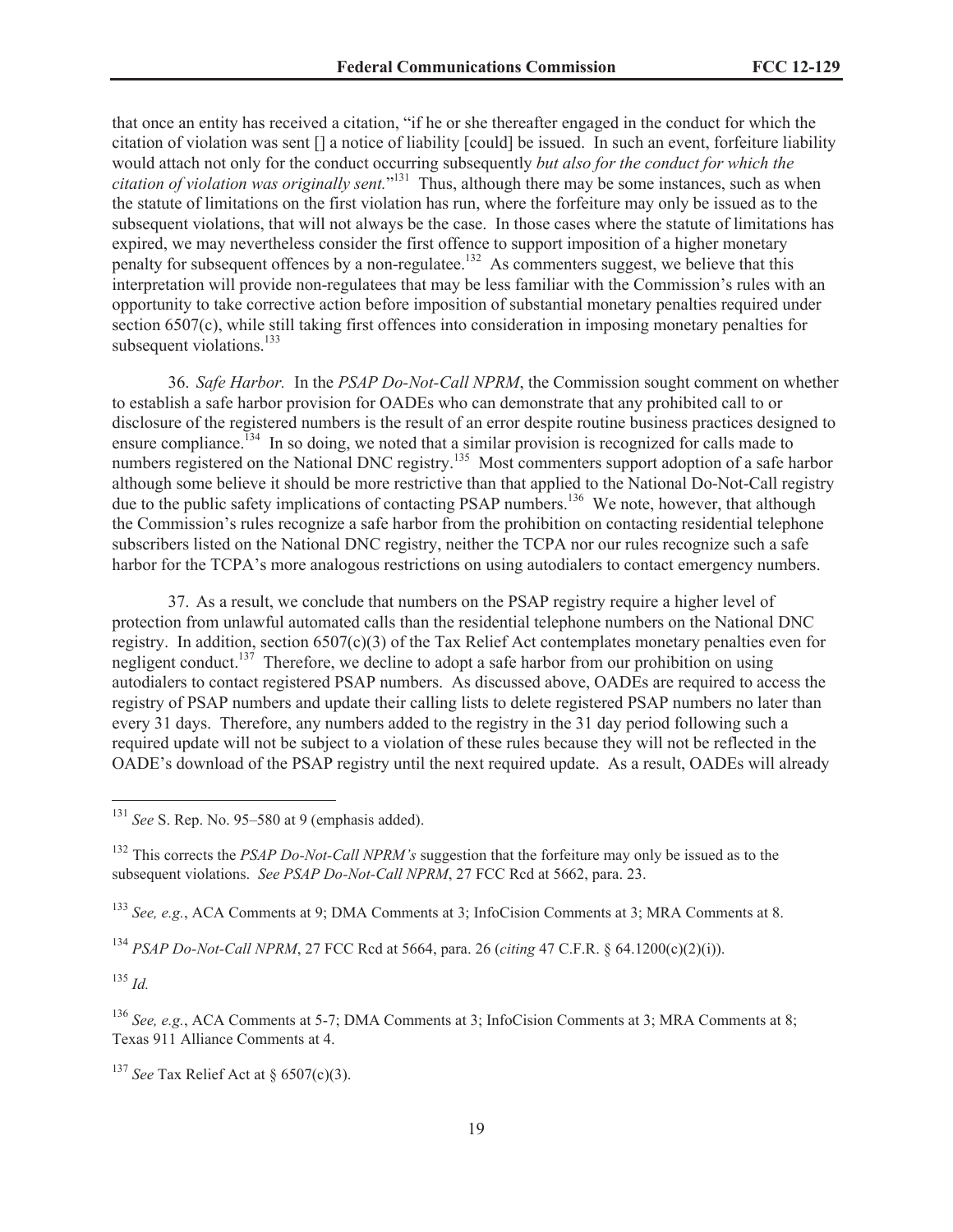be afforded a reasonable opportunity each month to access the list and process any new numbers that have been added to the registry prior to being subject to monetary penalties under section 6507.<sup>138</sup>

#### **IV. PROCEDURAL MATTERS**

#### **A. Final Regulatory Flexibility Analysis**

38. As required by the Regulatory Flexibility Act of 1980 (RFA), $^{139}$  the Commission has prepared a Final Regulatory Flexibility Analysis (FRFA). The analysis is found in Appendix B.

#### **B. Paperwork Reduction Analysis**

39. This document contains new information collection requirements subject to the Paperwork Reduction Act of 1995 (PRA), Public Law 104-13. It will be submitted to the Office of Management and Budget (OMB) for review under § 3507(d) of the PRA. OMB, the general public, and other Federal agencies are invited to comment on the new information collections contained in this proceeding.

#### **C. Materials in Accessible Formats**

40. To request materials in accessible formats for people with disabilities (Braille, large print, electronic files, audio format), send an email to fcc504@fcc.gov or call the Consumer and Governmental Affairs Bureau at (202) 418-0531 (voice), (202) 418-7365 (TTY).

## **V. ORDERING CLAUSES**

41. Accordingly, IT IS ORDERED, pursuant to sections 1, 2, 4(i), 227, and 503 of the Communications Act of 1934, as amended, 47 U.S.C. §§ 151, 152, 154(i), 227, 503, and sections 6003 and 6507 of the Middle Class Tax Relief and Job Creation Act of 2012 that this Report and Order IS ADOPTED. The rules containing information collections, which require approval by OMB under the PRA, shall become effective after the Commission publishes a notice in the *Federal Register* announcing such approval and the relevant effective dates.

42. IT IS FURTHER ORDERED that the Consumer and Governmental Affairs Bureau and Office of the Managing Director are delegated authority to take actions necessary to resolve any operational or administrative details relating to the Public Safety Answering Point Do-Not-Call registry including an announcement of the effective compliance date once the PSAP Do-Not-Call registry has become operational.

43. IT IS FURTHER ORDERED that the Consumer and Governmental Affairs Bureau set an effective date of no less than six months after publication of a Public Notice announcing the date by which interested parties must begin compliance with the requirements adopted herein.

<sup>&</sup>lt;sup>138</sup> We note, however, that OADEs remain subject to the TCPA's prohibitions on contacting certain emergency numbers.

<sup>139</sup> 5 U.S.C. § 603.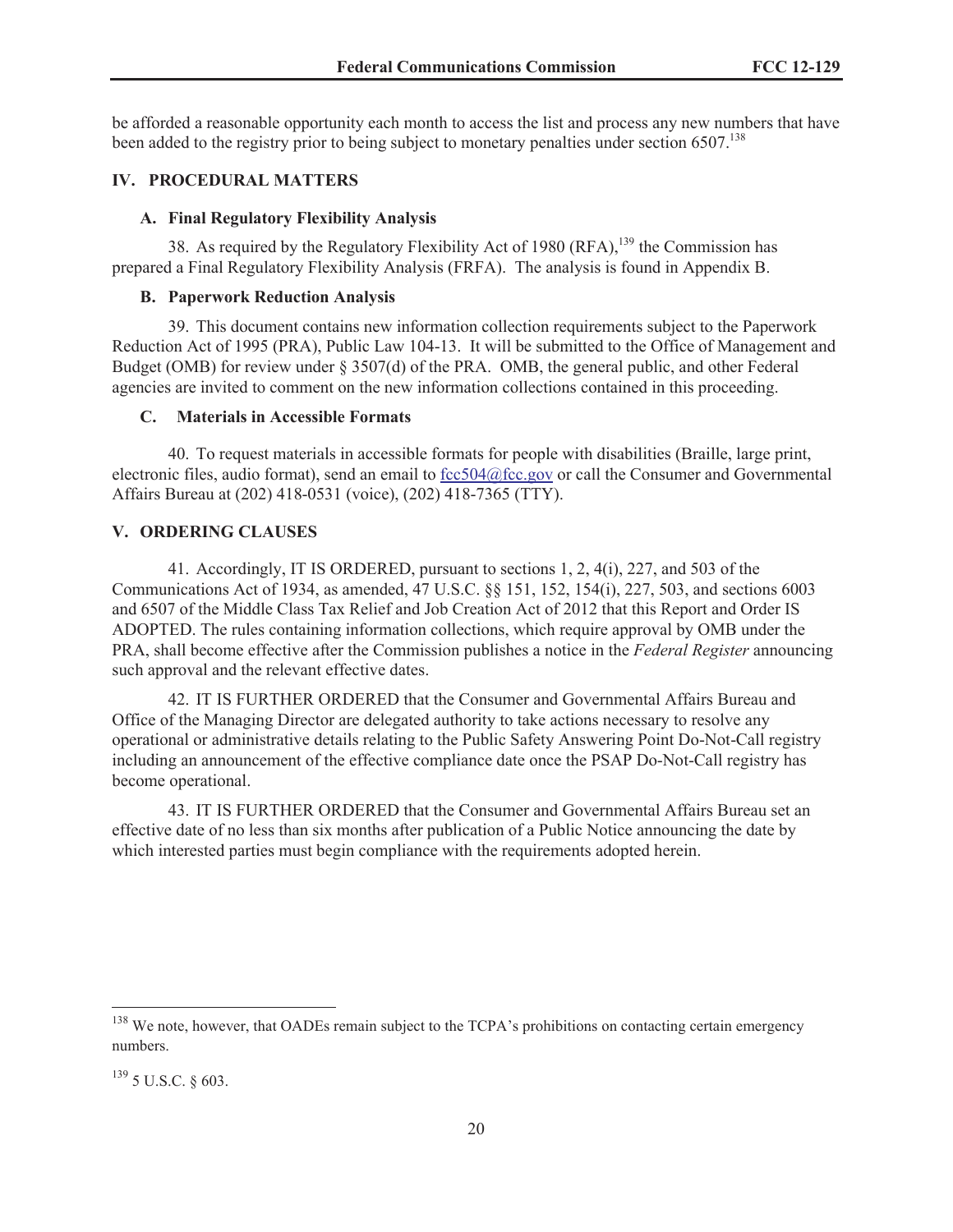44. IT IS FURTHER ORDERED that the Commission's Consumer and Governmental Affairs Bureau, Reference Information Center, SHALL SEND a copy of this Report and Order, including the Final Regulatory Flexibility Analysis, to the Chief Counsel for Advocacy of the Small Business Administration.

## FEDERAL COMMUNICATIONS COMMISSION

Marlene H. Dortch Secretary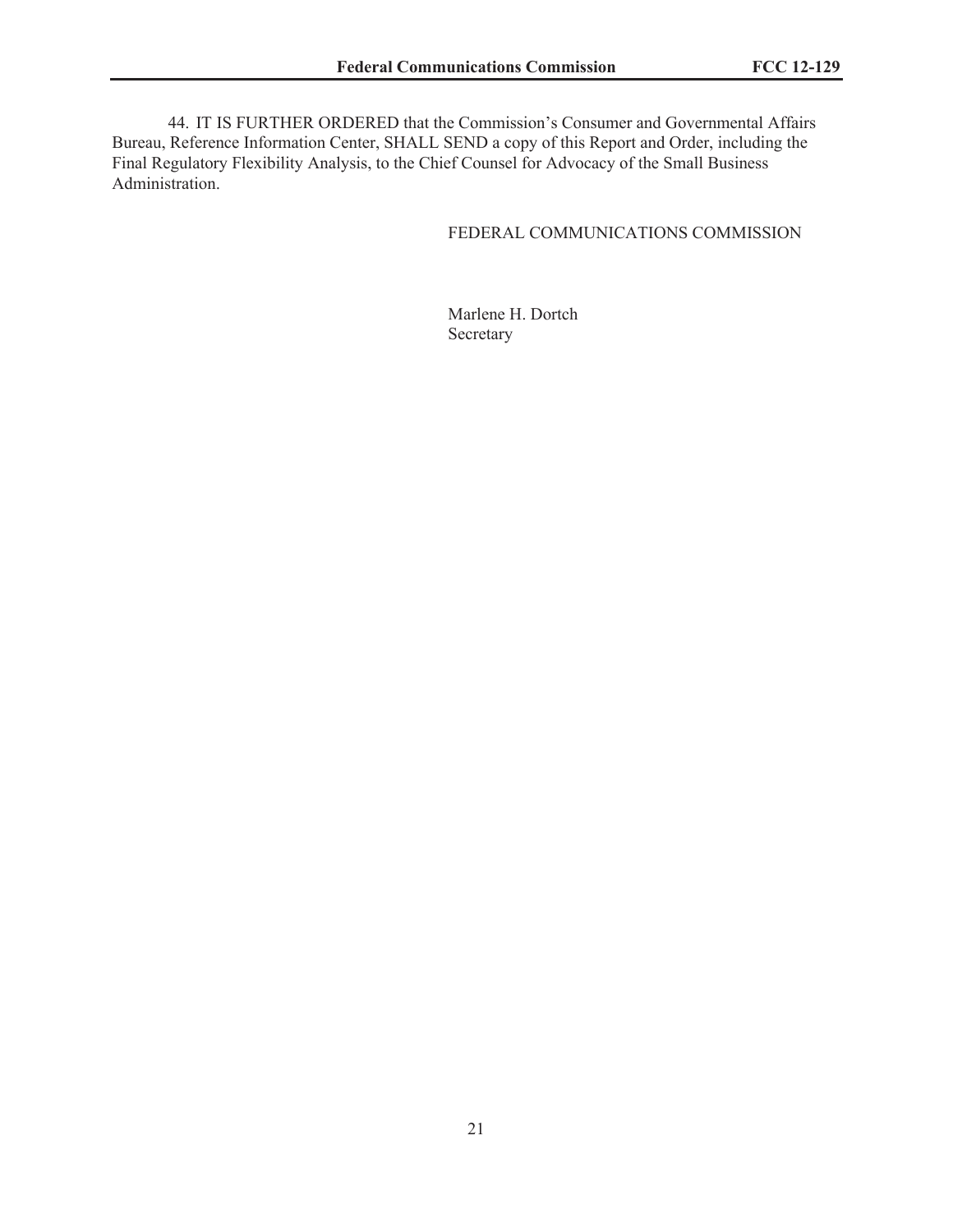# **APPENDIX A**

# **Final Rules**

# **The Federal Communications Commission amends Parts 1 and 64 of Title 47 of the Code of Federal Regulations as follows:**

# **PART 1 – PRACTICE AND PROCEDURE**

## \*\*\*\*\*

1. The authority section for Part 1 is revised to read as follows:

**Authority:** 15 U.S.C. 79 et seq.; 47 U.S.C. 151, 154(i), 154(j), 155, 157, 225, 227, 303(r), and 309 and the Middle Class Tax Relief and Job Creation Act of 2012, Pub. L. No. 112-96.

#### \*\*\*\*\*

## **Subpart A – General Rules of Practice and Procedure**

2. Section 1.80 is amended by adding new paragraph (a)(6) and redesignating paragraphs (b)(5) and (6) as paragraphs  $(b)(7)$  and  $(8)$  and adding new paragraphs  $(b)(5)$  and  $(6)$  to read as follows:

## **§ 1.80 Forfeiture Proceedings.**

## (a) **\*\*\***

(6) Violated any provision of section 6507 of the Middle Class Tax Relief and Job Creation Act of 2012 or any rule, regulation, or order issued by the Commission under that statute.

# (b) \*\*\*

(5) If a violator who is granted access to the Do-Not-Call registry of public safety answering points discloses or disseminates any registered telephone number without authorization, in violation of section 6507(b)(4) of the Middle Class Tax Relief and Job Creation Act of 2012 or the Commission's implementing rules, the monetary penalty for such unauthorized disclosure or dissemination of a telephone number from the registry shall be not less than \$100,000 per incident nor more than \$1,000,000 per incident depending upon whether the conduct leading to the violation was negligent, grossly negligent, reckless, or willful, and depending on whether the violation was a first or subsequent offense.

(6) If a violator uses automatic or robocall dialing equipment to contact a telephone number on the Do-Not-Call registry of public safety answering points, in violation of section 6507(b)(5) of the Middle Class Tax Relief and Job Creation Act of 2012 or the Commission's implementing rules, the monetary penalty for contacting such a telephone number shall be not less than \$10,000 per call nor more than \$100,000 per call depending on whether the violation was negligent, grossly negligent, reckless, or willful, and depending on whether the violation was a first or subsequent offense.

# **PART 64 – MISCELLANEOUS RULES RELATING TO COMMON CARRIERS**

1. The authority citation for part 64 is revised to read as follows:

**Authority:** 47 U.S.C. 154, 254(k); 403(b)(2)(B), (c), Pub. L. 104-104, 110 Stat. 56. Interpret or apply 47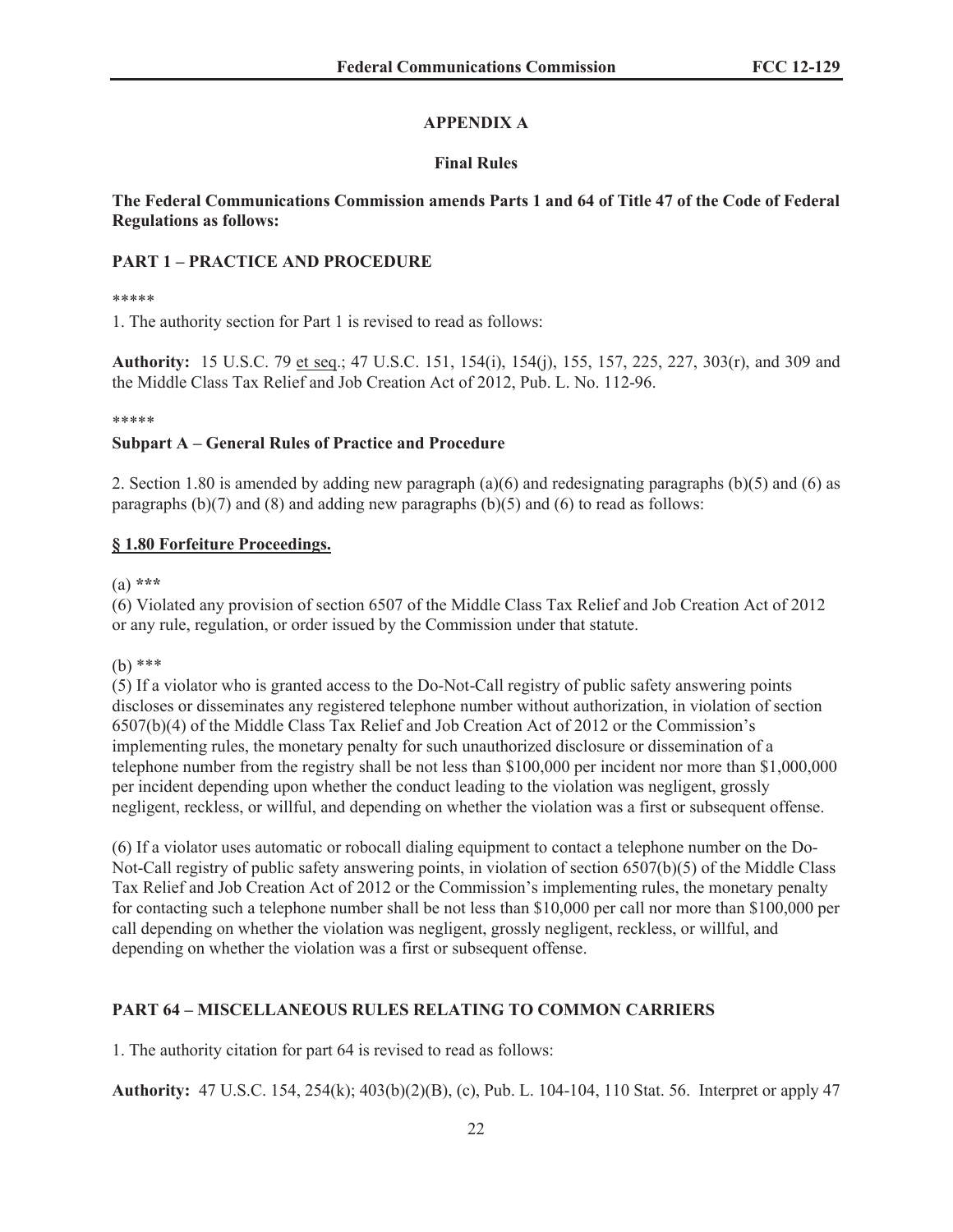U.S.C. 201, 218, 222, 225, 226, 227, 228, 254(k), 616, 620 and the Middle Class Tax Relief and Job Creation Act of 2012, Pub. L. No. 112-96 unless otherwise noted.

\*\*\*\*\*

## **Subpart L - Restrictions on Telemarketing and Telephone Solicitation**

\*\*\*\*\*

2. Subpart L is amended by adding new section 64.1202 to read as follows

#### **§ 64.1202 Public Safety Answering Point Do-Not-Call Registry**.

(a) As used in this section, the following terms are defined as:

(1) *Operators of automatic dialing or robocall equipment*. Any person or entity who uses an automatic telephone dialing system, as defined in section  $227(a)(1)$  of the Communications Act of 1934, as amended, to make telephone calls with such equipment.

(2) *Public Safety Answering Point (PSAP)*. A facility that has been designated to receive emergency calls and route them to emergency service personnel pursuant to section 222(h)(4) of the Communications Act of 1934, as amended. As used in this section, this term includes both primary and secondary PSAPs.

(3) *Emergency Purpose*. A call made necessary in any situation affecting the health and safety of any person.

(b) *PSAP Numbers and Registration*. Each PSAP may designate a representative who shall be required to file a certification with the administrator of the PSAP registry, under penalty of law, that they are authorized and eligible to place numbers onto the PSAP Do-Not-Call registry on behalf of that PSAP. The designated PSAP representative shall provide contact information, including the PSAP represented, contact name, title, address, telephone number, and email address. Verified PSAPs shall be permitted to upload to the registry any PSAP telephone numbers associated with the provision of emergency services or communications with other public safety agencies. On an annual basis designated PSAP representatives shall access the registry, review their numbers placed on the registry to ensure that they remain eligible for inclusion on the registry, and remove ineligible numbers.

(c) *Prohibiting the use of Autodialers to Contact Registered PSAP Numbers*. An operator of automatic dialing or robocall equipment is prohibited from using such equipment to contact any telephone number registered on the PSAP Do-Not-Call registry other than for an emergency purpose. This prohibition encompasses both voice and text calls.

(d) *Granting and Tracking Access to the PSAP Registry*. An operator of automatic dialing or robocall equipment may not obtain access or use the PSAP Do-Not-Call registry until it provides to the designated registry administrator contact information that includes the operator's name and all alternative names under which the registrant operates, a business address, a contact person, the contact person's telephone number, the operator's email address, and all outbound telephone numbers used to place autodialed calls, including both actual originating numbers and numbers that are displayed on caller identification services, and thereafter obtains a unique identification number or password from the designated registry administrator. All such contact information provided to the designated registry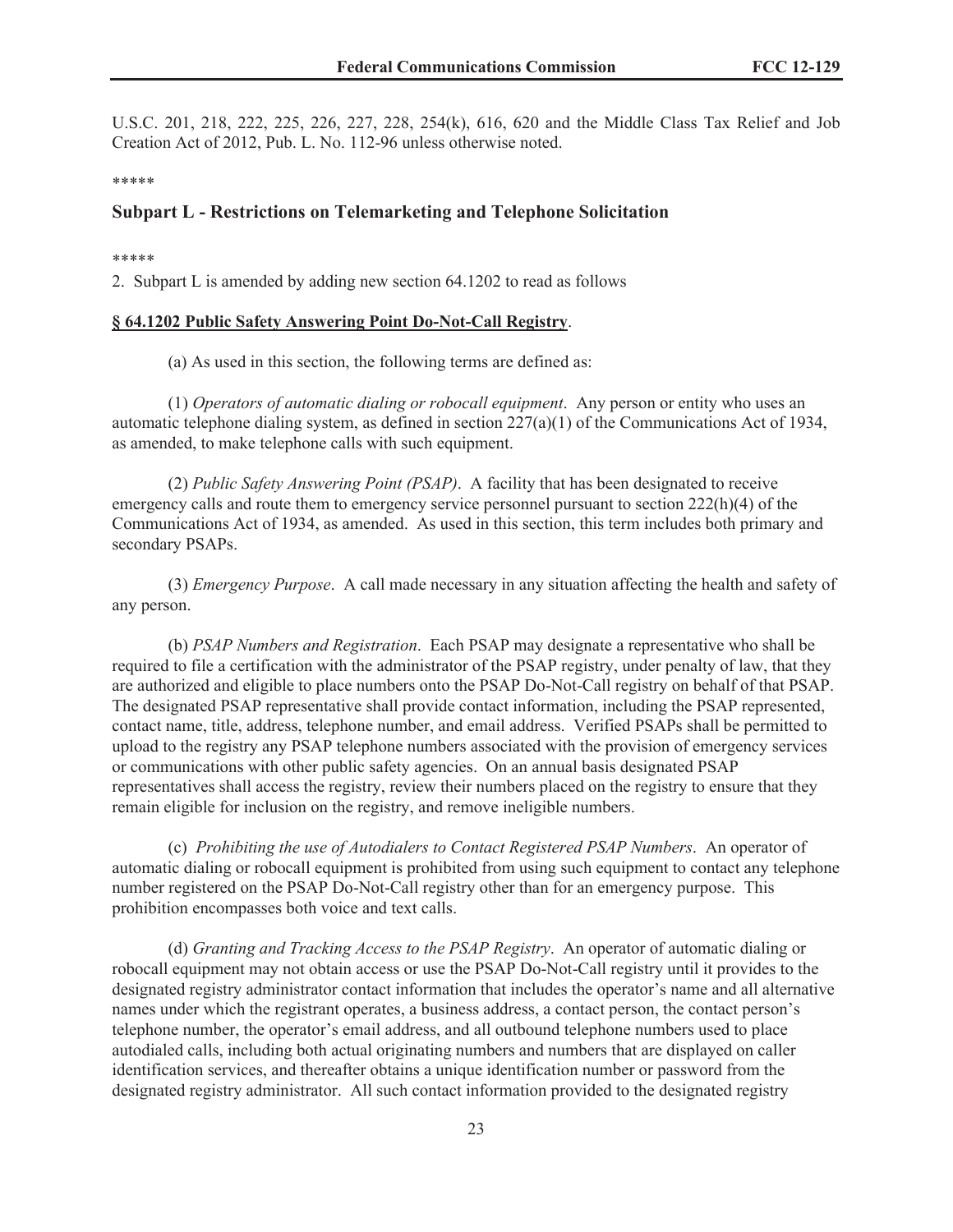administrator must be updated within 30 days of any change to such information. In addition, an operator of automatic dialing equipment must certify when it accesses the registry, under penalty of law, that it is accessing the registry solely to prevent autodialed calls to numbers on the registry.

(e) *Accessing the Registry.* An operator of automatic dialing equipment or robocall equipment shall, to prevent such calls to any telephone number on the registry, access and employ a version of the PSAP Do-Not-Call registry obtained from the registry administrator no more than 31 days prior to the date any call is made, and shall maintain records documenting this process. It shall not be a violation of paragraph (c) of this section to contact a number added to the registry subsequent to the last required access to the registry by operators of automatic dialing or robocall equipment.

(f) *Restrictions on Disclosing or Dissemination of the PSAP Registry*. No person or entity, including an operator of automatic dialing equipment or robocall equipment, may sell, rent, lease, purchase, share, or use the PSAP Do-Not-Call registry, or any part thereof, for any purpose except to comply with this section and any such state or Federal law enacted to prevent autodialed calls to telephone numbers in the PSAP registry.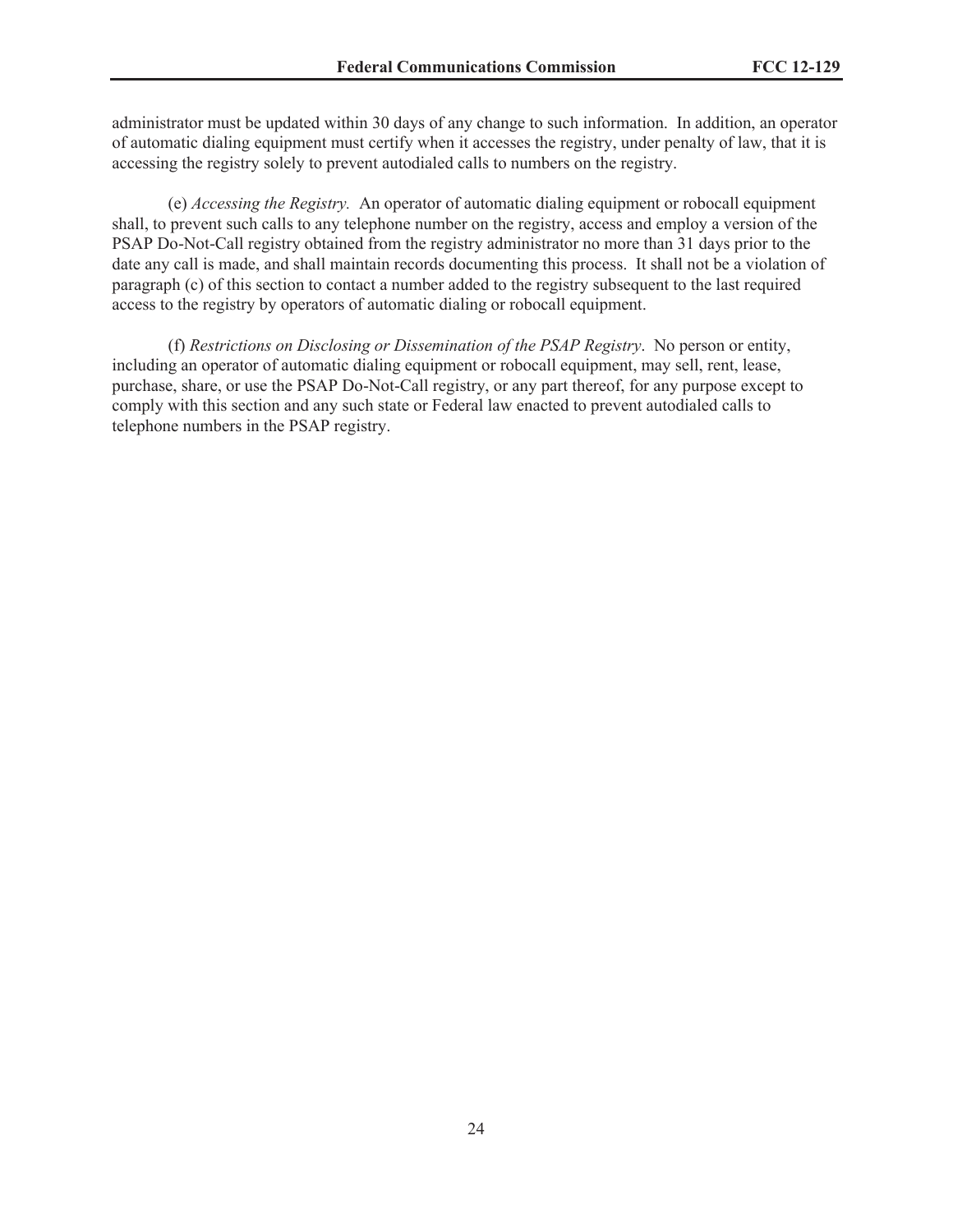## **APPENDIX B**

#### **Final Regulatory Flexibility Analysis**

1. As required by the Regulatory Flexibility Act of 1980, as amended,  $(RFA)^{1}$  an Initial Regulatory Flexibility Analysis (IRFA) was incorporated in the Notice of Proposed Rulemaking (*PSAP Do-Not-Call NPRM*) released by the Commission on May 22, 2012. The Commission sought written public comments on the proposals contained in the *PSAP Do-Not-Call NPRM*, including comments on the IRFA. None of the comments filed in this proceeding were specifically identified as comments addressing the IRFA; however, comments that address the impact of the proposed rules and policies on small entities are discussed below. This present Final Regulatory Flexibility Analysis (FRFA) conforms to the  $RFA.<sup>2</sup>$ 

#### **A. Need for, and Objectives of, the Order**

2. The "Middle Class Tax Relief and Job Creation Act of 2012" requires the Commission to establish a registry that allows PSAPs to register telephone numbers on a Do-Not-Call list and prohibits the use of automatic dialing or "robocall" equipment to contact those numbers.<sup>3</sup> This requirement is designed to address concerns about the use of autodialers, which can generate large numbers of phone calls, tie up public safety lines, and divert critical responder resources away from emergency services. This Report and Order adopts rules to implement this statutory requirement as set forth in section 6507 of Tax Relief Act.

#### **B. Summary of Significant Issues Raised by Public Comments in Response to the IRFA**

3. No comments were raised directly in response to the IRFA. Some commenters, however, raised issues concerning the impact of the proposed rules on small entities.

4. PSAPs. Commenters representing public safety and PSAPs request that the Commission design flexible requirements to minimize compliance burdens on such entities when compiling and submitting numbers onto the PSAP registry.<sup>4</sup> The Commission has complied with this request by formulating flexible requirements which allow the PSAP to designate a person of their own choosing to submit numbers onto the registry.<sup>5</sup> This designated representative will be required to provide certain basic contact information and be subject to verification by the Commission or the administrator of the registry.<sup>6</sup> We believe this requirement imposes minimal burdens while taking measures to ensure that only verified PSAP numbers are downloaded onto the PSAP registry. In addition, some commenters

<sup>&</sup>lt;sup>1</sup> See 5 U.S.C. § 603. The RFA, see 5 U.S.C. § 601-612, has been amended by the Small Business Regulatory Enforcement Fairness Act of 1996 (SBREFA), Pub. L. No. 104-121, Title II, 110 Stat. 857 (1996).

<sup>2</sup> *See* 5 U.S.C. § 604.

<sup>3</sup> *See* Tax Relief Act at § 6507.

<sup>4</sup> *See, e.g.*, APCO Comments at 2; Michigan PSC Comments at 4; NENA Comments at 3; Vermont 911 Board Comments at 2.

<sup>5</sup> *See supra* paras. 15-16.

<sup>6</sup> *See supra* para. 16.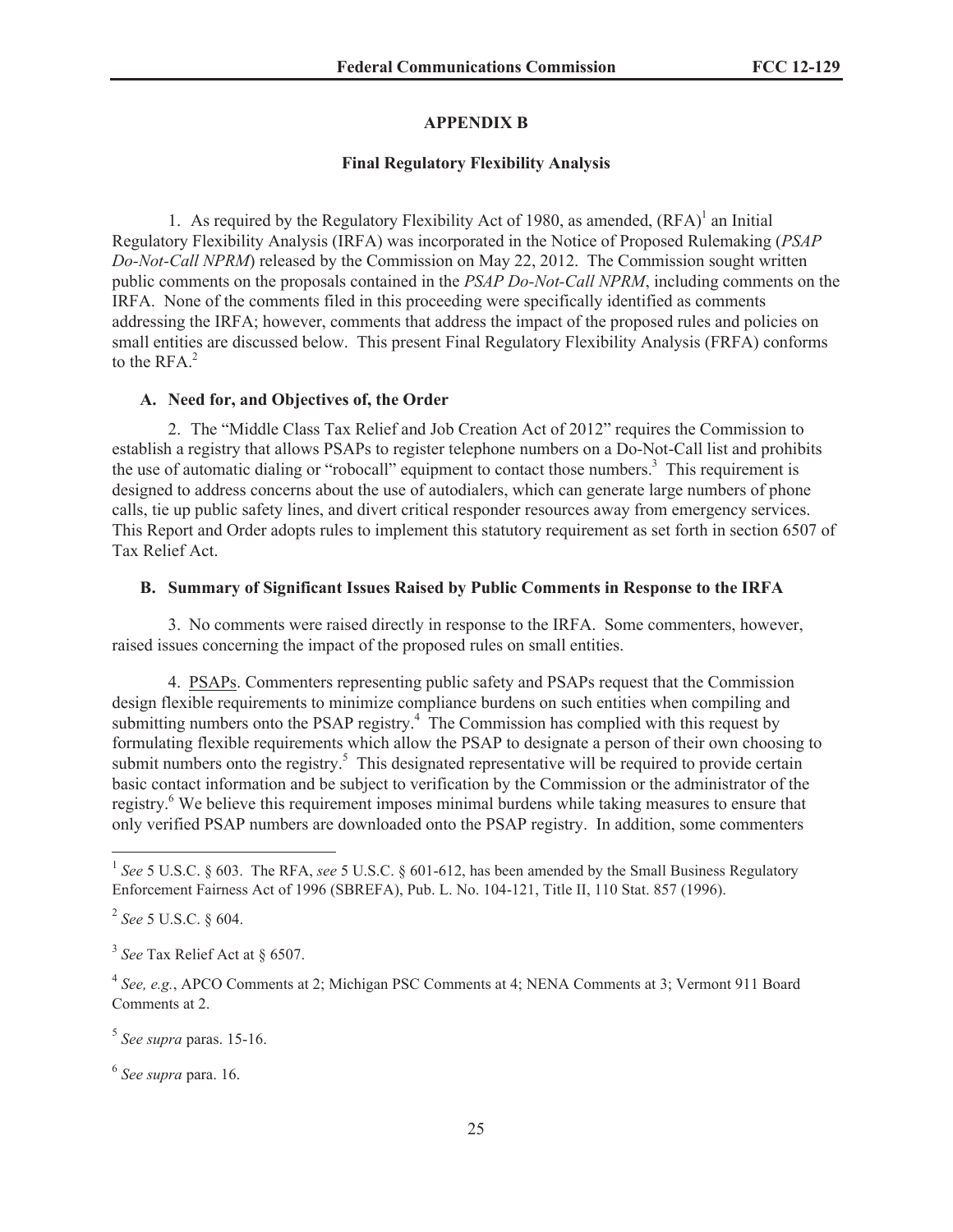request that PSAPs only be required to access and verify the numbers contained on the registry each seven years.<sup>7</sup> However, we believe that it is necessary for a more frequent review to occur to ensure the ongoing accuracy of the registry. Therefore, we require that this review take place on an annual basis. To aid PSAPs in the process, they will be sent an annual reminder.

5. Autodialer Operators. Several commenters suggest that the Commission formulate its rules relating to the PSAP registry along the same lines as those applicable to the National Do-Not-Call registry. These commenters note that such regulatory consistency will build upon existing knowledge and systems designed for compliance with the National DNC registry and, therefore, result in minimizing burdens that would result if such rules differ. To the extent possible, we have followed the existing National DNC model and adopted requirements that are consistent with those requirements. A few commenters suggested that the Commission require a citation before issuing a monetary fine for violations of section 6507 by non-regulatees and/or adopt a safe harbor to protect against inadvertent violations. These commenters suggest that many entities subject to the rules contained herein may not be as familiar as Commission regulatees which necessitate some form of protection from substantial monetary penalties. We adopt this statutory interpretation as it relates to the provision of a citation to non-regulatees. As discussed at length in the Order, the statutory requirements are ambiguous on this issue.<sup>8</sup> However, we believe the most reasonable statutory construction is to require citations for first offences by non-regulatees and take such first offences into consideration when determining monetary penalties for subsequent violations.

## **C. Description and Estimate of the Number of Small Entities to Which the Rules Will Apply**

6. The RFA directs agencies to provide a description of, and where feasible, an estimate of the number of small entities that will be affected by the proposed rules, if adopted.<sup>9</sup> The RFA generally defines the term "small entity" as having the same meaning as the terms "small business," "small organization," and "small governmental jurisdiction."<sup>10</sup> In addition, the term "small business" has the same meaning as the term "small business concern" under the Small Business Act.<sup>11</sup> Under the Small Business Act, a "small business concern" is one that: 1) is independently owned and operated; 2) is not dominant in its field of operation; and 3) meets any additional criteria established by the Small Business Administration  $(SBA).$ <sup>12</sup>

7. In general, our rules prohibiting the use of automatic dialing equipment to contact numbers on the PSAP Do-Not-Call registry apply to a wide range of entities. The rules, in particular, would apply to

 $9^9$  5 U.S.C. § 603(b)(3).

 $^{10}$  5 U.S.C. § 601(6).

<sup>12</sup> 15 U.S.C. § 632.

<sup>7</sup> *See, e.g.*, APCO Comments at 3; NENA Comments at 10.

<sup>8</sup> *See supra* para. 35.

 $11$  5 U.S.C. § 601(3) (incorporating by reference the definition of "small business concern" in the Small Business Act, 5 U.S.C. § 632). Pursuant to 5 U.S.C. § 601(3), the statutory definition of a small business applies "unless an agency, after consultation with the Office of Advocacy of the Small Business Administration and after opportunity for public comment, establishes one or more definitions of such term which are appropriate to the activities of the agency and publishes such definition(s) in the Federal Register."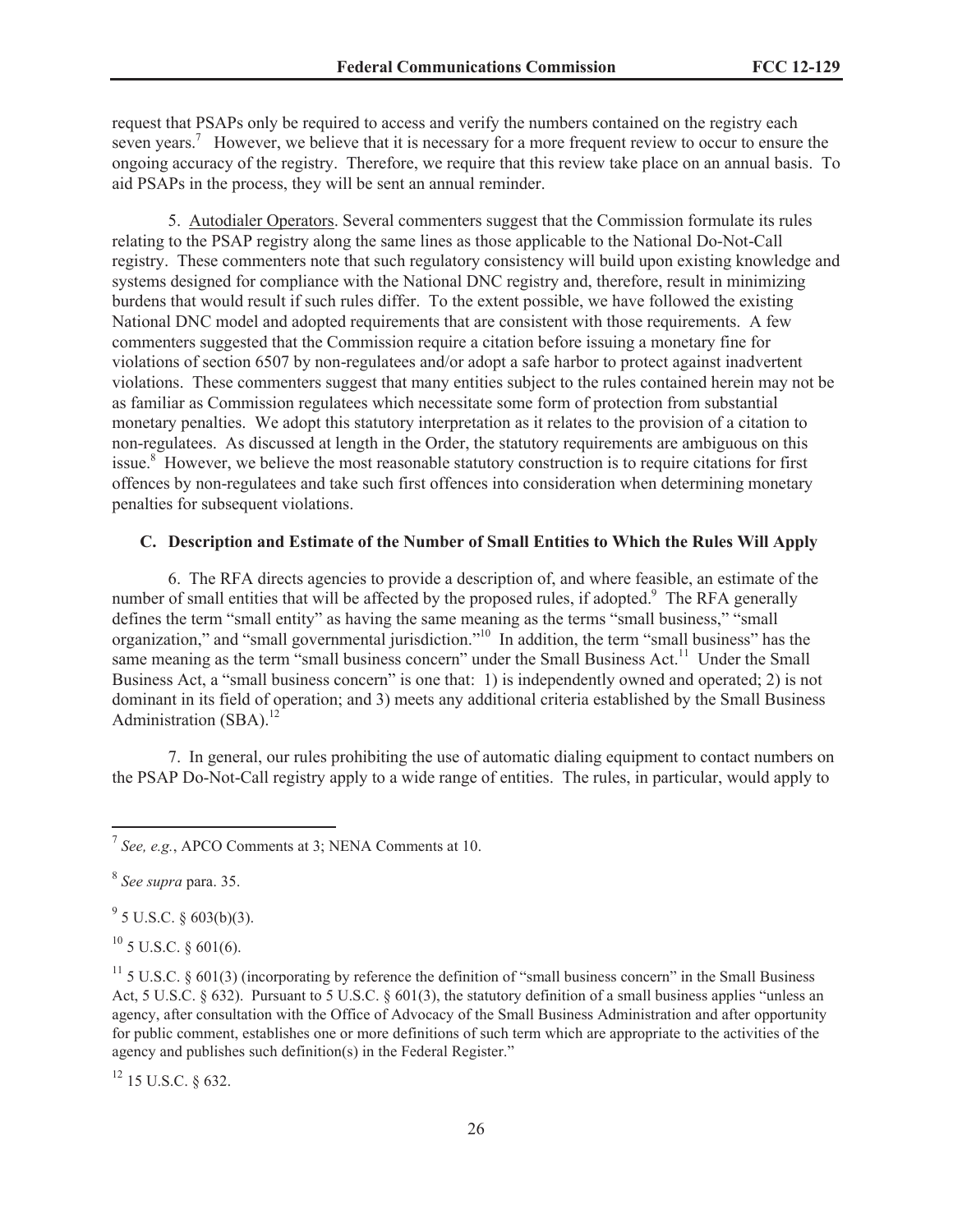all operators of automatic dialing equipment.<sup>13</sup> Therefore, we expect that the requirements adopted in this proceeding could have a significant economic impact on a substantial number of small entities. Determining the precise number of small entities that would be subject to the requirements, however, is not readily feasible.<sup>14</sup> Below, we have described some current data that are helpful in describing the number of small entities that might be affected by our action.

8. Nationwide, there are a total of approximately 29.6 million small businesses, according to the SBA.<sup>15</sup> A "small organization" is generally "any not-for-profit enterprise which is independently owned and operated and is not dominant in its field."<sup>16</sup> Nationwide, as of 2007, there were approximately 1.6 million small organizations.<sup>17</sup>

9. *Small Businesses, Small Organizations, and Small Governmental Jurisdictions.* Our action may, over time, affect small entities that are not easily categorized at present. We therefore describe here, at the outset, three comprehensive, statutory small entity size standards that encompass entities that could be directly affected by the rules adopted herein.<sup>18</sup> As of 2009, small businesses represented 99.9% of the 27.5 million businesses in the United States, according to the SBA.<sup>19</sup> Additionally, a "small" organization" is generally "any not-for-profit enterprise which is independently owned and operated and is not dominant in its field."<sup>20</sup> Nationwide, as of 2007, there were approximately 1,621,315 small organizations.<sup>21</sup> Finally, the term "small governmental jurisdiction" is defined generally as "governments of cities, counties, towns, townships, villages, school districts, or special districts, with a population of less than fifty thousand."<sup>22</sup> Census Bureau data for 2007 indicate that there were 89,527 governmental jurisdictions in the United States.<sup>23</sup> We estimate that, of this total, as many as  $88,761$  entities may qualify

 $^{16}$  5 U.S.C. § 601(4).

<sup>17</sup> INDEPENDENT SECTOR, THE NEW NONPROFIT ALMANAC  $\&$  DESK REFERENCE (2010).

<sup>18</sup> *See* 5 U.S.C. § 601(3)–(6).

<sup>19</sup> See SBA, Office of Advocacy, "Frequently Asked Questions," available at http://web.sba.gov/faqs/faqindex.cfm?areaID=24 (last visited Aug. 31, 2012).

 $20$  5 U.S.C. § 601(4).

<sup>21</sup> INDEPENDENT SECTOR, THE NEW NONPROFIT ALMANAC  $\&$  DESK REFERENCE (2010).

 $^{22}$  5 U.S.C. § 601(5).

<sup>13</sup> *See* Tax Relief Act at § 6507(b).

<sup>14</sup> *See generally Rules and Regulations Implementing the Telephone Consumer Protection Act of 1991*, CG Docket No. 02-278, Report and Order, 27 FCC Rcd 1830, App. C at para. 16 (concluding that determining the precise number of entities to which rules on autodialers apply is not currently feasible) (2012).

<sup>&</sup>lt;sup>15</sup> See SBA, Office of Advocacy, "Frequently Asked Questions," http://web.sba.gov/faqs/faqindex.cfm?areaID=24 (revised Sept. 2009).

<sup>&</sup>lt;sup>23</sup> U.S. CENSUS BUREAU, STATISTICAL ABSTRACT OF THE UNITED STATES: 2011, Table 427 (2007).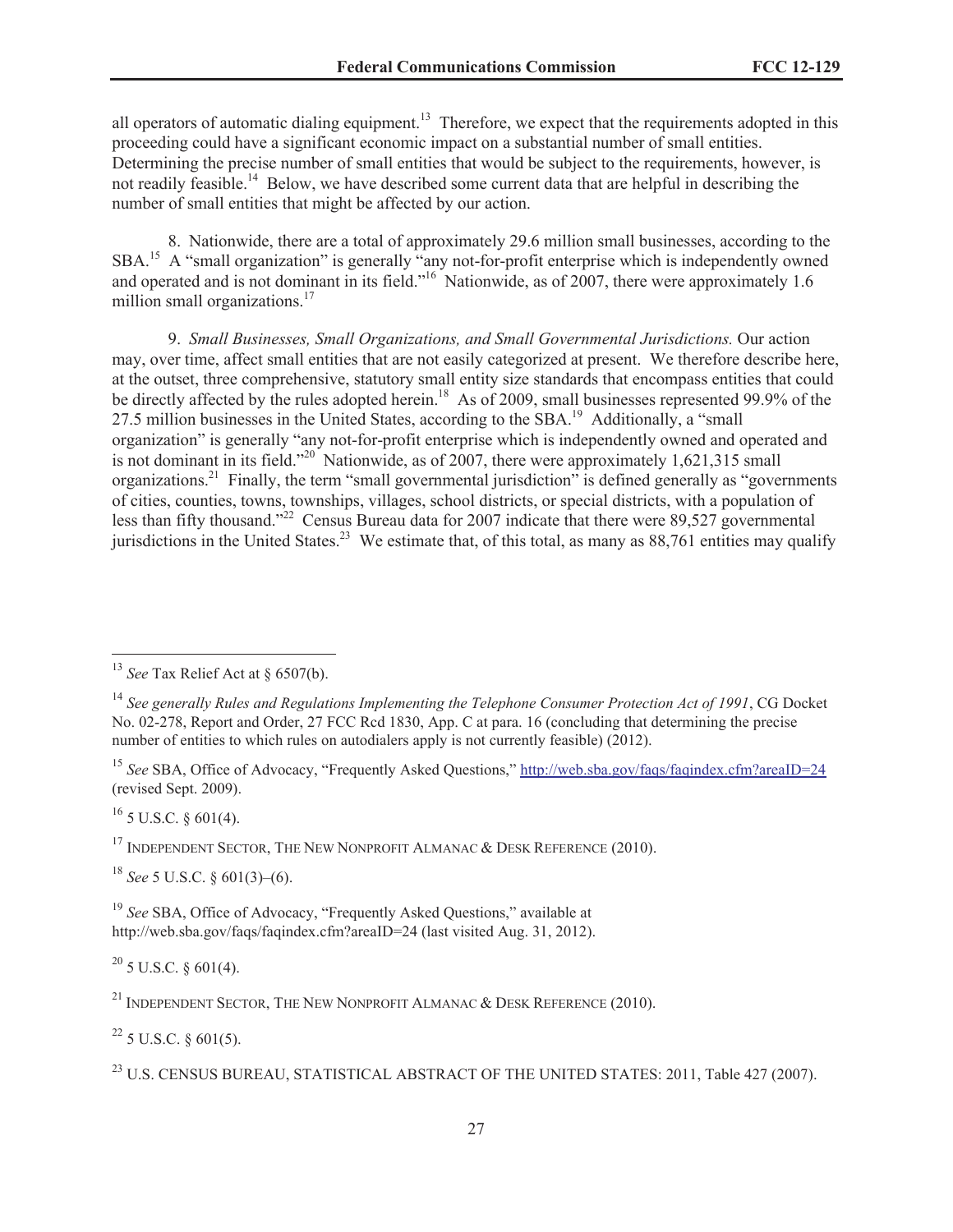as "small governmental jurisdictions."<sup>24</sup> Thus, we estimate that most governmental jurisdictions are small.

10. *Telemarketing Bureaus and Other Contact Centers*. According to the Census Bureau, this economic census category "comprises establishments primarily engaged in operating call centers that initiate or receive communications for others-via telephone, facsimile, email, or other communication modes-for purposes such as (1) promoting clients' products or services, (2) taking orders for clients, (3) soliciting contributions for a client; and (4) providing information or assistance regarding a client's products or services."<sup>25</sup> The SBA has developed a small business size standard for this category, which is: all such entities having \$7 million or less in annual receipts.<sup>26</sup> According to Census Bureau data for 2007, there were 2,100 firms in this category that operated for the entire year.<sup>27</sup> Of this total, 1,885 firms had annual sales of under \$5 million, and an additional 145 had sales of \$5 million to \$9,999,999. Thus, the majority of firms in this category can be considered small.

## **D. Description of Projected Reporting, Recordkeeping, and Other Compliance Requirements**

11. The Tax Relief Act requires the Commission to establish a Do-Not-Call registry for PSAPs.<sup>28</sup> The Act specifies that PSAPs will be permitted to register telephone numbers on this registry.<sup>29</sup> This allows PSAPs or their designated representatives to review their current telephone numbers and then provide those numbers to the administrator of the registry for inclusion on the PSAP Do-Not-Call registry. This will necessitate some administrative functions such as designating a representative to provide contact information on behalf of the PSAP and to obtain a unique number or password used to

<sup>26</sup> 13 C.F.R. § 121.201, NAICS code 561422.

 $^{24}$  The 2007 U.S Census data for small governmental organizations are not presented based on the size of the population in each such organization. There were 89,476 local governmental organizations in 2007. If we assume that county, municipal, township, and school district organizations are more likely than larger governmental organizations to have populations of 50,000 or less, the total of these organizations is 52,095. If we make the same population assumption about special districts, specifically that they are likely to have a population of 50,000 or less, and also assume that special districts are different from county, municipal, township, and school districts, in 2007 there were 37,381 such special districts. Therefore, there are a total of 89,476 local government organizations. As a basis of estimating how many of these 89,476 local government organizations were small, in 2011, we note that there were a total of 715 cities and towns (incorporated places and minor civil divisions) with populations over 50,000. CITY AND TOWNS TOTALS: VINTAGE 2011 – U.S. Census Bureau, *available at*  http://www.census.gov/popest/data/cities/totals/2011/index.html. If we subtract the 715 cities and towns that meet or exceed the 50,000 population threshold, we conclude that approximately 88,761 are small. U.S. CENSUS BUREAU, STATISTICAL ABSTRACT OF THE UNITED STATES 2011, Tables 427, 426 (Data cited therein are from 2007).

 $^{25}$  U.S. Census Bureau, 2007 NAICS Definitions, "561422 Telemarketing Bureaus and Other Contact Centers"; http://www.census.gov/cgi-bin/sssd/naics/naicsrch?code=561422&search=2007.

<sup>&</sup>lt;sup>27</sup> U.S. Census Bureau, 2002 Economic Census, Subject Series: Administrative and Support and Waste Management and Remediation Services; Subject Series – Establishment and Firm Size: Receipts Size of Firms for the United States: 2007," NAICS code 561422 (2007);

http://factfinder2.census.gov/faces/tableservices/jsf/pages/productview.xhtml?pid=ECN\_2007\_US\_56SSSZ4&pro dType=table.

<sup>28</sup> *See generally* Tax Relief Act at § 6507.

<sup>&</sup>lt;sup>29</sup> Tax Relief Act at  $\delta$  6507(b)(1).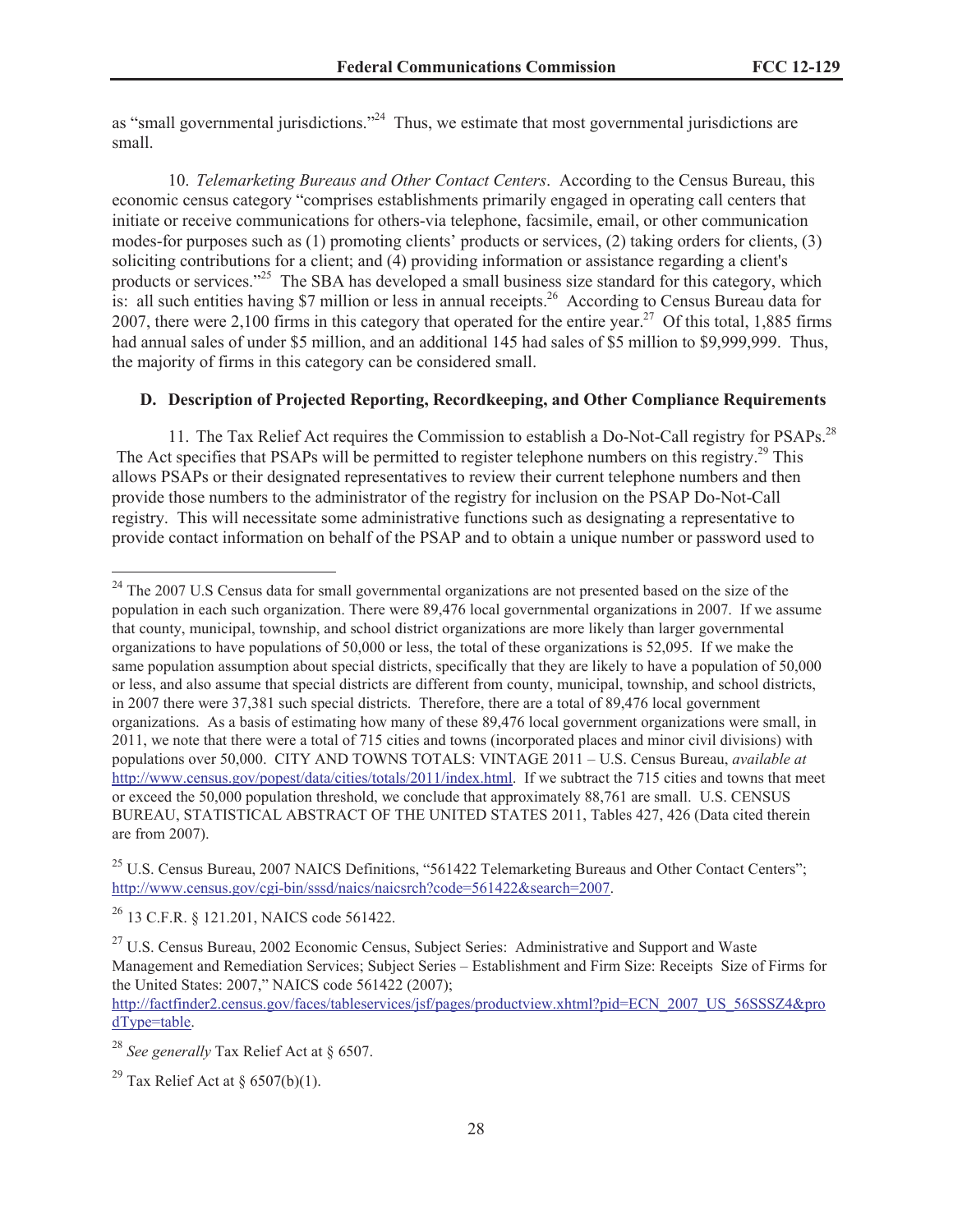upload numbers onto the registry. In addition, the PSAP must develop a process to verify on an annual basis that the registered numbers should continue to appear on the registry.<sup>30</sup> This will require PSAPs to check and verify at least once a year which numbers should continue to be included on the registry.

12. The Tax Relief Act also prohibits the use of automatic dialing or "robocall" equipment to contact numbers listed on the Do-Not-Call registry.<sup>31</sup> As a result, operators of automatic dialing equipment will be required to check the registry and update their calling systems no later than each 31 days to ensure that they do not contact any telephone number listed on the PSAP Do-Not-Call registry. In order to access the registry, operators of automatic dialing equipment will be required to provide contact information and certify that they will not use the telephone numbers for any purpose other than compliance with this Act. In addition, OADEs will need to develop a process to ensure that the list of registered numbers obtained from the PSAP Do-Not-Call registry is not disclosed or disseminated for any purpose other than compliance with this Act. Such a process may entail training personnel, recording access to such information in a secure manner, and updating automatic dialing systems to ensure that such equipment is not used to contact numbers on the PSAP registry.

# **E. Steps Taken to Minimize Significant Economic Impact on Small Entities, and Significant Alternatives Considered**

13. In the *PSAP NPRM*, we sought comment generally on how to implement the specific provisions of the Tax Relief Act in a cost-effective manner that minimizes the potential burdens on PSAPs and any operator of automatic dialing equipment subject to our rules.<sup>32</sup> We noted, for example, that the FTC's National Do-Not-Call list has been operational for nearly a decade. Many operators of automatic dialing equipment subject to our rules are familiar with the rules adopted for compliance with the TCPAs analogous prohibitions on use the autodialers and the National Do-Not Call registry. Therefore, we have adopted similar requirements herein to reduce compliance burdens and confusion.<sup>33</sup> For example, we have adopted the TCPA's definition of an autodialer and "emergency purpose" for use in this context of the PSAP registry. $34$  In addition, we have adopted the same requirement that callers update and scrub any numbers listed on the PSAP registry no later than every 31 days; the same time frame which is required for the National Do-Not-Call registry.<sup>35</sup> As part of the process to access the PSAP registry, we have required OADEs to provide certain information including all telephone numbers used to place autodialed calls.<sup>36</sup> A few commenters indicated that the provision of this information might be burdensome. We concluded, however, that this information is necessary to trace the calling party in investigating any potential violation of our rules. In addition, we provide substantial flexibility to PSAPs to determine which numbers they wish to upload onto the registry.<sup>37</sup> We require PSAPs to check the

 $30$  *Id.* at § 6507(b)(2).

 $31$  *Id.* at § 6507(b)(5).

<sup>32</sup> *See PSAP Do-Not-Call NPRM*, 27 FCC Rcd at 5653, para. 2.

<sup>33</sup> *See supra* paras. 19, 21, 22, and 29.

<sup>34</sup> *See supra* para. 29.

<sup>35</sup> *See supra* para. 21.

<sup>36</sup> *See supra* para. 19.

<sup>37</sup> *See supra* paras. 14-16.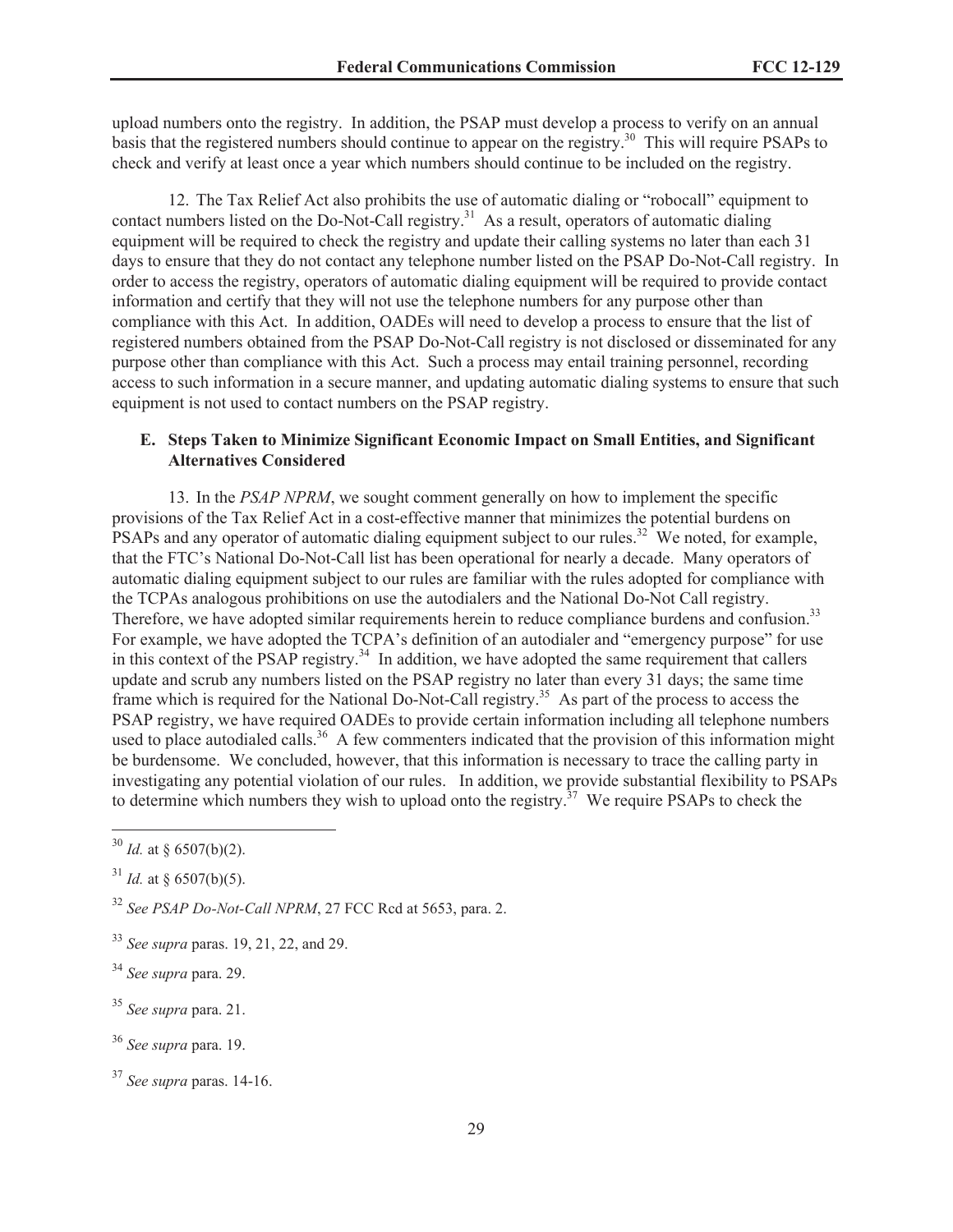registry on an annual basis to ensure that the numbers they have registered should remain on that registry.<sup>38</sup> A few commenters suggested an alternative approach which would have required PSAPs to check the registry once only every seven years.<sup>39</sup> We concluded, however, that an annual review better ensures the accuracy of the database while imposing minimal burdens on the PSAP.

14. **REPORT TO CONGRESS:** The Commission will send a copy of the Order, including this FRFA, in a report to be sent to Congress pursuant to the Congressional Review Act.<sup>40</sup> In addition, the Commission will send a copy of the Order, including this FRFA, to the Chief Counsel for Advocacy of the SBA. A copy of the Order and FRFA (or summaries thereof) will also be published in the Federal Register. $41$ 

<sup>38</sup> *See supra* para. 17.

<sup>39</sup> *See* APCO Comments at 3; NENA Comments at 10.

<sup>40</sup> *See* 5 U.S.C. § 801(a)(1)(A).

<sup>41</sup> *See* 5 U.S.C. § 604(b).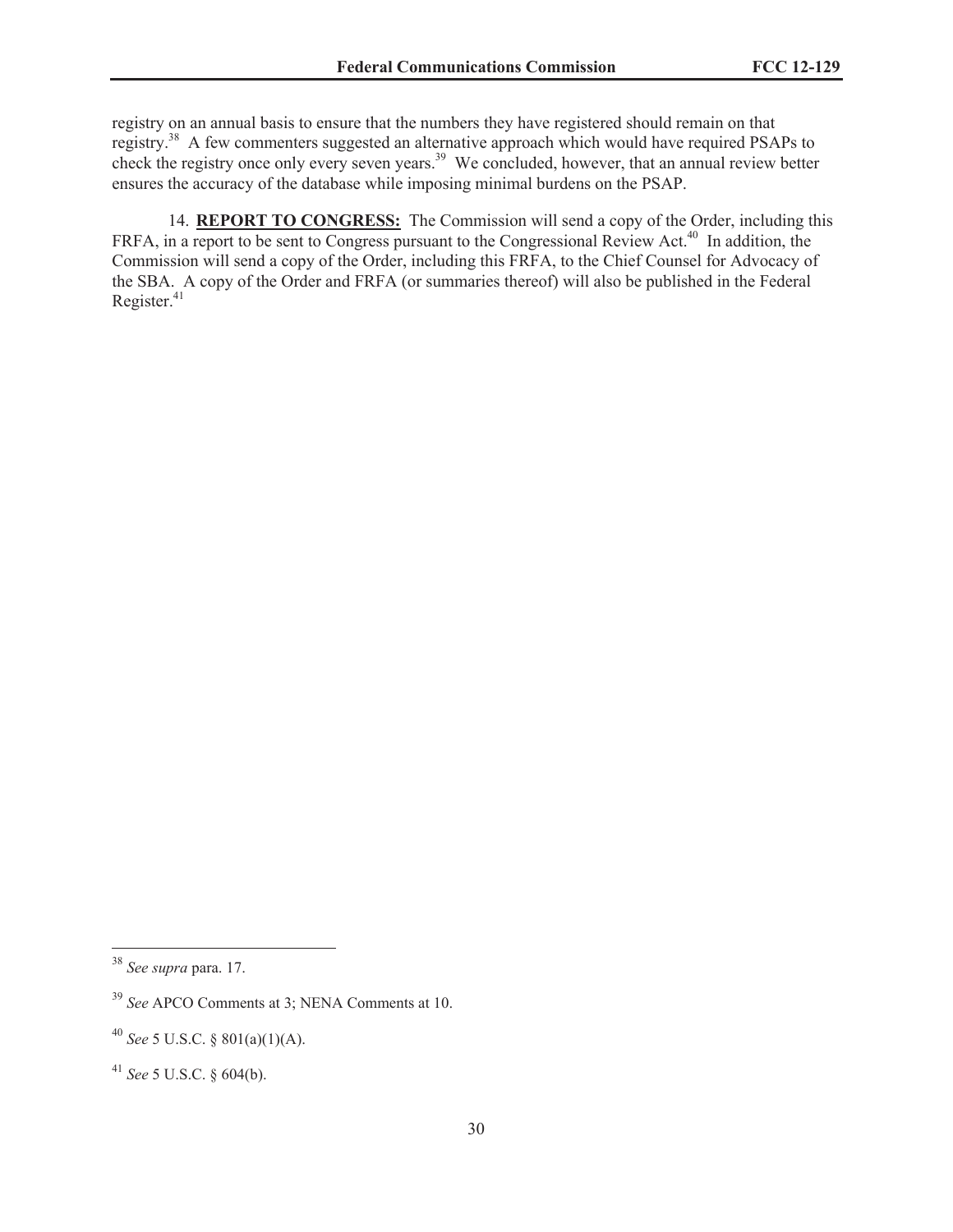# **APPENDIX C**

## **List of Commenters**

The following parties have filed comments in response to the May 22, 2012 NPRM (CG Docket 12-129):

| Commenter                                                  | Abbreviation       |
|------------------------------------------------------------|--------------------|
| <b>ACA</b> International                                   | <b>ACA</b>         |
| Agero, Inc.                                                | Agero*             |
| Association of Public Safety Communications Officials      | <b>APCO</b>        |
| California Chapter of the National Emergency Number Assoc. | <b>CALNENA</b>     |
| Direct Marketing Association                               | <b>DMA</b>         |
| InfoCision                                                 | InfoCision         |
| Marketing Research Association                             | <b>MRA</b>         |
| Michigan Public Service Commission                         | Michigan PSC       |
| <b>National Association of Telecommunications Officer</b>  | <b>NATOA</b>       |
| <b>And Advisors</b>                                        |                    |
| National Emergency Number Association                      | <b>NENA</b>        |
| Mark Obermeyer                                             | Obermeyer          |
| Texas 9-1-1 Alliance et al.                                | Texas 911 Alliance |
| Vermont Enhanced 9-1-1 Board                               | Vermont 911 Board  |

\* filing both comments and reply comment (bold - reply comments only).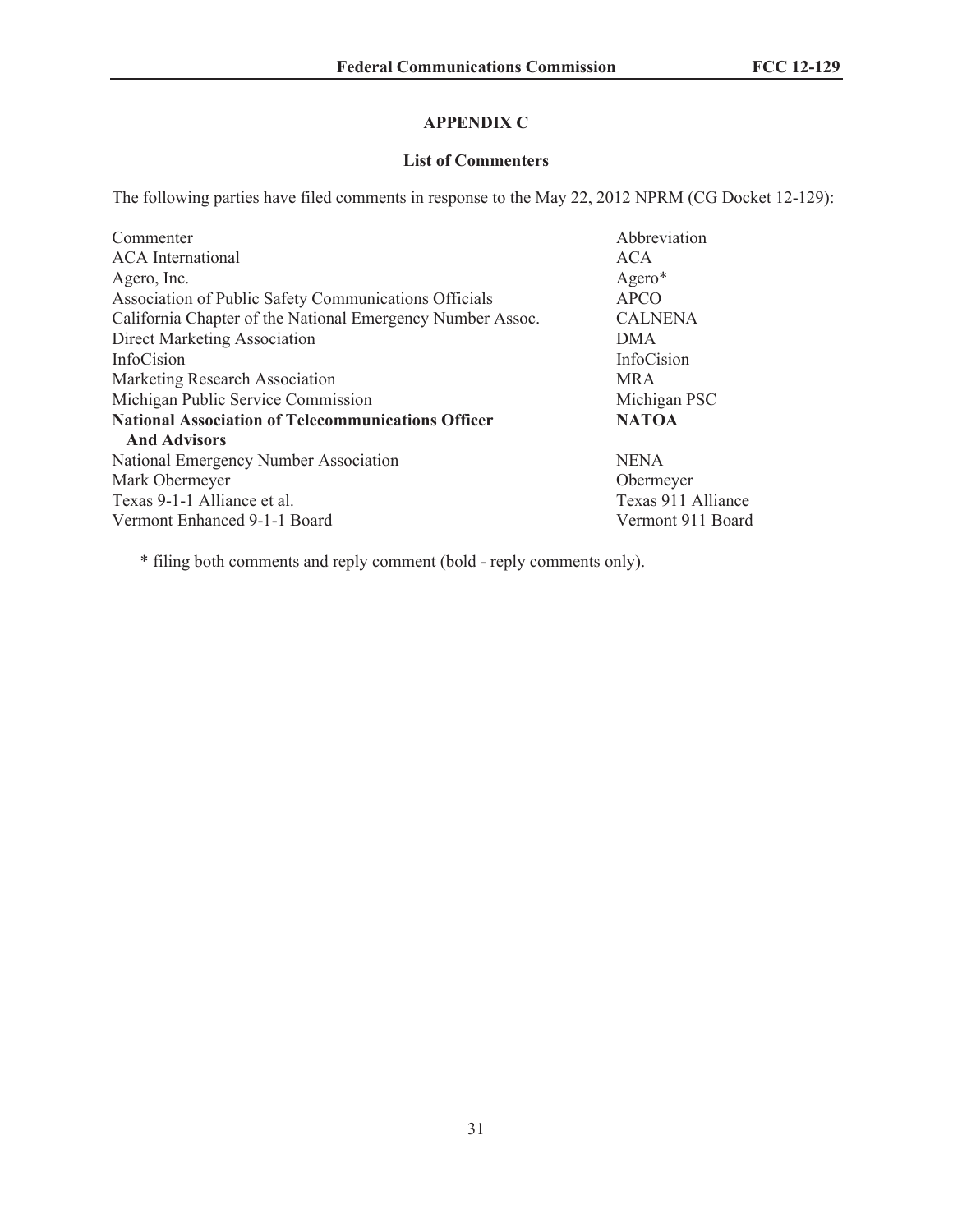## **STATEMENT OF CHAIRMAN JULIUS GENACHOWSKI**

## **Re:** *In the Matter of Implementation of the Middle Class Tax Relief and Job Creation Act of 2012; Establishment of a Public Safety Answering Point Do-Not-Call Registry,* **CG Docket No. 12-129**

We all know robocalls can be seriously irritating. But the fact is there are times when robocalls go far beyond just being a nuisance. They become life-threatening.

Some robocallers tie up phone lines at emergency response centers, meaning that 9-1-1 callers get busy signals. In emergency situations, minutes – even seconds—matter. Robocalls to emergency response centers put lives at risk and are beyond unacceptable. This order would bring this appalling practice to a stop.

With this action, we implement an important feature of the Middle Class Tax Relief and Job Creation Act of 2012 by establishing a specialized Do-Not-Call registry for telephone numbers used by Public Safety Answering Points (PSAPs) to provide emergency services.

We empower PSAPs to decide which of their lines are critical for emergency response and allow them to add these numbers to a registry modeled on the successful National Do-Not-Call registry that protects more than 200 million residential numbers from unwanted telemarketing calls.

To send a clear signal to robocallers that we take this threat seriously and will not tolerate these calls, we are implementing the large penalty amounts that Congress established.

Now that our rules are in place, we will begin the next phase: setting up the registry, and getting the word out, both to emergency service providers and to users of robocallers.

Today's order is another step in the Commission's important work to help strengthen and modernize our emergency response system, which includes our work on NG911 and emergency alerts.

Thank you to my fellow Commissioners and to the Commission staff for their hard work to date and going forward. I also want to thank the public safety community for their partnership in this effort as well as Congresswoman Eshoo and Congressman Shimkus for their leadership on this important issue.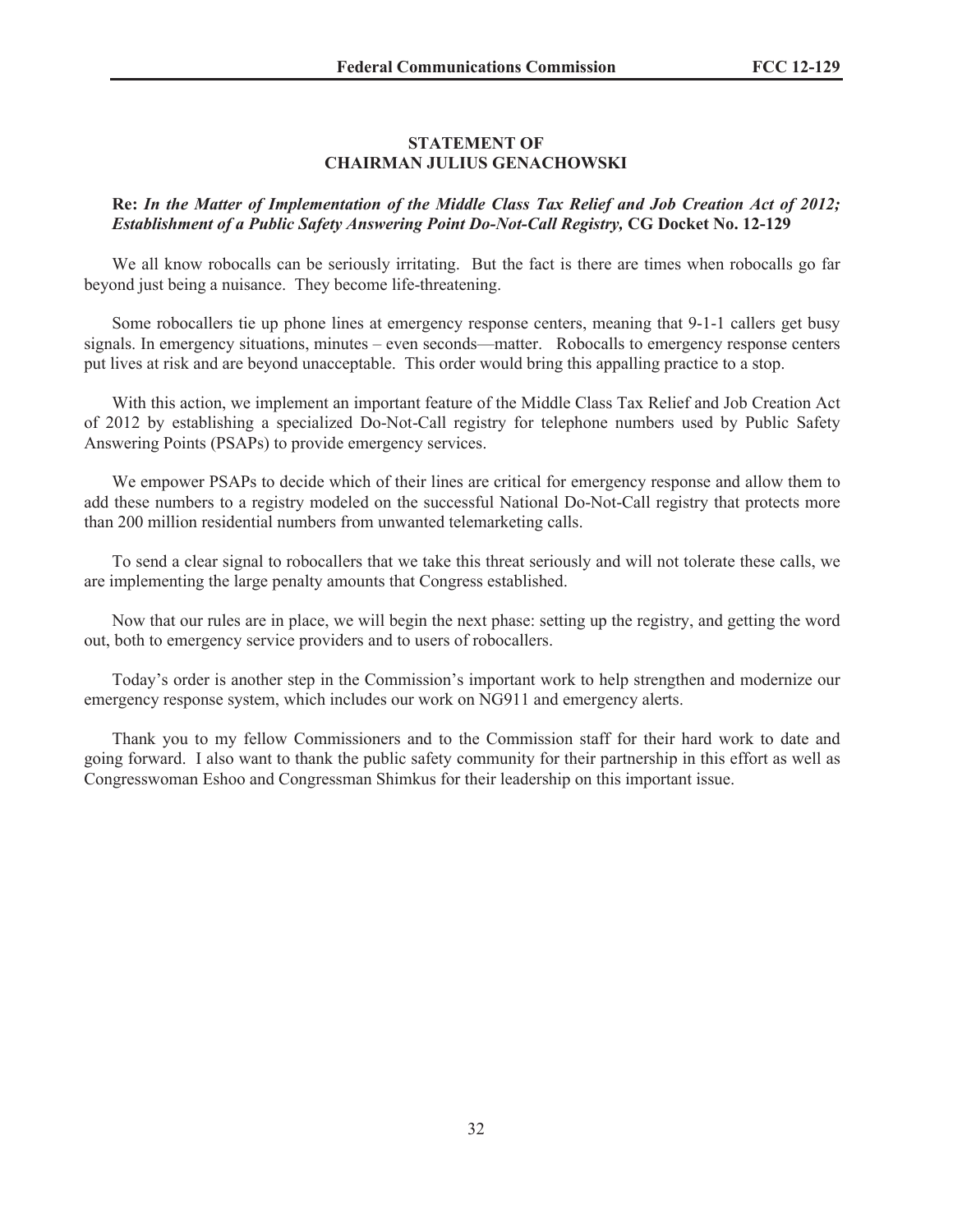#### **STATEMENT OF COMMISSIONER ROBERT M. McDOWELL**

## **Re***: In the Matter of Implementation of the Middle Class Tax Relief and Job Creation Act of 2012 Establishment of a Public Safety Answering Point Do-Not-Call Registry,* **CG Docket No. 12-129**

We can all agree that autodialed calls and robocalls are annoying. But, when they flood phone lines used for emergency calls, they are no longer just annoying – they can become life-threatening. Congress recognized this problem when it directed the Commission to create a Do-Not-Call registry for public safety answering points (PSAPs), the collection centers for emergency calls, and I am pleased that we are faithfully implementing this legislation.

Today we establish that new registry for PSAPs to list their emergency numbers and shield them from autodialing and robocalls. Many aspects of this new registry will follow similar procedures already established for the current National Do-Not-Call registry. This time-tested structure will likely make implementation easier for both the public safety community as well as the operators of the automatic dialing equipment. We also adopt strict enforcement rules, which should serve as an effective deterrent.

I thank the leaders of both the House Energy and Commerce Committee and the Senate Commerce Committee and, in particular, Congressman Shimkus, Congresswoman Eshoo and Senators Klobuchar and Burr, for their leadership on 911 issues and in crafting the underlying emergency registry legislation. I also thank the Chairman, his staff, and the Consumer Bureau staff for their careful attention to this report and order.

Today's actions will make the jobs of America's first responders a little bit easier and will hopefully and literally save lives.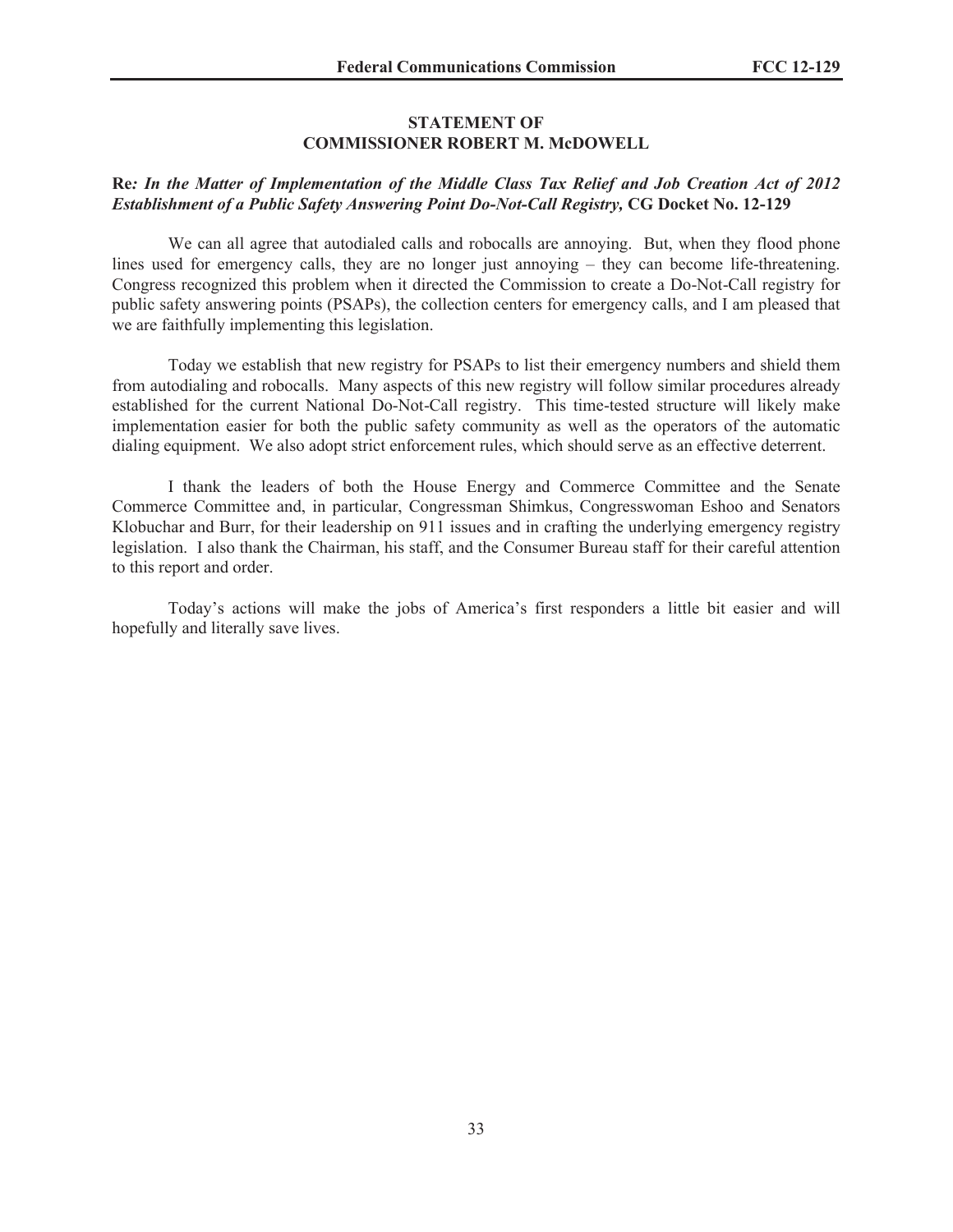## **STATEMENT OF COMMISSIONER MIGNON L. CLYBURN**

# **Re***: In the Matter of Implementation of the Middle Class Tax Relief and Job Creation Act of 2012 Establishment of a Public Safety Answering Point Do-Not-Call Registry,* **CG Docket No. 12-129**

Today's Order fulfills Congress' goal of ensuring that robocalls are not tying up the telephone lines citizens use to reach 911 operators. This is a critical, public safety item that I am pleased to support.

For the very first time all autodialers will be required to check the Do-Not-Call registry for telephone numbers that are used by Public Safety Answering Points and are subjected to stiff penalties if they either automatically dial or disclose those numbers. Given that many users of autodialer equipment have never been subjected to other Do-Not-Call requirements, it is very important that they are informed about these new obligations. I want to thank the Chairman's office and the staff for already putting in motion plans to educate these users, which include area schools and well-known charities that these new requirements have been instituted pursuant to law, and must be followed once the registry is operational. I encourage the Consumer and Governmental Affairs Bureau to reach out to our sister agencies like the Department of Education and the Federal Trade Commission and national organizations, such as the National School Boards Association, that can help spread the word about the new requirements.

Thank you CGB for such great work on this proceeding.

.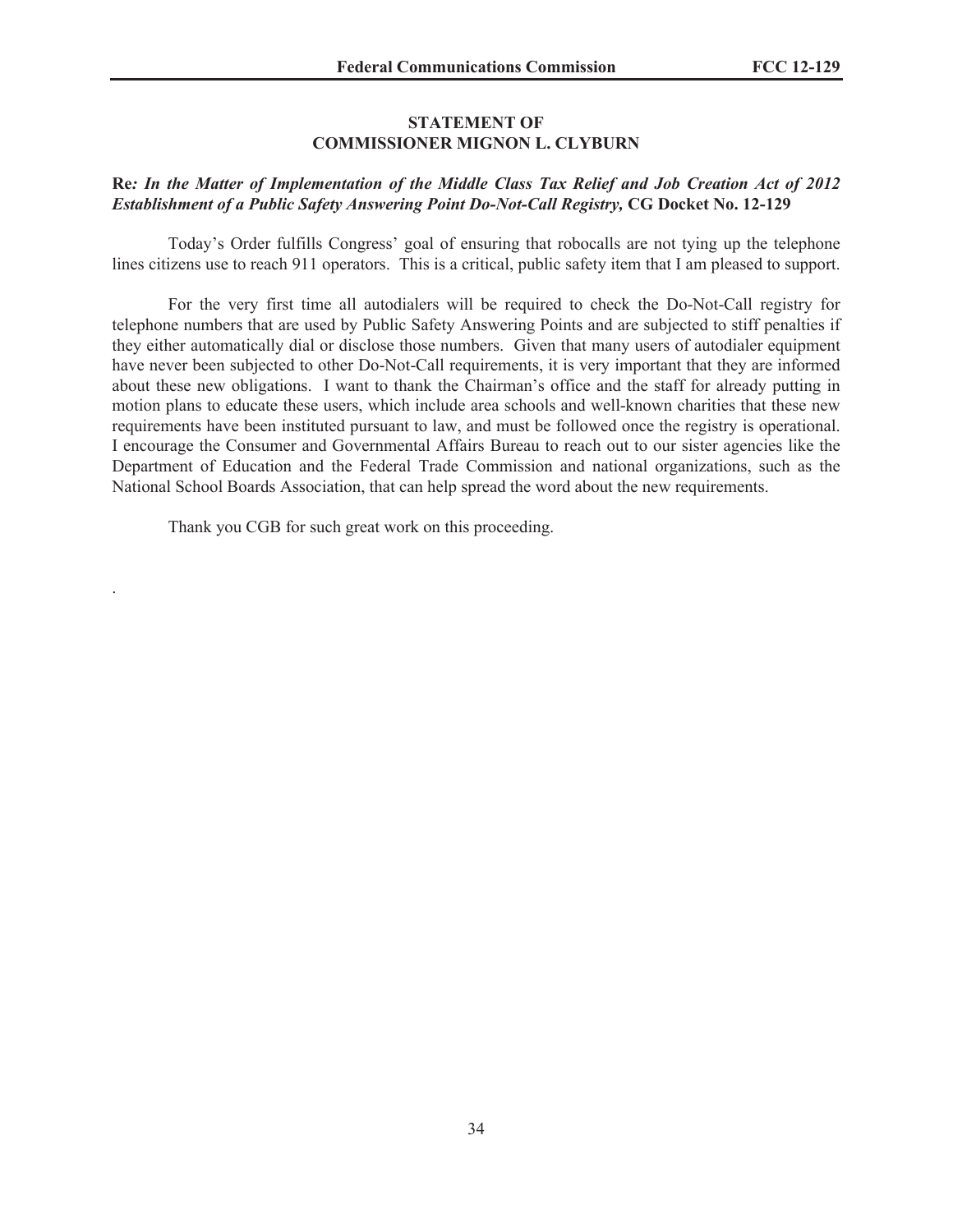## **STATEMENT OF COMMISSIONER JESSICA ROSENWORCEL**

## **Re***: In the Matter of Implementation of the Middle Class Tax Relief and Job Creation Act of 2012 Establishment of a Public Safety Answering Point Do-Not-Call Registry,* **CG Docket No. 12-129**

Nearly a decade ago, the Federal Communications Commission was at the forefront of developing the first national Do-Not-Call list. It has been an out-and-out success. Consumers have signed up more than 209 million phone numbers. That means millions of Americans get a reprieve from the ring and buzz of commercial solicitation; a break from unrelenting robocalls; and an opportunity for an uninterrupted dinner hour. It is a small way to bring a little bit more civility and a little bit more privacy to our always-on, connected lives.

Today we build on this success by creating a unique Do-Not-Call list that prevents unwanted calls to our nation's 911 centers. When 911 operators have to deal with unwanted autodialed calls and solicitations, they do more than invade privacy—they pose a risk to public safety.

After all, unwanted calls to public safety answering points can prevent emergency calls from being answered. They can prevent crime victims from reaching the police. They can prevent stroke and heart attack victims from receiving timely medical assistance. We fix this today—by putting in place a special registry for public safety answering points, by prohibiting robocalls to these locations, and by establishing enhanced penalties for violations.

This is not just the right thing to do—it is also the law. In the Middle Class Tax Relief and Job Creation Act, Congress directed the Commission to develop this unique Do-Not-Call registry for public safety answering points. For this we should thank the leadership of the Congressional Next Generation 911 Caucus—Senator Amy Klobuchar, Senator Richard Burr, Representative John Shimkus, and Representative Anna Eshoo—for being such champions for public safety.

Finally, I want to thank my colleagues for agreeing to clarify that true emergency calls from automated services such as home security and automobile safety systems will reach our nation's 911 centers. This makes common sense. These services can help facilitate public safety. But if they fail and go beyond making real emergency calls, they can swamp public safety answering points with unwanted automated calls. Such calls are not necessary and can distract first responders from their jobs. Representative Eshoo has been a leader in fighting this problem and I thank her for her efforts that have led to this result today.

Thank you also to the Consumer and Governmental Affairs Bureau for their terrific work on this important item.